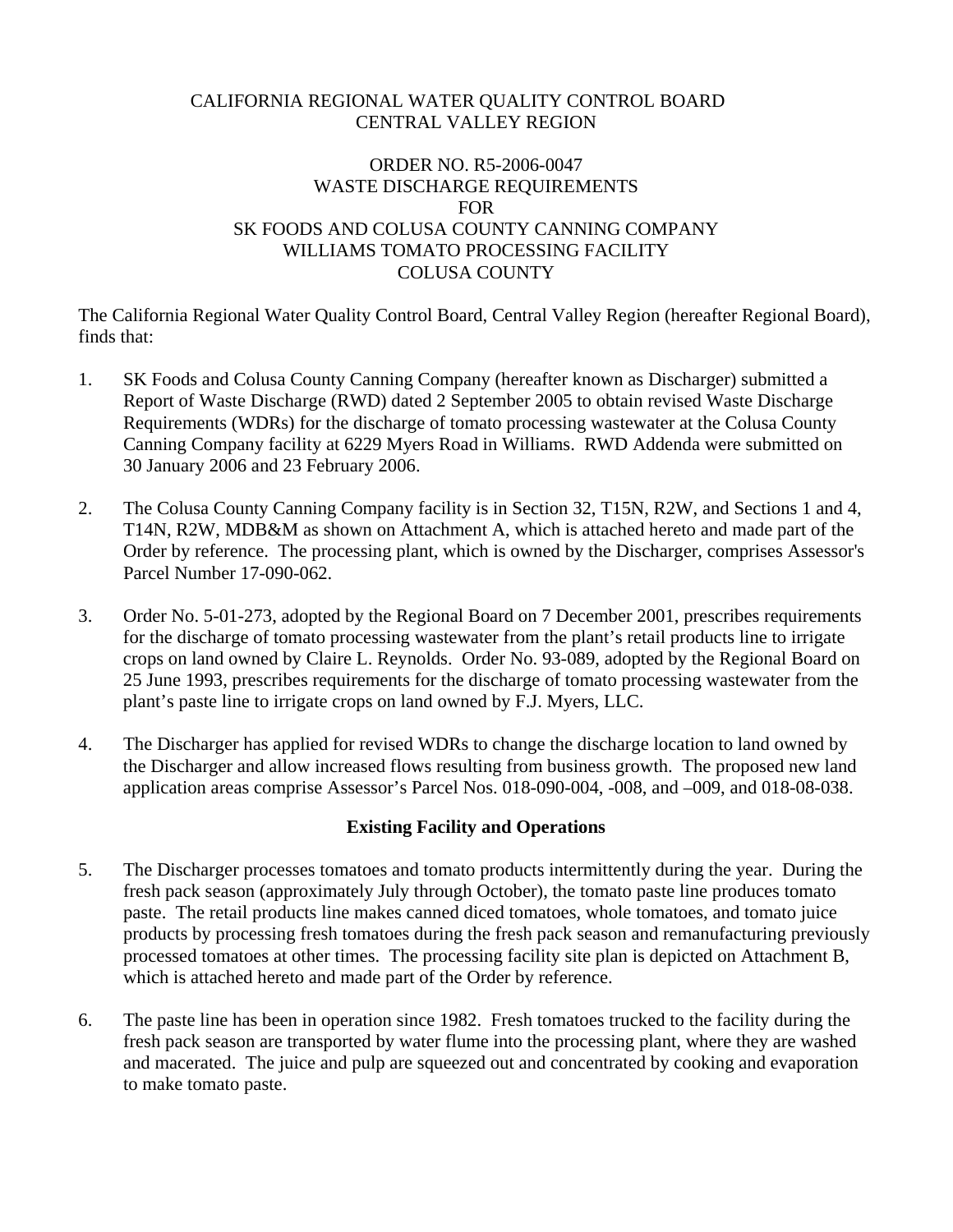- 7. Process wastewater from the paste line is generated from the flumes, tomato washing, evaporation, drainage from the product handling areas, water softener regeneration brine, and boiler blowdown. The flume water is screened to remove coarse solids and recycled, but ultimately makes up approximately 45 percent of the paste line process wastewater generated during the fresh pack season. Condensate recovered from the evaporation process constitutes approximately 50 percent of the total wastewater flow, and the remaining 5 percent is comprised of wastewater from the water softener, boiler, hot breaks, finishers, aseptic processing and filling operations, and clean-in-place system.
- 8. Process wastewaters are commingled and discharged to a sump, as indicated on Attachment C, which is attached hereto and made part of the Order by reference. The wastewater passes through a 0.060 mesh screen and four 0.020 mesh screens prior to discharge to the land application areas. Coarse solids removed from the flume water and wastewater solids removed by the screens are collected and disposed of off-site. During emergencies, the paste line process wastewater can be diverted to a wastewater storage pond at the processing facility.
- 9. Between 1982 and 2005, screened process wastewater from the paste line was discharged to nearby farmland owned by F.J. Myers, LLC. The Myers property, shown on Attachment A comprises 656 acres that are typically planted to row crops and flood irrigated with wastewater during the fresh pack season only.
- 10. The retail products line began operating in 2001, and is run intermittently throughout the year. During the fresh pack season, fresh tomatoes are flumed into the processing plant, where they are steam peeled, prepared, and canned. During the off-season (approximately November through June), previously processed tomato products are re-processed.
- 11. During the fresh pack season, retail line process wastewater is generated from the flumes, steam peeling, tomato preparation, can filling and closing, and can cooling. The flume water is screened to remove coarse solids and recycled, and comprises approximately 35 percent of the retail line process wastewater. Condensate constitutes approximately 50 percent of the total wastewater flow, and the remaining 15 percent is comprised of wastewater from the water softener, boiler, steam peeler, can filling and closing, and can cooling.
- 12. During the off-season, the retail line is operated intermittently, and process wastewater is generated primarily from cleaning product storage, packaging, and blending equipment.
- 13. Process wastewaters from the retail line are commingled and discharged to the sump. As with the paste line, the wastewater passes through the screen system prior to discharge. Between 2002 and 2005, screened wastewater was pumped directly to the 145-acre land application area owned by Claire L. Reynolds during the fresh pack season (shown on Attachment A). During the off-season, screened retail line wastewater was stored in the wastewater storage pond until crop irrigation was needed.
- 14. The pond is approximately ten feet deep with a bottom elevation of approximately 86 feet above mean sea level. The capacity of the wastewater storage pond is 2.7 million gallons at two feet of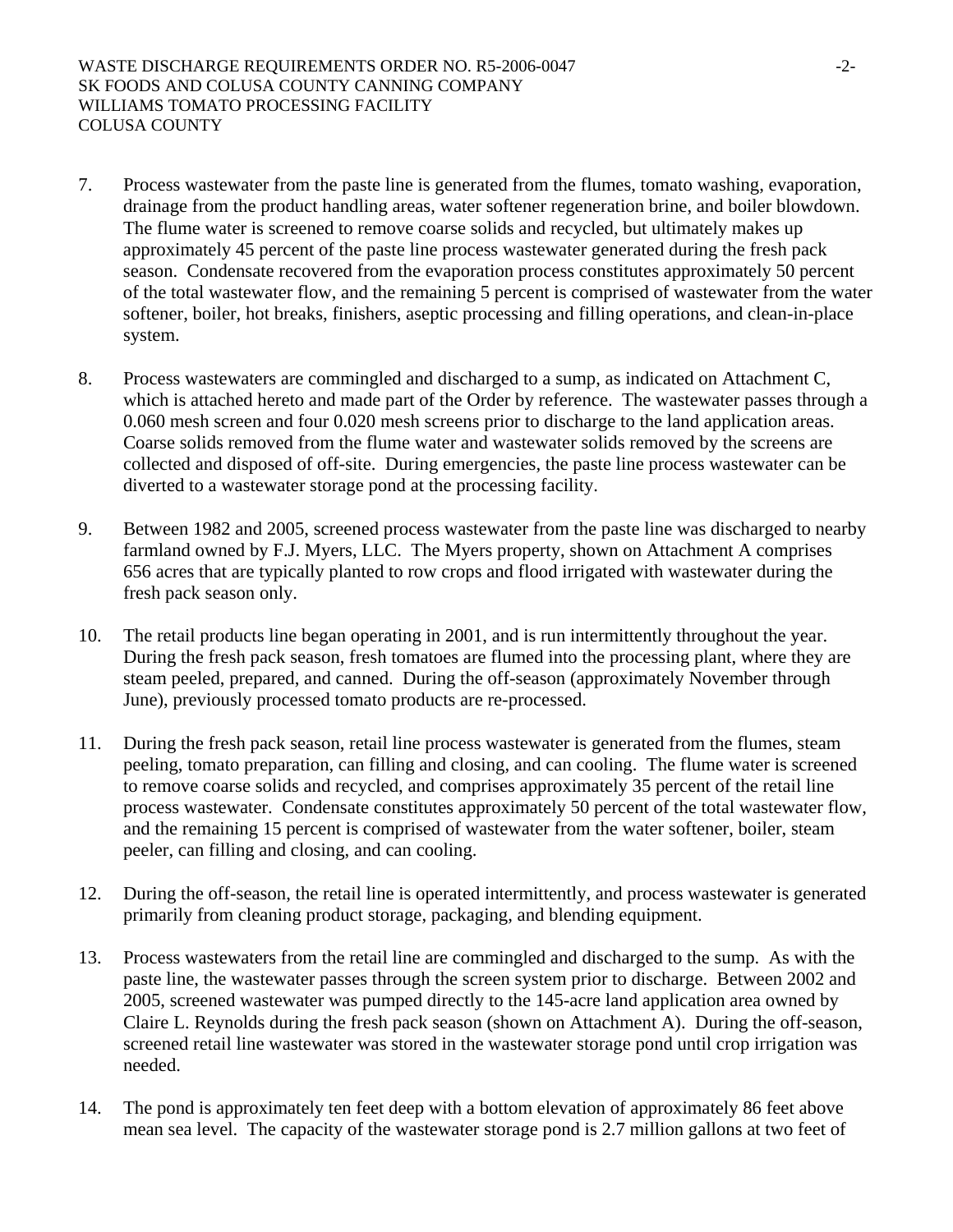freeboard. According to the RWD, the pond is lined with 12 inches of imported clay mixed with native soil and compacted to 95 percent relative compaction. The mix design of 50 percent clay and 50 percent native soil was determined based on permeability testing, and is estimated to provide a saturated permeability of 1 x  $10^{-6}$  cm/s. The pond is equipped with 40 horsepower of aeration equipment.

- 15. A second storage pond known as the Paste Storage Pond was constructed in the early 1980s. This 0.8-million gallon pond is no longer used to store process wastewater.
- 16. Both product lines use chemicals for cleaning and sanitizing processing equipment. Estimated usage rates are summarized below.

| Chemical                   | Concentration<br>(percent) | <b>Annual Usage</b> |
|----------------------------|----------------------------|---------------------|
| Chlorinated foam           | 12                         | 3,500 gal           |
| Sodium bromide             | 40                         | 3,300 lb            |
| Sodium hypochlorite        | 12                         | 25,000 gal          |
| Phosphoric acid/surfactant | 10                         | $1,000$ gal         |
| Sodium hydroxide           | 12                         | 5,000 gal           |
| Calcium hydroxide          | $100$ (dry)                | 15,000 lb           |

17. Based on analytical data from 2004, the RWD characterized screened process wastewater from the two processing lines as summarized below.

|                              |          | <b>Mean Analytical Result</b> | Applicable<br><b>Water Quality</b> |            |
|------------------------------|----------|-------------------------------|------------------------------------|------------|
| Constituent/Parameter        | Units    | Paste Line                    | <b>Retail Line</b>                 | Limit $1$  |
| pH                           | std.     | 5.3                           | 7.9                                | 6.5 to 8.4 |
| Biochemical oxygen demand    | mg/L     | 1,038                         | $1,052^2$                          |            |
| Chemical oxygen demand       | mg/L     | $1,031$ <sup>3</sup>          | 830                                | --         |
| Total suspended solids       | mg/L     | 1,001                         | 421                                | --         |
| Settleable matter            | mL/L/hr  | 19                            | 29 <sup>2</sup>                    | --         |
| Electrical conductivity      | umhos/cm | 1,221                         | 1,685                              | 700        |
| Total dissolved solids       | mg/L     | 1,249                         | 1,207                              | 450        |
| Fixed dissolved solids       | mg/L     | 514                           | 988                                | $-$        |
| Ammonia nitrogen             | mg/L     | 5                             | <b>NA</b>                          | 1.5        |
| Total Kjeldahl nitrogen      | mg/L     | 45                            | 51                                 | --         |
| Nitrate $+$ nitrite nitrogen | mg/L     | 2.7                           | $\overline{2}$                     | 10         |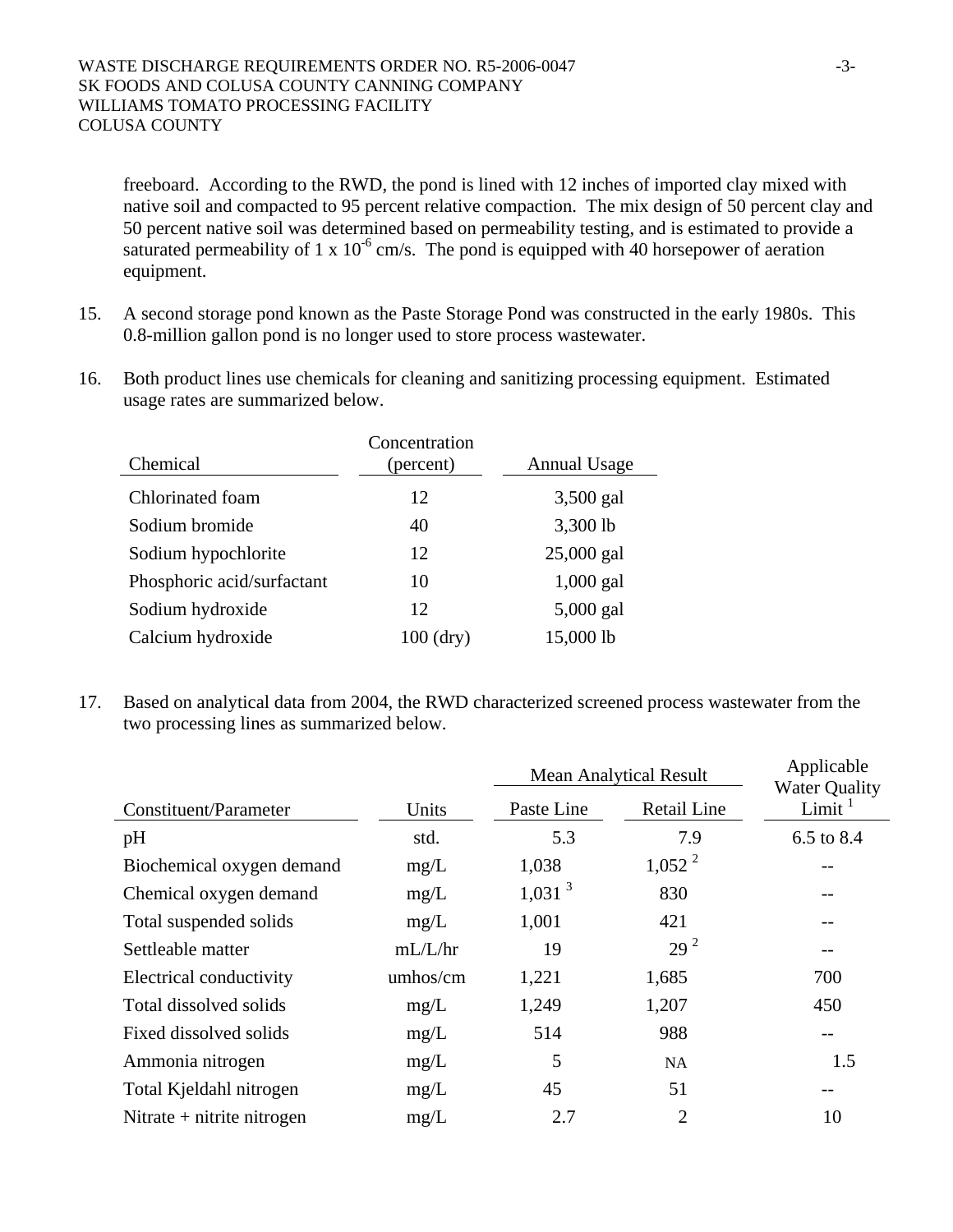#### WASTE DISCHARGE REQUIREMENTS ORDER NO. R5-2006-0047 -4-SK FOODS AND COLUSA COUNTY CANNING COMPANY WILLIAMS TOMATO PROCESSING FACILITY COLUSA COUNTY

|                                   |       | <b>Mean Analytical Result</b> |             | Applicable<br><b>Water Quality</b> |
|-----------------------------------|-------|-------------------------------|-------------|------------------------------------|
| <b>Constituent/Parameter</b>      | Units | Paste Line                    | Retail Line | Limit $1$                          |
| Total nitrogen                    | mg/L  | 48                            | $23^2$      |                                    |
| Alkalinity                        | mg/L  | 114                           | NA          |                                    |
| Aluminum <sup>4</sup>             | mg/L  | 21                            | NA          | 0.20                               |
| Boron <sup>4</sup>                | mg/L  | 0.2                           | NA          | 0.70                               |
| Calcium <sup><math>4</math></sup> | mg/L  | 69                            | NA          |                                    |
| Carbonate as CaCO3                | mg/L  | 1,287                         | NA          |                                    |
| Chloride <sup>4</sup>             | mg/L  | 131                           | NA          | 106                                |
| Fluoride <sup>4</sup>             | mg/L  | 64                            | NA          | $\mathbf{1}$                       |
| Iron $4$                          | mg/L  | 31                            | NA          | 0.3                                |
| Magnesium <sup>4</sup>            | mg/L  | 38                            | NA          | --                                 |
| Manganese <sup>4</sup>            | mg/L  | 0.8                           | NA          | 0.05                               |
| Phosphorus                        | mg/L  | $\overline{7}$                | $7^2$       | --                                 |
| Potassium <sup>4</sup>            | mg/L  | 73                            | NA          | $- -$                              |
| Sodium <sup><math>4</math></sup>  | mg/L  | 100                           | NA          | 69                                 |
| Sulfate                           | mg/L  | 60                            | NA          | 250                                |
| Silica                            | mg/L  | 94                            | NA          |                                    |

1 Water quality limit to apply narrative water quality objectives specified in the Basin Plan for protection of the beneficial uses of groundwater.

2 Average of analytical results from 2001 through 2004.

3 Average of analytical results from 1982 through 2003.

4 Analytical results are dissolved concentrations.

None applicable

NA Not analyzed.

These data indicate that the wastewater is typically high in degradable organics, nitrogen, and salinity. Most of the nitrogen is present in organic form. Most of the dissolved solids in the retail line process wastewater are fixed (inorganic), whereas less than one-half of the dissolved solids in the paste line process wastewater are fixed.

18. Boilers are used to produce steam for both product lines. Based on information presented in the 2001 RWD for the retail line, boiler blowdown is characterized as summarized below. Current boiler blowdown rates are estimated to be 60,000 gallons per 24-hour day during the fresh pack season, and 760 gallons per 8-hour day during the off-season.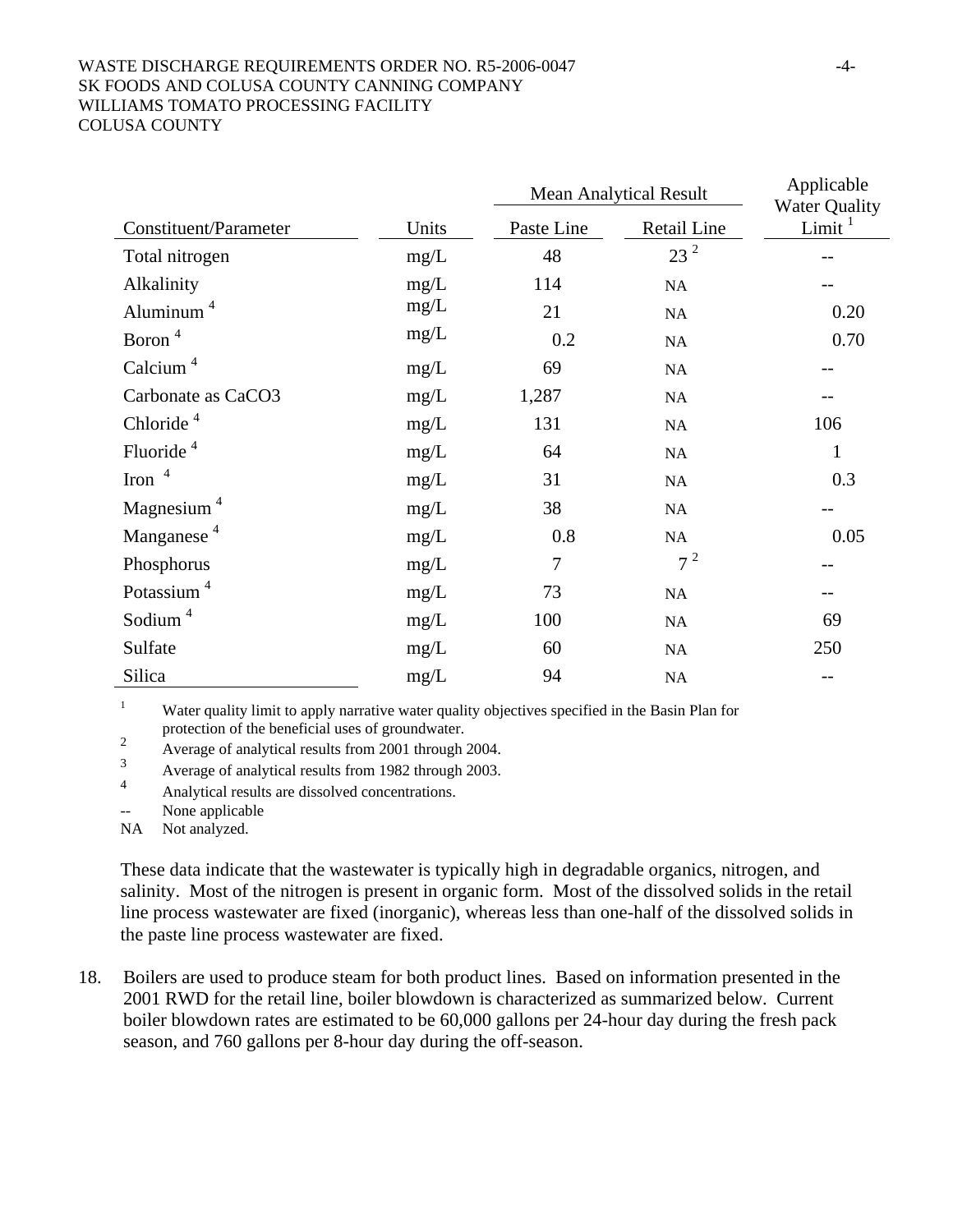#### WASTE DISCHARGE REQUIREMENTS ORDER NO. R5-2006-0047 -5-SK FOODS AND COLUSA COUNTY CANNING COMPANY WILLIAMS TOMATO PROCESSING FACILITY COLUSA COUNTY

| Constituent/Parameter  | Expected<br>Concentration, mg/L | Applicable Water<br>Quality Limit, mg/L |
|------------------------|---------------------------------|-----------------------------------------|
| Total dissolved solids | 1,980                           | 450                                     |
| Sodium sulfite         | 40                              |                                         |
| Sodium                 | 1,600                           | 69                                      |
| Chloride               | 165                             | 106                                     |
| Sulfate                | 210                             | 250                                     |
| Nitrate as $NO3$       | 55                              | 45                                      |

As indicated above, boiler blowdown greatly exceeds the applicable water quality limit for dissolved solids and sodium. It also exceeds the applicable water quality limits for chloride and nitrate, but to a lesser degree.

- 19. Supply water is softened by an ion exchange system to prevent boiler scaling. The system uses 840 pounds of salt per regeneration cycle, and each regeneration event generates 8,222 gallons of brine, which is commingled with other process wastewaters. Analytical results for the water softener regeneration brine are pending, but are expected to show significantly elevated salinity concentrations.
- 20. Process wastewater flows (including all liquid waste streams from the facility) for both production lines vary during the processing season and from year to year depending on crop yield. For the paste line, monthly average flows ranged from 0.8 to 1.9 million gallons per day (mgd), with an approximate mean of 1.2 mgd between 1982 and 2005. Total annual flows during the same period ranged from 82 to 211 million gallons (MG) per year, with a mean of 132 MG per year.
- 21. For the three years of retail line operation (2002, 2004, and 2005), monthly average flows ranged from 5,000 to 24,000 gallons per day (gpd), and total annual flows ranged from 3.2 to 9.1 MG per year.
- 22. Storm water from outdoor areas of the plant and building roof drains is collected into a 1.25-acre retention pond in southeastern corner of the processing facility known as the "estuary". Storm water in the estuary is allowed to percolate and evaporate, and is not discharged off-site. Storm water runoff from the land application fields will be retained on-site.
- 23. Domestic wastewater generated at the processing plant is discharged to a septic system permitted by the Colusa County Environmental Health Department.

## **Proposed Changes in the Discharge**

24. The Discharger plans to cease the discharge to the Myers and Reynolds properties and has purchased two properties for land application of process wastewater. These properties, Ranch 71 and Ranch 72 are shown on Attachments D and E, respectively, both of which are attached hereto and made part of this Order by reference. Ranch 71 is 643 acres and has four irrigation wells along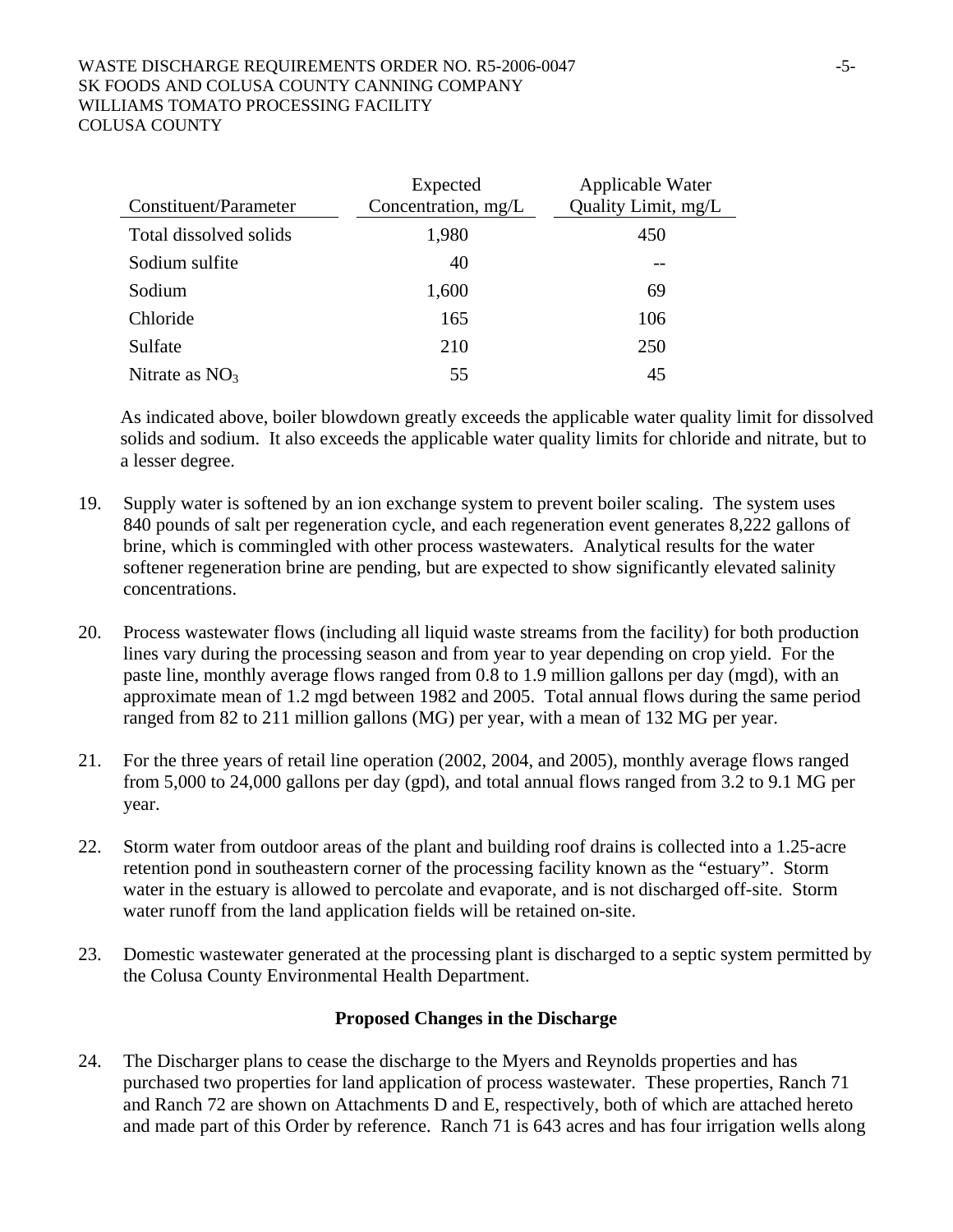its western boundary. Ranch 72 is 229 acres and has two irrigation wells along its western boundary. Both sites will receive wastewater for irrigation during the fresh pack season, but only Ranch 72 will receive wastewater during the off-season.

- 25. A new pump station will be constructed, and screened process wastewater will be conveyed to Ranch 71 and Ranch 72 by a 3.6-mile, 20-inch diameter force main to a head ditch at each site. A flow velocity of four to five feet per second will be maintained in the force main to prevent solids settling and reduce sulfide production, which can cause odors. The force main will be cleaned periodically by "pigging".
- 26. The wastewater will be delivered to individual fields by ridge and furrow irrigation. Each field drains to a tailwater ditch that routes tailwater and storm water to the northern and eastern property boundaries, where it is collected and returned to the main irrigation distribution system. Tailwater generation is expected to be minimal.
- 27. In case of power failure or pump system failure, wastewater will be temporarily diverted to the wastewater storage pond by gravity flow from the pump station holding tank.

|             |                |                    | Estimated              |
|-------------|----------------|--------------------|------------------------|
|             | Nitrogen       | Supplemental       | <b>Salinity Uptake</b> |
| Crop        | Demand (lb/ac) | Nitrogen Needs $1$ | (lb TDS/ac) $^2$       |
| Alfalfa     | 360            | Unlikely           | 2,093                  |
| Corn        | 220 to 260     | Possible           | 1,750                  |
| Milo        | 220 to 260     | Possible           |                        |
| Sudan grass | 220 to 260     | Possible           |                        |
| Wheat       | 140            | Unlikely           | 1,321                  |

28. Planting and harvesting will be staggered to allow continued irrigation of some fields while other fields are being dried and harvested. Typical crops to be grown are summarized below.

Based on a carbon to nitrogen ratio of 18.7, the RWD states that a total nitrogen loading of 150 percent of the crop demand is justified because of atmospheric losses and crop uptake inefficiency.

<sup>2</sup> The RWD did not support this estimate with actual data or published studies. Without a recognized source for these values, allowing credit for these salinity uptake values is not justified.

The *2006 Cropping Plan* included in the January 2006 RWD Addendum states that all fields will be planted between May and June and irrigated with fresh water until the fresh pack season begins. Anticipated harvest dates range from October through November.

29. Each year, a 50-acre area within the land application sites will be used as a dedicated land spreading area for screened solids from the processing facility. The February 2006 RWD Addendum states that the solids will be spread in a layer not to exceed two inches, and will be disked to incorporate them into the soil within 24 hours. The solids application area would not receive process wastewater and would not be cropped until the following year, when wastewater would be used for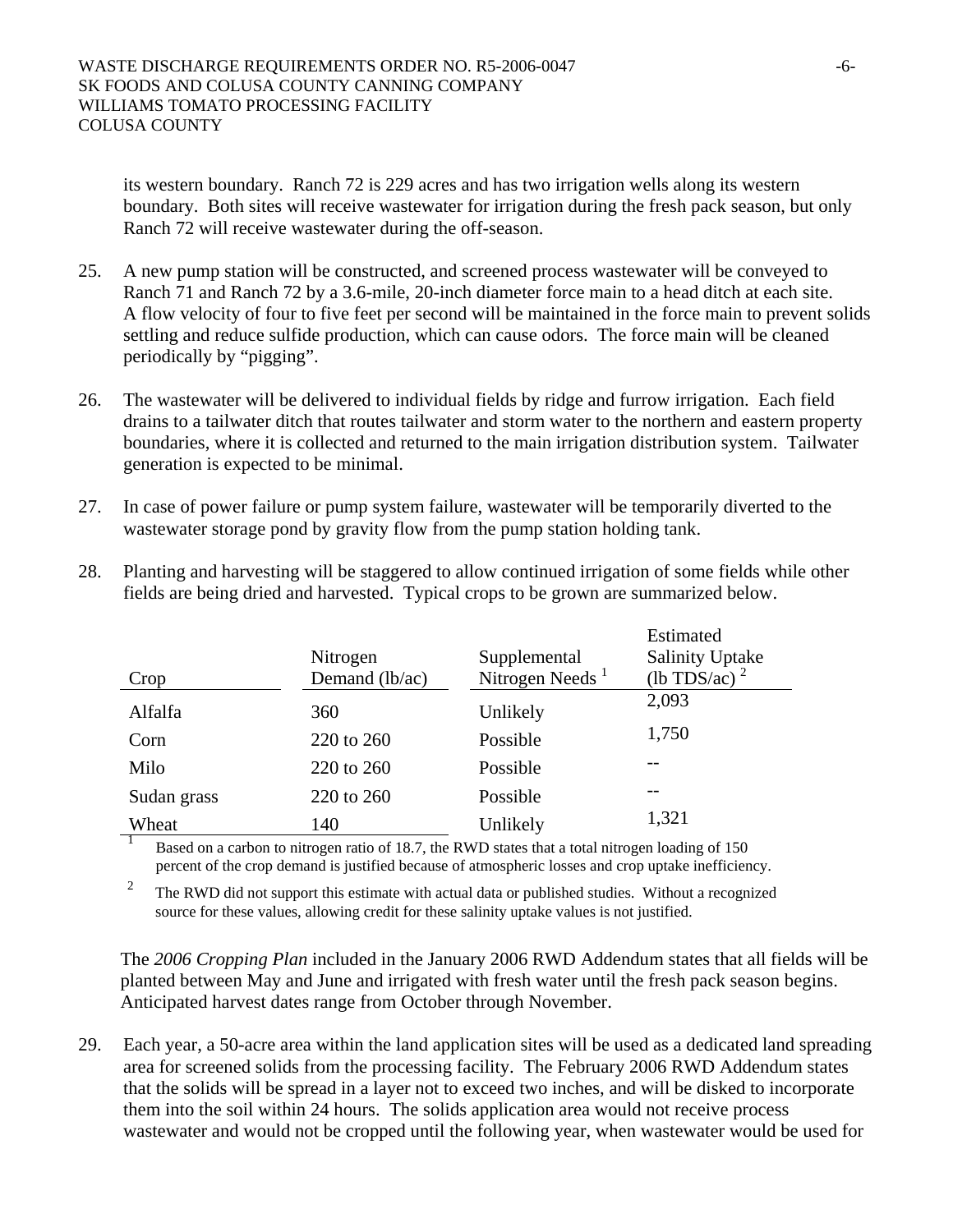irrigation and another 50-acre area would be used for solids application. The RWD Addendum did not provide characterization data for this waste, but it is expected to contain high concentrations of BOD and nitrogen.

30. The Discharger proposes the following flow limits.

| Season                       | Wastewater Source      | Proposed Flow Limit                       |
|------------------------------|------------------------|-------------------------------------------|
| Off Season (November – June) | Retail Line Only       | $0.20 \,\mathrm{mgd}$ (100 days per year) |
| Fresh Pack (July – October)  | Paste and Retail Lines | $4.0 \text{ mgd}$                         |

The water balance provided in the January 2006 RWD Addendum indicates that the wastewater storage pond and proposed land application sites will provide adequate storage and disposal capacity for normal to above-normal precipitation years. During the 100-year total annual precipitation event, the wastewater storage pond and proposed land application sites will provide adequate storage and disposal capacity only if retail line production is curtailed during the rainy season.

- 31. During the off-season, process wastewater will be stored in the wastewater storage pond, which provides approximately 13 days of storage between irrigation events. The wastewater will be used to irrigate Ranch 72, and will be supplemented with fresh water as needed. If wet weather makes irrigation unnecessary, the retail line will be closed until the rain stops. The RWD states that the total off-season hydraulic loading to Ranch 72 will be less than 15 percent process wastewater.
- 32. Based on normal  $ET_0$  rates and a ten percent leaching fraction, the RWD estimates that four inches of water will be applied every 15 days during the fresh pack season. Based on 853 usable acres at Ranch 71 and Ranch 72, this equates to 6.2 mgd. Initially, approximately 0.6 to 3.8 mgd of supplemental irrigation water will be required from approximately April through September each year, but supplemental irrigation during the fresh pack season will decrease to a maximum of approximately 2.2 mgd when daily wastewater flows reach 4.0 mgd.
- 33. Supplemental irrigation water can be added to the irrigation system either at the processing plant (from the process supply wells) or the land application sites (from existing irrigation supply wells). The force main will be flushed with one pipe volume of fresh water periodically during operations and prior to each significant plant shutdown to prevent discharge of anaerobic wastewater to the land application sites.
- 34. The RWD states that the Discharger will monitor the dissolved oxygen concentration of the discharge during hot weather, and will add supplemental fresh water as needed to maintain adequate oxygen levels and prevent anaerobic conditions. Although the Discharger's water balance accounts for supplemental irrigation water to satisfy crop needs, it is not clear whether the predicted supplemental water addition rates will be sufficient to prevent anaerobic conditions at the land application sites, particularly as wastewater flow rates increase to the requested flow limit of 4.0 mgd. The Discharger may need to implement additional controls to maintain adequate oxygen levels.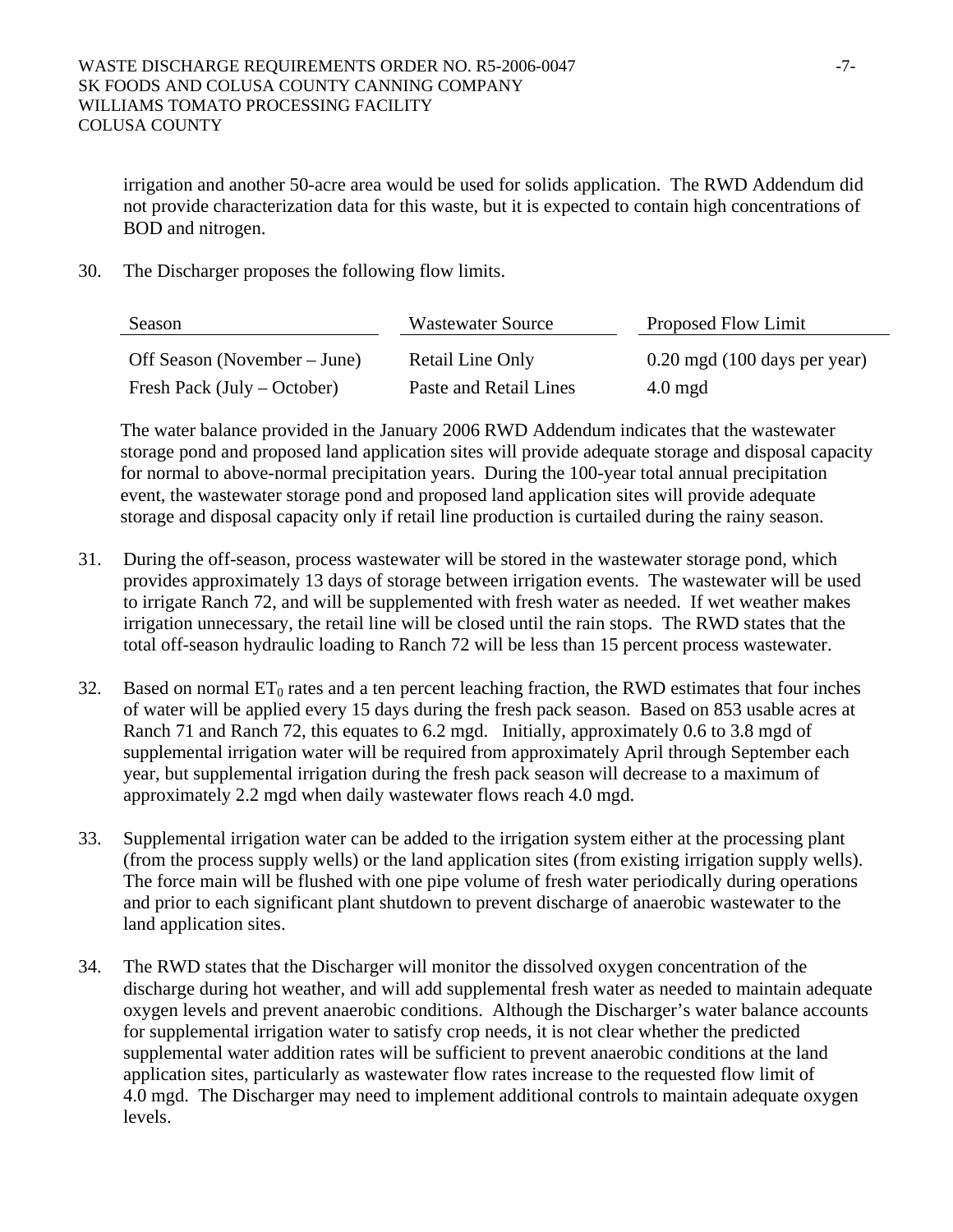- 35. Based on a monthly average effluent flow rate of 4.0 mgd, a flow-weighted average BOD concentration of 916 mg/L, and four inches of applied wastewater every 15 days during the fresh pack season, the RWD proposed a maximum daily BOD loading of 775 pounds per acre per day and a cycle average loading of 50 pounds per acre per day.
- 36. At the proposed flow limits, the RWD estimates that a total of 24 inches of wastewater with an average total nitrogen concentration of 49 mg/L will be applied each year, resulting in a total nitrogen load of 265 pounds per acre per year.
- 37. The Discharger submitted a salt mass balance with the January 2006 RWD Addendum. The following table summarizes the salt mass balance, which is based on 2005 flows and analytical data.

|                            |            | Total              | Fixed              |
|----------------------------|------------|--------------------|--------------------|
|                            | Volume     | <b>Dissolved</b>   | <b>Dissolved</b>   |
|                            | Discharged | <b>Solids Mass</b> | <b>Solids Mass</b> |
| <b>Salinity Source</b>     | (Mgal/yr)  | (ton/yr)           | (ton/yr)           |
| Supply water               | $110.6^1$  | 202                | 176                |
| Water softener             | 0.56       | 29                 | 29                 |
| Boiler blowdown            | 1.35       | 11                 | 10                 |
| Sterilization <sup>2</sup> | < 0.01     | 13                 | 13                 |
| Food ingredients $3$       | < 0.0002   | 4.8                | 3.2                |
| Tomatoes (product losses)  | 33.5       | 235                | 87                 |
| <b>Total</b>               | 146        | 494                | 318                |

1 Excluding water later discharged as water softener regeneration brine or boiler blowdown.

2 Includes clean in place, screen sterilization, cooling tower and can cooler sterilization (sodium hydroxide, sodium hypochlorite, potassium hydroxide, sodium hydroxide, and sodium bromide).

3 Includes calcium chloride, citric acid, and sea salt.

This analysis indicates that approximately 59 percent of the total dissolved solids (55 percent of the fixed dissolved solids) in the wastewater is associated with controllable factors. Segregating the water softener brine and boiler blowdown would reduce TDS by 8 percent and FDS by 12 percent on average. However, the analysis also indicates that "product losses" account for the majority of the excess dissolved solids (both fixed and volatile), and that relatively modest reductions in this area could significantly reduce the salinity of the discharge.

### **Site-Specific Conditions**

38. The land in the vicinity of the processing plant and proposed land application sites slopes gently eastward towards the Colusa Basin Drain, with ground surface elevations ranging from approximately 95 to 70 feet above mean sea level (MSL).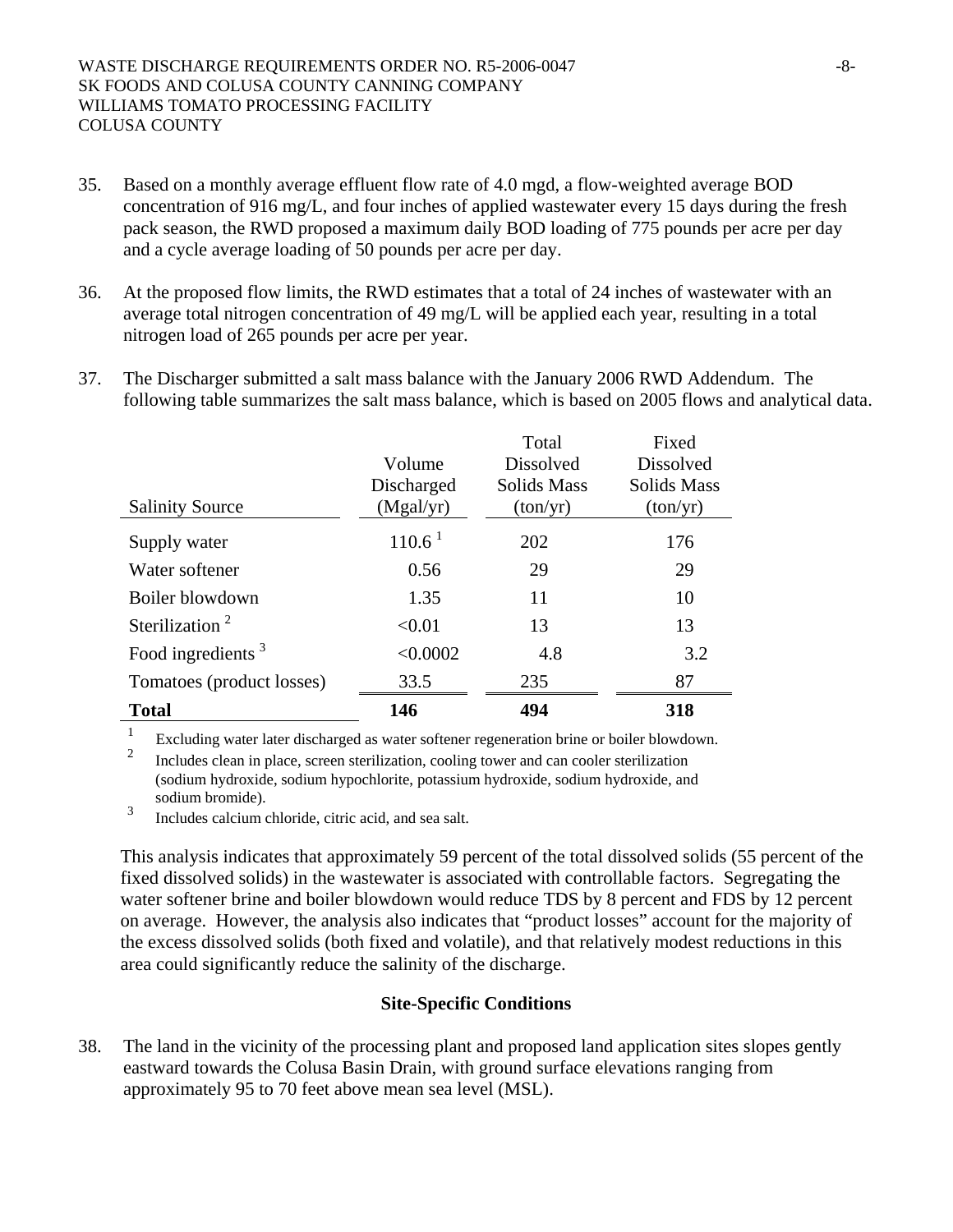- 39. According to the RWD, the processing facility and most of the new land application sites are outside of the 100-year flood plain. Portions of Ranch 71 along Cortina Creek are within the 100-year flood plain, but are protected from inundation by man-made berms along the creek, which was realigned to flow around Ranch 71. The eastern portion of Ranch 71 is apparently within the Sycamore Slough flood plain, but is protected by man-made berms. The US Army Corps of Engineers has not calculated floodplain elevations for the area, but the February 2006 RWD Addendum estimated the 100-year floodplain elevation to be 45 feet above mean sea level based on comparison of FEMA Flood Insurance rate Maps to USGS topographic maps. The February 2006 RWD addendum provided survey data for the Ranch 71 flood protection berms. The survey data show that the crest of the berms ranges from 44.16 feet to 58.63 feet above mean sea level, indicating that only minor modifications to a portion of the berm would be needed to provide 100-year floodplain protection.
- 40. Subsurface soils at the facility and new land application sites are primarily Mallard clay loam, Capay clay loam, and Willows silty clay. The RWD states that the Capay soils are very deep and moderately well drained, whereas the Mallard soils are very deep and somewhat poorly drained. Exploratory drilling at the Ranch 71 and 72 sites indicates that shallow subsurface soils are interbedded sands and silty sands with varying amounts of silt and clay.

| Sample             |            |                 |       |                  | <b>Analytical Results</b> |                  |     |
|--------------------|------------|-----------------|-------|------------------|---------------------------|------------------|-----|
| ID<br>(depth)      | Soil Type  | EC <sup>1</sup> | $N^2$ | SAR <sup>3</sup> | TOC <sup>4</sup>          | CEC <sup>5</sup> | pH  |
| T <sub>1</sub>     | Silty clay |                 |       |                  |                           |                  |     |
| $(2-3 \text{ ft})$ |            | 840             | 0.05  | 1.3              | 0.53                      | 26.0             | 7.6 |
| $(4-5 \text{ ft})$ |            | 500             | 0.03  | 1.0              | 0.37                      | 27.2             | 7.8 |
| T <sub>2</sub>     | Clay loam  |                 |       |                  |                           |                  |     |
| $(2-3 \text{ ft})$ |            | 1,870           | 0.07  | 7.3              | 0.93                      | 30.9             | 7.6 |
| $(4-5 \text{ ft})$ |            | 1,020           | 0.06  | 6.8              | 0.72                      | 27.7             | 7.7 |
| T <sub>3</sub>     | Clay loam  |                 |       |                  |                           |                  |     |
| $(2-3 ft)$         |            | 1,700           | 0.04  | 13.8             | 0.38                      | 24.5             | 8.1 |
| $(4-5 \text{ ft})$ |            | 1,640           | 0.02  | 15.5             | 0.28                      | 20.2             | 8.9 |
| T <sub>4</sub>     | Silty clay |                 |       |                  |                           |                  |     |
| $(2-3 \text{ ft})$ |            | 1,500           | 0.07  | 5.0              | 0.96                      | 30.7             | 7.6 |
| $(4-5 \text{ ft})$ |            | 2,620           | 0.05  | 10.7             | 0.91                      | 35.5             | 7.8 |

41. Pre-discharge soil sampling was performed at the Ranch 72 site in October 2005. The results of that sampling are summarized below. Soils at the Ranch 71 site have not been sampled.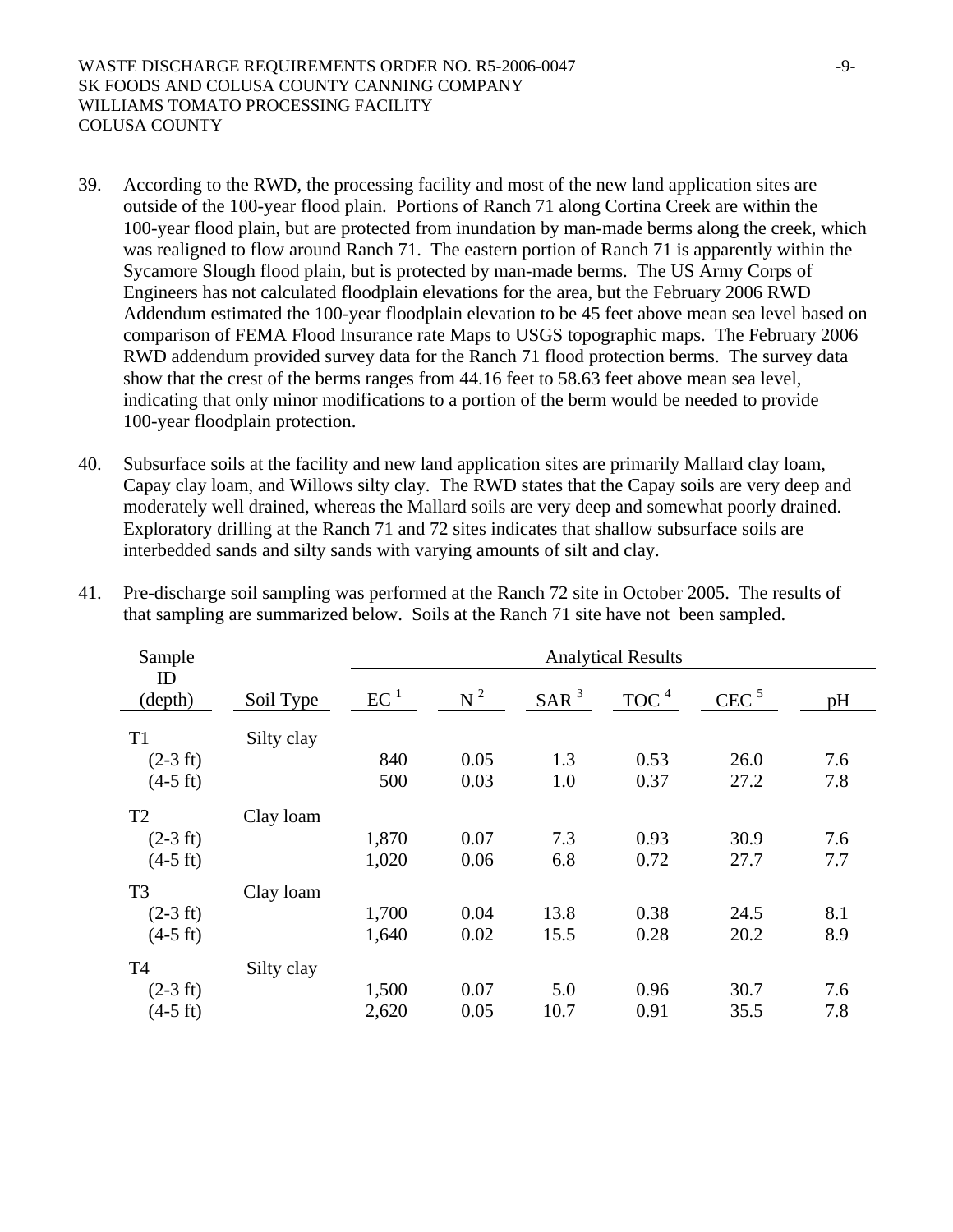#### WASTE DISCHARGE REQUIREMENTS ORDER NO. R5-2006-0047 -10-SK FOODS AND COLUSA COUNTY CANNING COMPANY WILLIAMS TOMATO PROCESSING FACILITY COLUSA COUNTY

| Sample             |                                          |                 |                |                  | <b>Analytical Results</b> |                  |     |
|--------------------|------------------------------------------|-----------------|----------------|------------------|---------------------------|------------------|-----|
| ID<br>(depth)      | Soil Type                                | EC <sup>1</sup> | $\mathbf{N}^2$ | SAR <sup>3</sup> | TOC <sup>4</sup>          | CEC <sup>5</sup> | рH  |
| TB <sup>6</sup>    | Clay loam                                |                 |                |                  |                           |                  |     |
| $(2-3 \text{ ft})$ |                                          | 810             | 0.05           | 4.9              | 0.58                      | 30.0             | 8.0 |
| $(4-5 \text{ ft})$ |                                          | 1,090           | 0.03           | 6.9              | 0.41                      | 21.5             | 8.1 |
|                    | $\Gamma$ laatiisal aandustiritu umboolam |                 |                |                  |                           |                  |     |

<sup>1</sup> Electrical conductivity, umhos/cm.

2 Total nitrogen, percent.

3 Sodium Adsorption Ratio, unitless.

4 Total organic carbon, percent dry weight. 5

Cation exchange capacity, meq/100 gm.

6 Located outside of irrigated areas.

According to the RWD, these data indicate that the soil is nitrogen deficient and has a moderate organic content. The SAR values are generally high, indicating potential problems with poor water penetration. However, the high SAR values also correspond to EC values greater than 1,200 umhos/cm, which indicates that SAR may not cause problems. The cation exchange capacity and moderately alkaline pH are typical of clay soils.

- 42. The average annual precipitation in the Williams areas is 15.63 inches and the 100-year total annual precipitation is 27.71 inches.
- 43. The reference evapotranspiration rate  $(ET_0)$  for the area is approximately 53 inches.
- 44. Surrounding land uses are agricultural, and few residences are nearby.

#### **Groundwater Considerations**

45. Groundwater is generally encountered at approximately 88 to 38 feet MSL (about 1 to 8 feet below the ground surface). There are currently monitoring wells at the processing plant, the Myers property, the Reynolds property, Ranch 71, and Ranch 72 as shown on Attachment A. Groundwater beneath the processing facility and former land application areas are as shallow as 3 to 8 feet below ground surface. At the Ranch 71 and Ranch 72 land application sites, typical groundwater depths are as shallow as 1 to 4 feet below ground surface. Seasonal low groundwater levels (October to December) are typically five to seven feet lower than the seasonal high water. Monitoring well information is summarized below.

|         |                                                  |                       | <b>Approximate Elevation</b><br>(feet MSL) | Approximate<br>Depth to            |
|---------|--------------------------------------------------|-----------------------|--------------------------------------------|------------------------------------|
| Well ID | Location/Function <sup>1</sup>                   | Ground<br>Surface $2$ | Water<br>Table $3$                         | Groundwater <sup>3</sup><br>(feet) |
| $LF-1$  | Processing Facility - U                          | 95                    | 89                                         |                                    |
| $MW-4$  | Reynolds Property - U<br>Processing Facility - U | 90                    | 87                                         |                                    |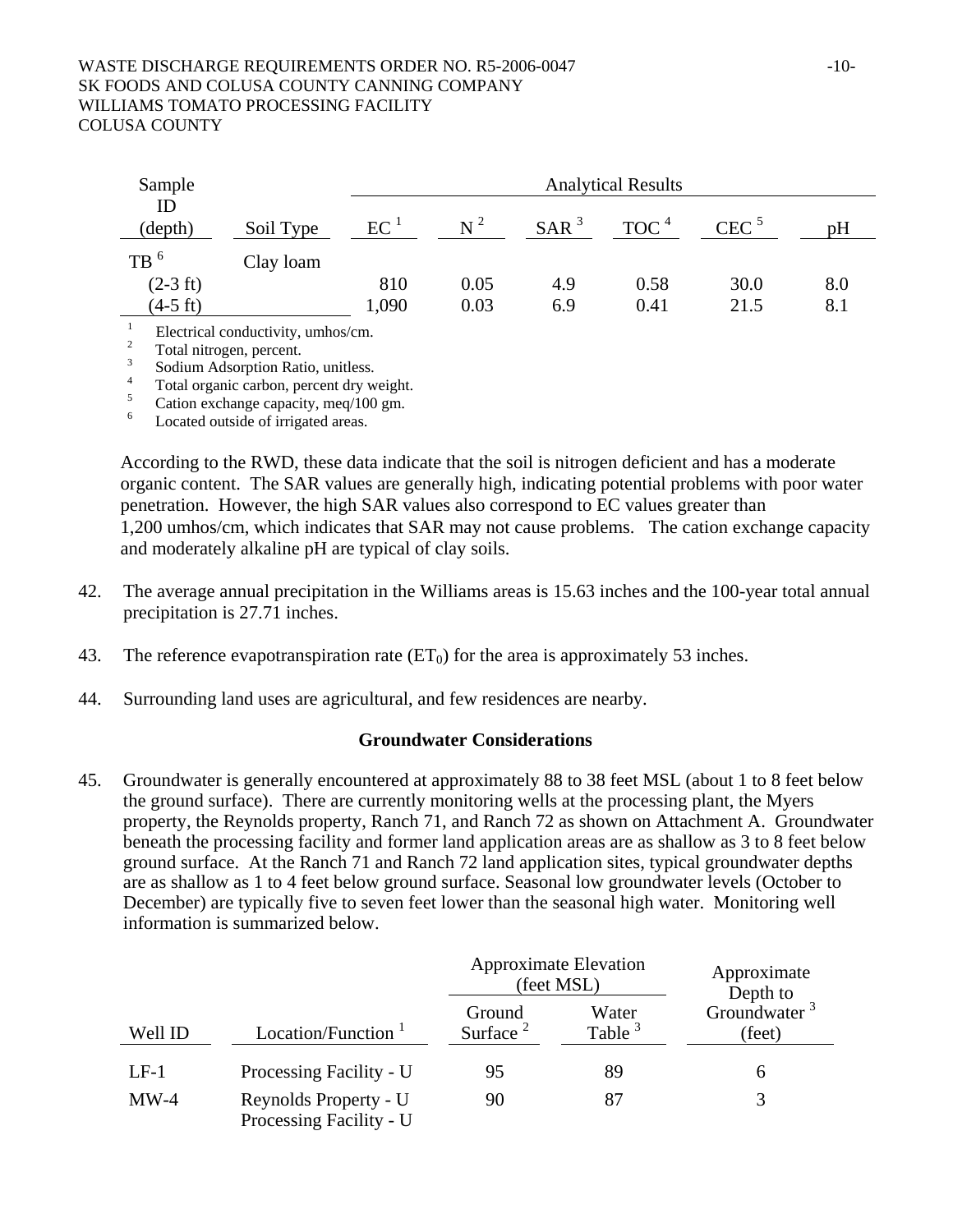# WASTE DISCHARGE REQUIREMENTS ORDER NO. R5-2006-0047 -11-SK FOODS AND COLUSA COUNTY CANNING COMPANY WILLIAMS TOMATO PROCESSING FACILITY

COLUSA COUNTY

|           |                                               | <b>Approximate Elevation</b><br>(feet MSL) |                             | Approximate<br>Depth to            |
|-----------|-----------------------------------------------|--------------------------------------------|-----------------------------|------------------------------------|
| Well ID   | Location/Function <sup>1</sup>                | Ground<br>Surface <sup>2</sup>             | Water<br>Table <sup>3</sup> | Groundwater <sup>3</sup><br>(feet) |
| $MW-5$    | Myers Property - U<br>Reynolds Property - D   | 85                                         | 81                          | $\overline{4}$                     |
| $MW-6$    | Myers Property - U<br>Reynolds Property - D   | 88                                         | 80                          | 8                                  |
| $MW-7$    | Reynolds Property - U                         | 90                                         | 84                          | 6                                  |
| $MW-8$    | Myers Property - U<br>Processing Facility - D | 92                                         | 85                          | $\overline{7}$                     |
| $MW-9$    | Processing Facility - D                       | 94                                         | 87                          | $\overline{7}$                     |
| $MW-10$   | Myers Property - D                            | 85                                         | 77 <sup>4</sup>             | $8\,$ $^4$                         |
| $MW-11$   | Ranch 72 - U<br>Myers Property - D            | 80                                         | 75 <sup>4</sup>             | $5^4$                              |
| $MW-12$   | Ranch 72 - U<br>Myers Property - C            | 80                                         | 75 <sup>4</sup>             | $5^4$                              |
| $MW-16$   | Myers Property - U<br>Reynolds Property - D   | 87                                         | 81 <sup>4</sup>             | 6 <sup>4</sup>                     |
| $MW-17$   | Myers Property - D                            | 83                                         | 75 <sup>4</sup>             | 8 <sup>4</sup>                     |
| $MW-18$   | Myers Property - D                            | 84                                         | 78 <sup>4</sup>             | 6 <sup>4</sup>                     |
| $MW-20$   | Processing Facility - D                       | 90                                         | 85 <sup>4</sup>             | $5^4$                              |
| MW-21 $5$ | Ranch 72 - D<br>Myers Property - D            | 77                                         | 69 <sup>4</sup>             | 8 <sup>4</sup>                     |
| $MW-22$   | Ranch $72 - U$                                | 71                                         | $664$                       | $5^4$                              |
| $MW-23$   | Ranch $72 - U$                                | 71                                         | $70^4$                      | $1^4\,$                            |
| $MW-24$   | Ranch 71 - U                                  | 50                                         | $49^4$                      | $1^4$                              |
| $MW-25$   | Ranch 71 - U                                  | 53                                         | 51 <sup>4</sup>             | 2 <sup>4</sup>                     |
| $MW-26$   | Ranch 71 - D                                  | 40                                         | 38 <sup>4</sup>             | 2 <sup>4</sup>                     |
| $MW-27$   | Ranch 71 - D                                  | 42                                         | 40 <sup>4</sup>             | 1 <sup>4</sup>                     |

1  $U =$  upgradient,  $D =$  downgradient,  $C =$  cross gradient.

2 Estimated from USGS topographic map to assess the depth to groundwater within the land application area. Because some wells are within elevated roadways, the ground surface elevation reported here may not correspond to surveyed ground surface elevations at the well.<br> $\frac{3}{2}$  Approximate seasonal bigh groundwater layels (February to N

 Approximate seasonal high groundwater levels (February to May) based on 2005 Annual Report. Seasonal low groundwater levels (October to December) are typically five to seven feet lower than the seasonal high water.

Based on six to nine months of monthly monitoring.

5 This well is at the approximate center of the cone of depression created by the nearby irrigation supply well, as discussed below.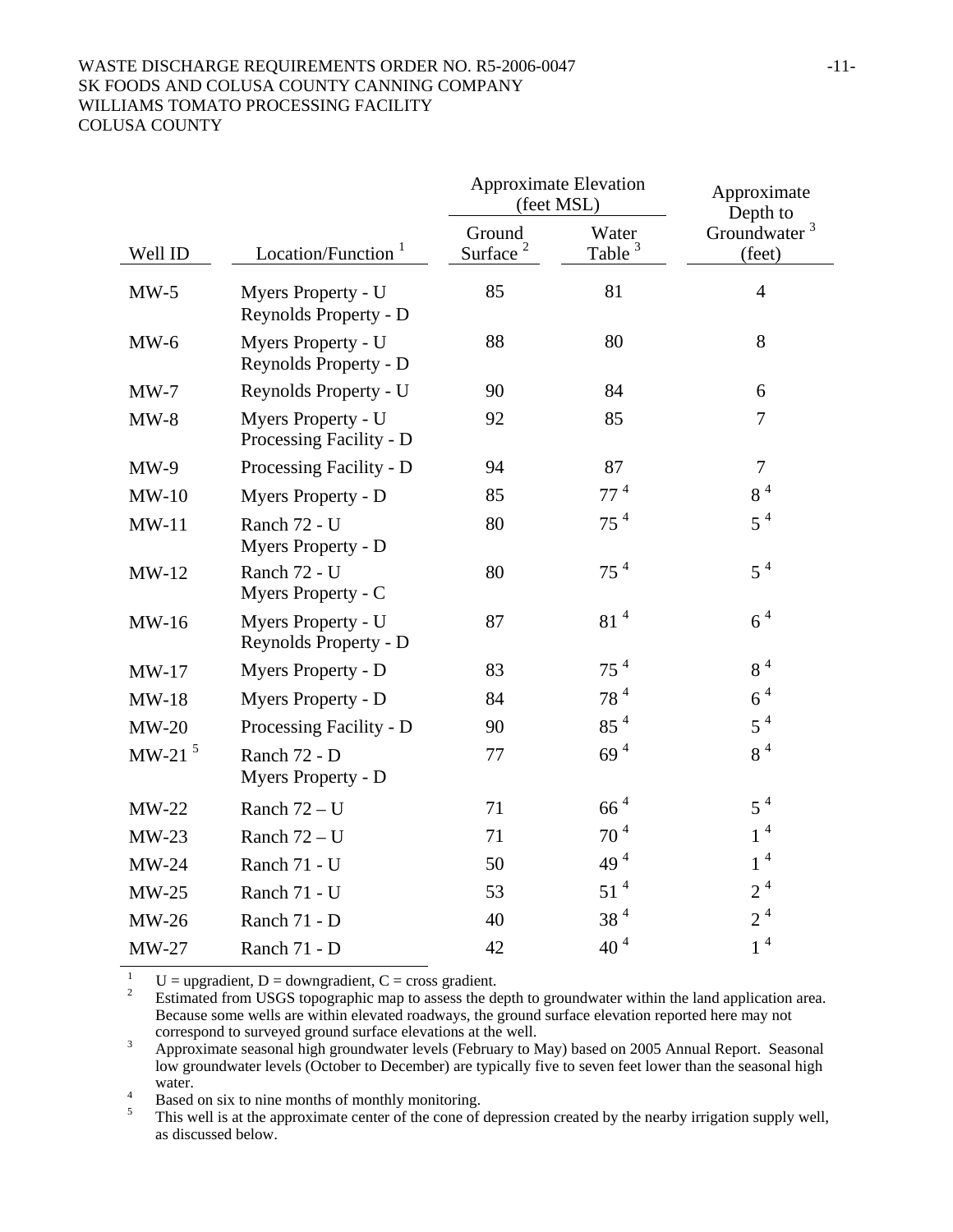46. Water for tomato processing and sanitation is supplied by two production wells at the processing facility. Well 1 is perforated from 330 to 410 feet below ground surface (bgs) and is typically pumped at 1,000 gallons per minute (gpm). Well 2 is perforated from 330 to 440 feet bgs and is typically pumped at 1,000 gpm. Based on monitoring conducted in 2005, the character of the process water supply is summarized below.

|                                | Range of Results <sup>1</sup> |                          |  |  |
|--------------------------------|-------------------------------|--------------------------|--|--|
| Constituent                    | Supply Well 1                 | Supply Well 2            |  |  |
| <b>Electrical Conductivity</b> | 640 to 710                    | 650                      |  |  |
| Total dissolved solids         | 350 to 420                    | 370                      |  |  |
| Fixed dissolved solids         | 280 to 380                    | 300                      |  |  |
| Nitrate nitrogen               | $< 0.02$ to 1.8               | 3.4                      |  |  |
| Total Kjeldahl nitrogen        | $\leq$ 1 <sup>2</sup>         | $\langle$ 1 <sup>2</sup> |  |  |
| Sodium                         | 61 to 72                      | 62                       |  |  |
| Chloride                       | 53 to 66                      | 54                       |  |  |
| Iron                           | $0.06 \text{ to } 0.16$       | < 0.05 <sup>2</sup>      |  |  |
| Manganese                      | $0.01$ to $0.02$              | $\leq 0.01$ <sup>2</sup> |  |  |
| Sulfate                        | 65 to 70                      | 67                       |  |  |
| Hardness as $CaCO3$            | 220 to 270                    | 220                      |  |  |

 $\overline{1}$ mg/L except electrical conductivity, which is reported in umhos/cm.

2 Constituent not detected.

These data indicate that the process water supply is moderately hard, but otherwise of good quality.

- 47. Based on recent groundwater monitoring data, the groundwater flow direction is generally toward the east, but there is a distinct cone of depression centered on the western boundary of Ranch 72 near MW-21, where there is an agricultural well that supplies water to Ranch 72. Based on monthly groundwater monitoring data from the last six months of 2005, the cone of depression is approximately 20 feet deep and appears to capture shallow groundwater beneath the entire Ranch 72 site during most of the year. It appears that the supply well also captures shallow groundwater from the Myers and Reynolds properties. However, if the supply well is used less when the new sites are irrigated with process wastewater, the water table elevations within approximately 3,000 feet of MW-21 will likely rise. The RWD did not provide construction details, planned pumping schedules, or water quality data for any of the agricultural supply wells.
- 48. Recent groundwater monitoring data for wells used to monitor the wastewater storage pond at the tomato processing facility are summarized below.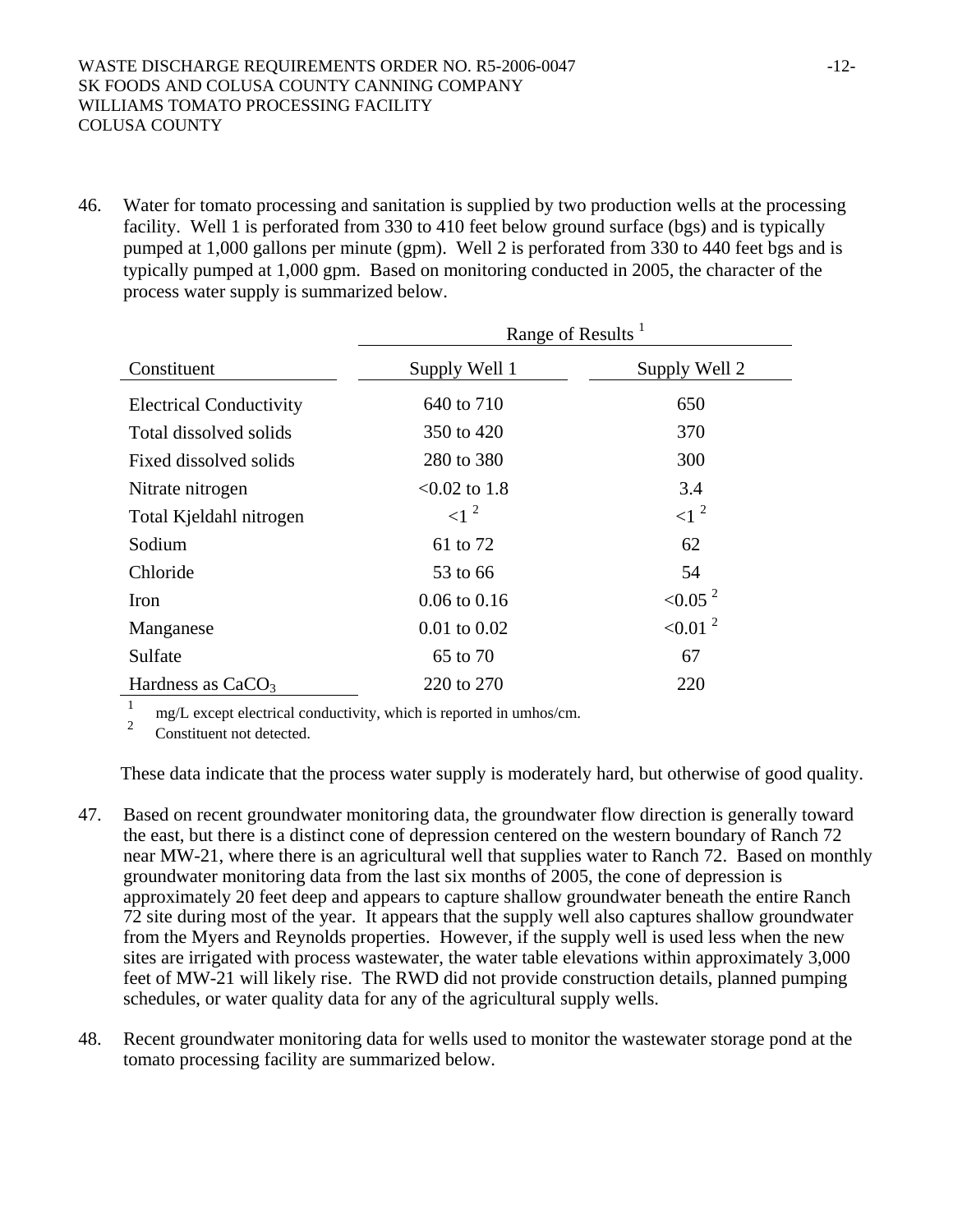#### WASTE DISCHARGE REQUIREMENTS ORDER NO. R5-2006-0047 -13-SK FOODS AND COLUSA COUNTY CANNING COMPANY WILLIAMS TOMATO PROCESSING FACILITY COLUSA COUNTY

|                                | Range of Results <sup>1</sup>                |                               |                                                |
|--------------------------------|----------------------------------------------|-------------------------------|------------------------------------------------|
| Constituent                    | <b>Upgradient Wells</b><br>$(LF-1$ and MW-4) | Downgradient Well<br>$(MW-8)$ | Applicable Water<br>Quality Limit <sup>1</sup> |
| <b>Electrical Conductivity</b> | 800 to 1,300                                 | 990 to 1,100                  | 700                                            |
| Total dissolved solids         | 490 to 870                                   | 620 to 690                    | 450                                            |
| Fixed dissolved solids         | 410 to 640                                   | 470 to 520                    |                                                |
| Nitrate nitrogen               | $< 0.4$ to 43                                | 10 to 22                      | 10                                             |
| Total Kjeldahl nitrogen        | $< 1.0$ to 2.8                               | $< 1.0$ to 1.4                | $- -$                                          |
| Sodium                         | 67 to 110                                    | 71 to 81                      | 69                                             |
| Chloride                       | 40 to 96                                     | 70 to 78                      | 106                                            |
| Iron                           | < 0.05 <sup>2</sup>                          | < 0.05 <sup>2</sup>           | 0.30                                           |
| Manganese                      | $< 0.01$ to 0.06                             | 1.0 to $1.5$                  | 0.05                                           |
| Sulfate                        | 65 to 110                                    | 71 to 80                      | 250                                            |

1 mg/L except electrical conductivity, which is reported in umhos/cm.

2 Constituent not detected.

-- None applicable.

These data indicate that background groundwater generally exceeds water quality objectives for conductivity, dissolved solids, nitrate nitrogen, and sodium. Based on these data, it appears that the wastewater storage pond at the processing facility has not degraded groundwater quality despite the fact that the base of the pond is approximately one to two feet above the water table, but statistical analysis is needed to make a formal determination.

49. Recent groundwater monitoring data for wells used to monitor the Reynolds property are summarized below.

|                                | Range of Results <sup>1</sup>                  |                                              |                                                       |
|--------------------------------|------------------------------------------------|----------------------------------------------|-------------------------------------------------------|
| Constituent                    | <b>Upgradient Wells</b><br>$(MW-4$ and $MW-7)$ | Downgradient Wells<br>$(MW-5, -6$ and $-16)$ | <b>Applicable Water</b><br>Quality Limit <sup>1</sup> |
| <b>Electrical Conductivity</b> | 810 to 1,100                                   | 1,000 to 1,300                               | 700                                                   |
| Total dissolved solids         | 490 to 750                                     | 640 to 830                                   | 450                                                   |
| Fixed dissolved solids         | 410 to 480                                     | 490 to 670                                   | $- -$                                                 |
| Nitrate nitrogen               | $< 0.4$ to 43                                  | $2.7 \text{ to } 27$                         | 10                                                    |
| Total Kjeldahl nitrogen        | ${<}1.0^{2}$                                   | $< 1.0$ to 1.9                               | $\qquad \qquad -$                                     |
| Sodium                         | 58 to 80                                       | 63 to 130                                    | 69                                                    |
| Chloride                       | 33 to 96                                       | 40 to 110                                    | 106                                                   |
| Iron                           | < 0.05 <sup>2</sup>                            | $< 0.05$ to 0.21                             | 0.30                                                  |
| Manganese                      | $< 0.1$ to 0.6                                 | $<0.01$ to 0.057                             | 0.05                                                  |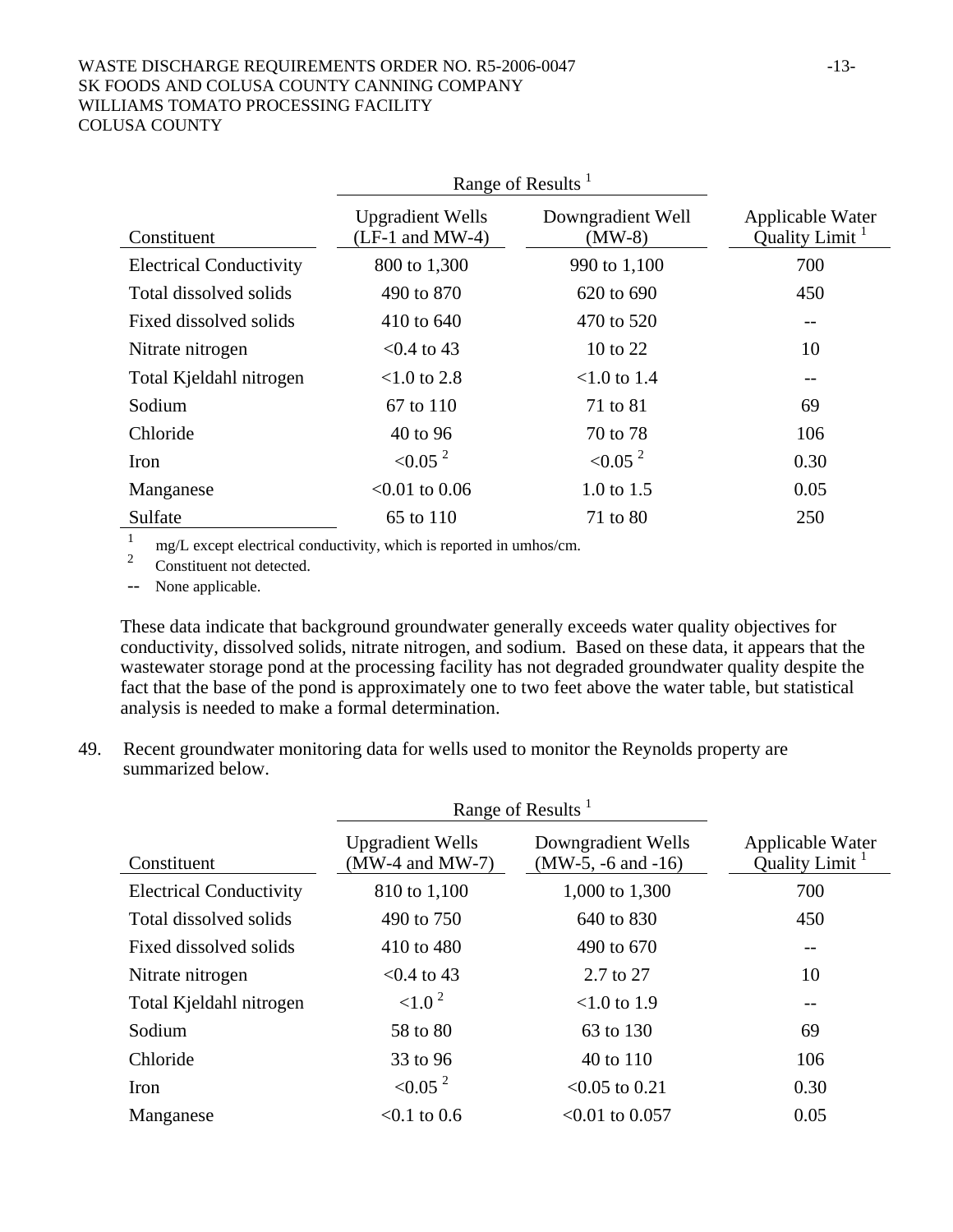#### WASTE DISCHARGE REQUIREMENTS ORDER NO. R5-2006-0047 -14-SK FOODS AND COLUSA COUNTY CANNING COMPANY WILLIAMS TOMATO PROCESSING FACILITY COLUSA COUNTY

|             |                                                                                                                                 | Range of Results <sup>1</sup>                |                                       |  |  |
|-------------|---------------------------------------------------------------------------------------------------------------------------------|----------------------------------------------|---------------------------------------|--|--|
| Constituent | <b>Upgradient Wells</b><br>$(MW-4$ and $MW-7)$                                                                                  | Downgradient Wells<br>$(MW-5, -6$ and $-16)$ | Applicable Water<br>Quality Limit $1$ |  |  |
| Sulfate     | 57 to 74                                                                                                                        | 65 to 110                                    | 250                                   |  |  |
|             | $\mathcal{L}_1$ , and a set of state of a set of state $\mathcal{L}_2$ , and $\mathcal{L}_3$ , the set of the set of set of set |                                              |                                       |  |  |

mg/L except electrical conductivity, which is reported in umhos/cm.

2 Constituent not detected.

-- None applicable.

These data indicate that background groundwater generally exceeds water quality objectives for conductivity, dissolved solids, nitrate nitrogen, and sodium, and that wastewater discharges to the Reynolds property have caused increases in concentrations of conductivity, dissolved solids, sodium, chloride, iron, and sulfate. The increases in sodium may constitute pollution. However, if groundwater degradation is verified, it is possible that continued use of the supply wells on the western side of Ranch 72 would capture the contaminant plume and mitigate the degradation. It is appropriate to require continued monitoring and a statistical analysis of groundwater quality data to make a formal determination regarding groundwater degradation. If groundwater quality has been degraded and waste constituent concentrations do not decrease over time, the Discharger may be required to clean up and abate the degradation.

50. The Myers property is bisected into a northern and southern portion by Myers Road. The northern portion of the Myers Property is directly downgradient from the processing plant, and the southern portion is directly downgradient of the Reynolds property.

Recent groundwater monitoring data for wells used to monitor the northern portion of the Myers property are summarized below.

|                                | Range of Results                                |                                             |                                   |
|--------------------------------|-------------------------------------------------|---------------------------------------------|-----------------------------------|
| Constituent                    | <b>Upgradient Wells</b><br>$(MW-8$ and $MW-20)$ | Downgradient Wells<br>$(MW-17$ and $MW-18)$ | Applicable Water<br>Quality Limit |
| <b>Electrical Conductivity</b> | 820 to 1,300                                    | 640 to 1,300                                | 700                               |
| Total dissolved solids         | 520 to 780                                      | 420 to 760                                  | 450                               |
| Fixed dissolved solids         | 370 to 540                                      | 320 to 620                                  | $\qquad \qquad -$                 |
| Nitrate nitrogen               | 10 to 27                                        | 1.4 to 17                                   | 10                                |
| Total Kjeldahl nitrogen        | $< 1.0$ to 1.6                                  | $< 1.0$ to 1.2                              | $- -$                             |
| Sodium                         | 45 to 81                                        | 51 to 93                                    | 69                                |
| Chloride                       | 55 to 130                                       | 48 to 180                                   | 106                               |
| Iron                           | < 0.05 <sup>2</sup>                             | < 0.05 <sup>2</sup>                         | 0.30                              |
| Manganese                      | $<0.01$ to 1.5                                  | $< 0.01$ to 0.32                            | 0.05                              |
| Sulfate                        | 39 to 80                                        | 26 to 59                                    | 250                               |

1 mg/L except electrical conductivity, which is reported in umhos/cm.

2 Constituent not detected.

-- None applicable.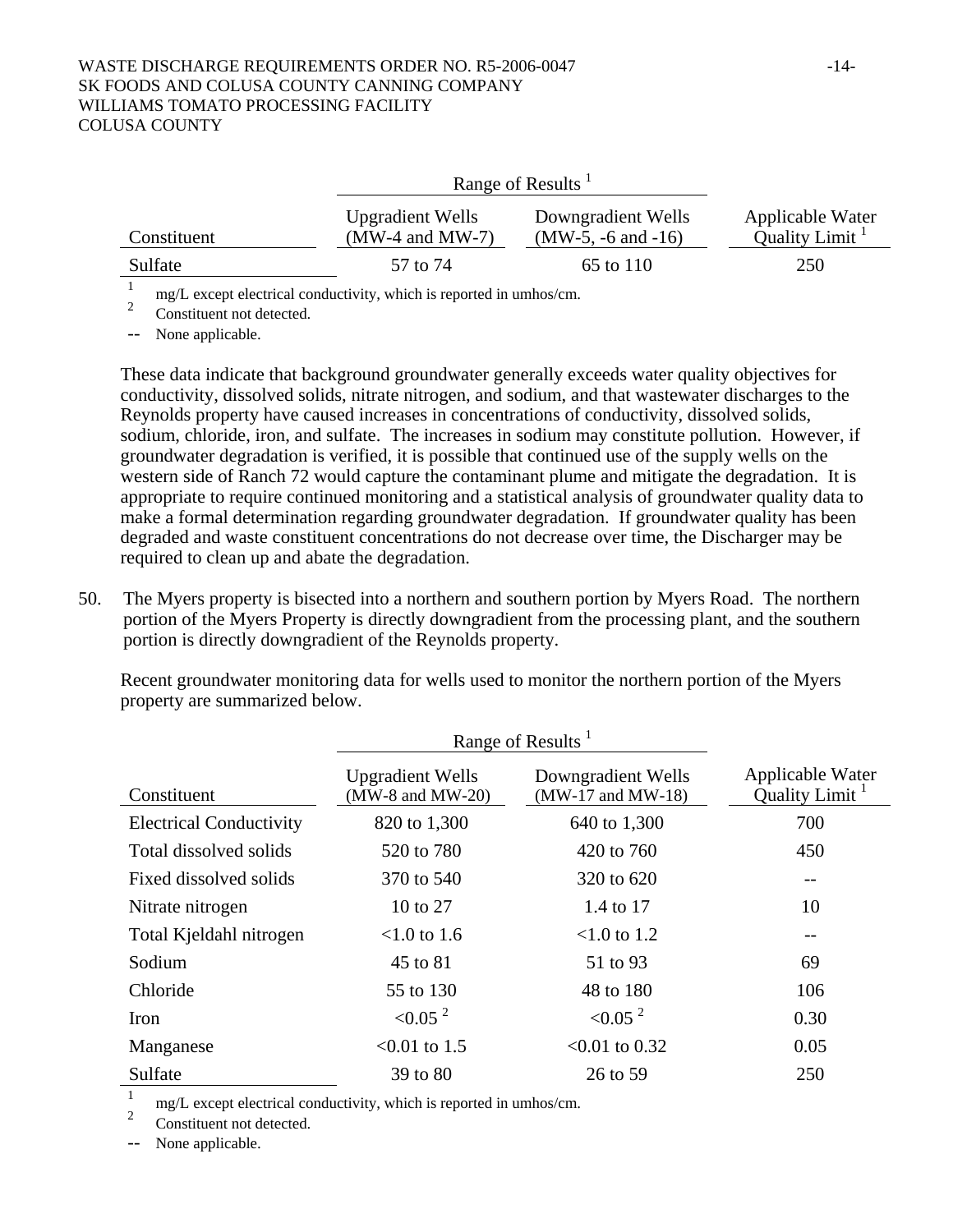These data indicate that background groundwater generally exceeds water quality objectives for conductivity, dissolved solids, and nitrate nitrogen, and that wastewater discharges to the southern portion of the Myers property may have caused increases in concentrations of chloride in groundwater. Like the Reynolds property, it is possible that continued use of the supply wells on the western side of Ranch 72 would capture the contaminant plume (if any) and mitigate the degradation. It is appropriate to require continued monitoring and a statistical analysis of groundwater quality to make a formal determination regarding groundwater degradation. If groundwater quality has been degraded and waste constituent concentrations do not decrease over time, the Discharger may be required to clean up and abate the degradation.

51. The following table summarizes recent groundwater monitoring data for the northern portion of the Myers property, which is west of the processing facility, but north of the remainder of the former land application sites.

|                                | Range of Results <sup>1</sup>                     |                                               |                                                |
|--------------------------------|---------------------------------------------------|-----------------------------------------------|------------------------------------------------|
| Constituent                    | <b>Upgradient Wells</b><br>$(MW-5, -6$ and $-16)$ | Downgradient Wells<br>$(MW-10, -11, and -12)$ | Applicable Water<br>Quality Limit <sup>1</sup> |
| <b>Electrical Conductivity</b> | 1,000 to 1,300                                    | 580 to 1,800                                  | 700                                            |
| Total dissolved solids         | 640 to 830                                        | 350 to 1,100                                  | 450                                            |
| Fixed dissolved solids         | 490 to 670                                        | 260 to 830                                    | --                                             |
| Nitrate nitrogen               | 2.7 to 27                                         | $< 0.2$ to 5.0                                | 10                                             |
| Total Kjeldahl nitrogen        | $< 1.0$ to 1.9                                    | $<$ 1 to 3.7                                  | --                                             |
| Sodium                         | 63 to 130                                         | 29 to 110                                     | 69                                             |
| Chloride                       | 40 to 110                                         | 18 to 160                                     | 106                                            |
| <b>Iron</b>                    | $< 0.05$ to 0.21                                  | $< 0.05$ to 5.7                               | 0.30                                           |
| Manganese                      | $<0.01$ to 0.057                                  | $<0.06$ to 8.9                                | 0.05                                           |
| Sulfate                        | 65 to 110                                         | $<$ 4 to 38                                   | 250                                            |

1 mg/L except electrical conductivity, which is reported in umhos/cm.

2 Constituent not detected.

-- None applicable.

These data indicate that background groundwater generally exceeds water quality objectives for conductivity, dissolved solids, nitrate nitrogen, and sodium, and that wastewater discharges to the northern portion of the Myers property may have caused increases in concentrations of conductivity, dissolved solids, chloride, iron, and manganese. The increases in sodium, iron, and manganese may constitute pollution. It is appropriate to require continued monitoring and a statistical analysis of groundwater quality to make a formal determination regarding groundwater degradation. If groundwater quality has been degraded and waste constituent concentrations do not decrease over time, the Discharger may be required to clean up and abate the degradation.

52. The Discharger installed seven monitoring wells at the Ranch 71 and Ranch 72 sites in mid-2005, and has been sampling those wells monthly to establish baseline (pre-discharge) groundwater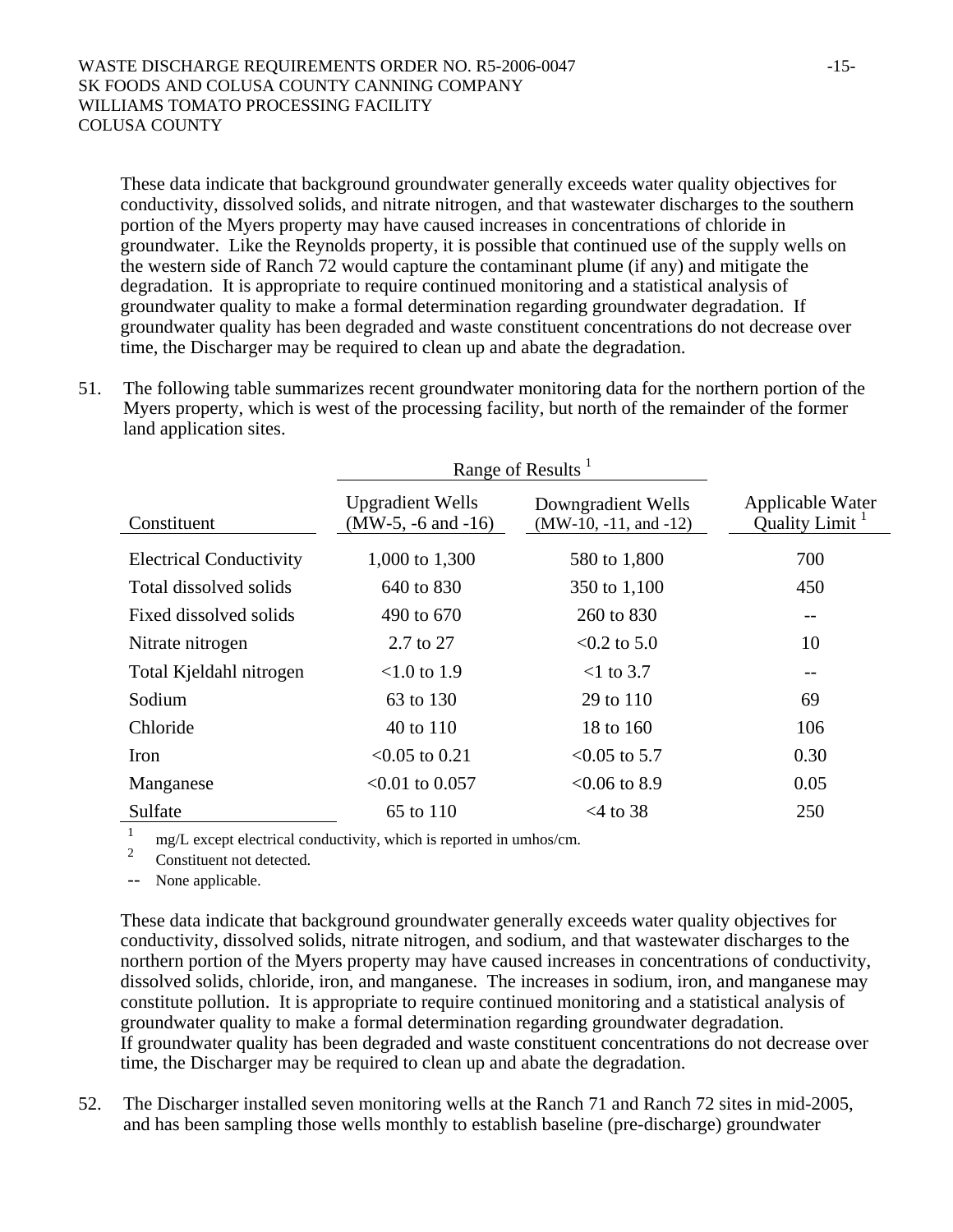#### WASTE DISCHARGE REQUIREMENTS ORDER NO. R5-2006-0047 -16-SK FOODS AND COLUSA COUNTY CANNING COMPANY WILLIAMS TOMATO PROCESSING FACILITY COLUSA COUNTY

quality for those sites. As of December 2005, six monthly monitoring events were conducted. These data will support the future use of intrawell statistics to determine whether groundwater degradation results from discharges to the new land application sites. The pre-discharge groundwater monitoring data are summarized below.

|                                | Range of Results <sup>1</sup>     |                           |                                   |                                     |  |
|--------------------------------|-----------------------------------|---------------------------|-----------------------------------|-------------------------------------|--|
|                                |                                   | Ranch 72                  | Ranch 71                          |                                     |  |
| Constituent                    | Upgradient<br>$(MW-22$ and $-23)$ | Downgradient<br>$(MW-21)$ | Upgradient<br>$(MW-24$ and $-25)$ | Downgradient<br>$(MW-26$ and $-27)$ |  |
| <b>Electrical Conductivity</b> | 470 to 640                        | 990 to 1,200              | 740 to 1,000                      | 1,400 to 3,500                      |  |
| Total dissolved solids         | 280 to 390                        | 610 to 790                | 450 to 630                        | 820 to 2,100                        |  |
| Fixed dissolved solids         | 190 to 320                        | 410 to 600                | 360 to 510                        | 790 to 2,100                        |  |
| Nitrate nitrogen               | $0.4$ to 1.4                      | 22 to 25                  | $< 0.04$ <sup>2</sup>             | 7.9 to 8.3                          |  |
| Total Kjeldahl nitrogen        | $<$ 1 to 1                        | $< 1.0$ to 2.9            | ${<}1.0^2$                        | ${<}1.0^2$                          |  |
| Sodium                         | 36 to 54                          | 71 to 81                  | 89 to 150                         | 270 to 620                          |  |
| Chloride                       | 7 to 36                           | 33 to 100                 | 12 to 40                          | 50 to 470                           |  |
| Iron                           | $0.6 \text{ to } 0.9$             | < 0.05 <sup>2</sup>       | < 0.05 <sup>2</sup>               | $< 0.05$ to 0.06                    |  |
| Manganese                      | $<0.01$ to $0.01$                 | $\leq 0.01$ <sup>2</sup>  | $0.04$ to $0.9$                   | $0.12$ to $0.74$                    |  |
| Sulfate                        | 22 to 31                          | 47 to 67                  | 39 to 58                          | 120 to 880                          |  |

1 mg/L except electrical conductivity, which is reported in umhos/cm.

2 Constituent not detected.

With the exception of the upgradient (eastern) end of the Ranch 72 site, these data indicate that the baseline (pre-discharge) groundwater quality beneath the proposed land application sites exceeds water quality objectives for conductivity and dissolved solids. It appears that past agricultural uses at Ranch 72 have caused groundwater to be polluted by conductivity, dissolved solids, and nitrate. The data for Ranch 71 show greater increases in salinity, some nitrate degradation, and pollution due to sodium, chloride, and sulfate. Presumably, these increases are also due to past agricultural practices.

53. The existing groundwater monitoring network is adequate to assess whether groundwater degradation has occurred from the use of the wastewater storage ponds and the Reynolds and Myers properties. However, both of the new discharge sites have only four wells each (two upgradient and two downgradient). Because of the size of the sites and the fact that the existing downgradient wells may be cross gradient at some times, additional monitoring wells are needed to monitor groundwater beneath the Ranch 71 and Ranch 72 land application sites to ensure future compliance with the Groundwater Limitations of this Order.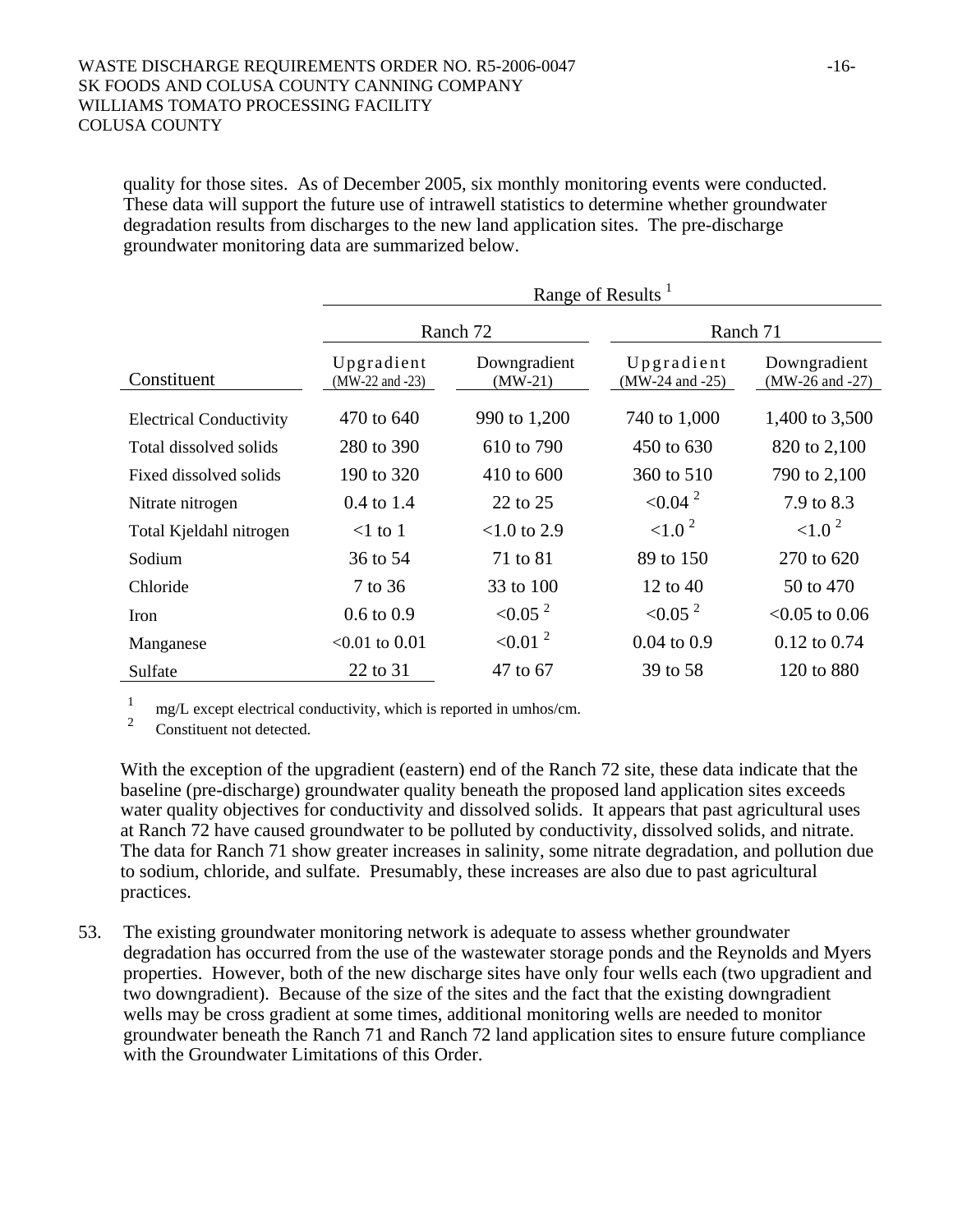### **Other Considerations for Food Processing Waste**

- 54. Excessive application of food processing wastewater to land application areas can create objectionable odors, soil conditions that are harmful to crops, and degradation of underlying groundwater by overloading the shallow soil profile and causing waste constituents (organic carbon, nitrate, other salts, and metals) to percolate below the root zone. Ordinarily, it is reasonable to expect some attenuation of various waste constituents that percolate below the root zone within the vadose (unsaturated) zone. Specifically, excess nitrogen can be mineralized and denitrified by soil microorganisms, organic constituents (measured as both BOD and volatile dissolved solids) can be oxidized, and some salinity species will undergo cation exchange with clay molecules, effectively immobilizing them. However, given the shallow water table beneath the proposed land application sites, the limited depth of the vadose zone will offer limited potential for those forms of attenuation.
- 55. According to *Pollution Abatement in the Fruit and Vegetable Industry*, published by the United States Environmental Protection Agency (US EPA Publication No. 625/3-77-0007) (hereafter *Pollution Abatement*), in applying food-processing wastewater to land for biological treatment, the loading of BOD<sub>5</sub> should not exceed 100 lbs/acre/day (as a cycle average) to prevent nuisance odors. The proposed cycle average of 50 pounds per acre per day coupled with the odor prevention measures of this Order should effectively prevent such nuisance conditions.

The RWD states that the expected peak daily BOD loadings of 775 pounds per acre per day are low enough to prevent odors and anaerobic soil conditions that can mobilize soil metals such as iron and manganese. The January 2006 RWD Addendum included an oxygen transfer model recommended in the California League of Food Processors *Manual of Good Practice for Land Application of Food Processing/Rinse Water*, and concluded that the silty clay soils at Ranch 71 have an instantaneous total oxygen demand capacity of 1,740 pounds per acre, and that the clay loam soils at Ranch 72 have an instantaneous total oxygen demand capacity of 2,300 pounds per acre. Although the model is detailed and well supported in the literature, it has not been scientifically validated by actual field studies or calibrated for use at the Ranch 71 or Ranch 72 sites based on site-specific data. Therefore, it is appropriate to limit the peak daily BOD loading to that which is achievable given current wastewater flows and the land currently available until the Discharger provides a sitespecific demonstration that justifies a higher peak daily loading. Based on the cycle time and wastewater application rates provided in the RWD and a maximum BOD concentration of 1,200 mg/L, the Discharger should be able to consistently achieve a peak daily BOD loading of 350 pounds per acre per day without further treatment or dilution until the facility expands to the point where monthly average wastewater flows exceed 2.0 mgd.

56. Acidic and/or reducing soil conditions can be detrimental to land treatment system function, and may cause groundwater degradation. If the buffering capacity of the soil is exceeded and soil pH decreases below 5 or the soil becomes reducing, naturally occurring metals (including iron and manganese) may dissolve and degrade underlying groundwater. *Pollution Abatement* recommends that water applied to crops have a pH within 6.4 to 8.4 to protect crops. The pH of process wastewater from the paste line tends to be lower than 6.4. However, there is no indication that the long-term discharge to the Myers property has caused crop damage or violations of the Basin Plan water quality objective for chemical constituents in groundwater as related to agricultural uses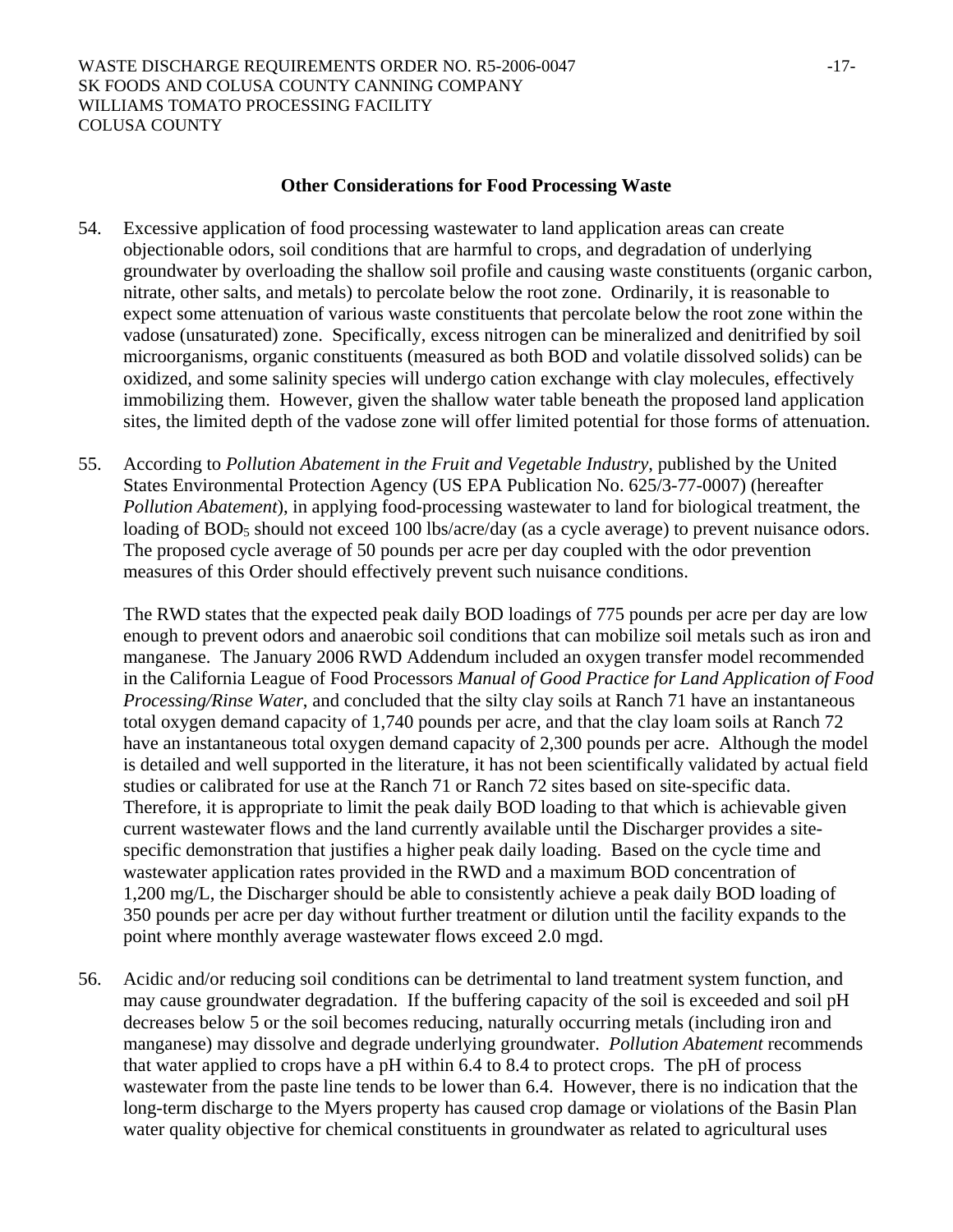affected by pH. Additionally, soil pH at the proposed land application sites is moderately alkaline, and the wastewater will be diluted with fresh water prior to discharge. Therefore, the soils and underlying groundwater are expected to adequately buffer the discharge. Accordingly, this Order does not impose effluent limitations for pH.

- 57. Groundwater beneath the proposed new land application sites exceeds water quality objectives for salinity. Although the wastewater will be diluted with supplemental irrigation water, the dilution ratio will decrease as production increases while the amount of land available for irrigation remains constant. Based on the proposed flow limitations and recent wastewater salinity data, the flowweighted average TDS concentration is estimated to increase from 700 mg/L at 2005 flows to 1,200 mg/L at full production (including consideration of dilution with supplemental irrigation water). Likewise, the estimated flow-weighted FDS concentration would increase from approximately 440 to 580 mg/L. Because of salts already present in the soil, evapoconcentration, leaching, and limited potential for vadose zone attenuation to remove both volatile and fixed dissolved solids, the proposed discharge poses a significant threat of further degradation of the underlying groundwater unless salinity loading to the land application sites is strictly controlled. Based on best professional judgment, 700 mg/L TDS is the highest flow-weighted concentration that can be allowed without risking further degradation of groundwater beneath the sites. Therefore, it is appropriate to impose effluent limitations on TDS.
- 58. As the facility operation expands and wastewater flows increase, the Discharger will need to either increase the land application area or take steps to reduce wastewater salinity to comply with the TDS limitations imposed by this Order. The Discharger already uses steam peeling instead of caustic peeling, which would generate approximately 79 tons of additional dissolved solids per year. However, this single pollution control method by itself is not sufficient to protect groundwater quality.
- 59. The *Salinity Source Reduction Plan* included in the January 2006 RWD Addendum proposed the following:
	- a. Increase return of low salinity boiler condensate to the boiler from 68 percent to 88 percent. This would reduce salt usage for the water softener system, thereby reducing the mass of salt discharged by 12 tons per year. However, because the total mass of salt discharged each year is approximately 494 tons, this effort may not result in measurable improvements in effluent quality.
	- b. Audit brine mixing, chemical usage for the clean in place systems, and product dumping practices for source reduction opportunities.
	- c. Regenerate the water softener system with potassium chloride. This would reduce the mass of sodium discharged. Additionally, because potassium is a crop nutrient, the net mass of dissolved solids available to leach to groundwater would be reduced. The specific reductions associated with this measure were not included in the report.
	- d. Evaluate the effectiveness of increasing boiler condensate return.
	- e. Unspecified improvements to the Paste Line to reduce loss of solids.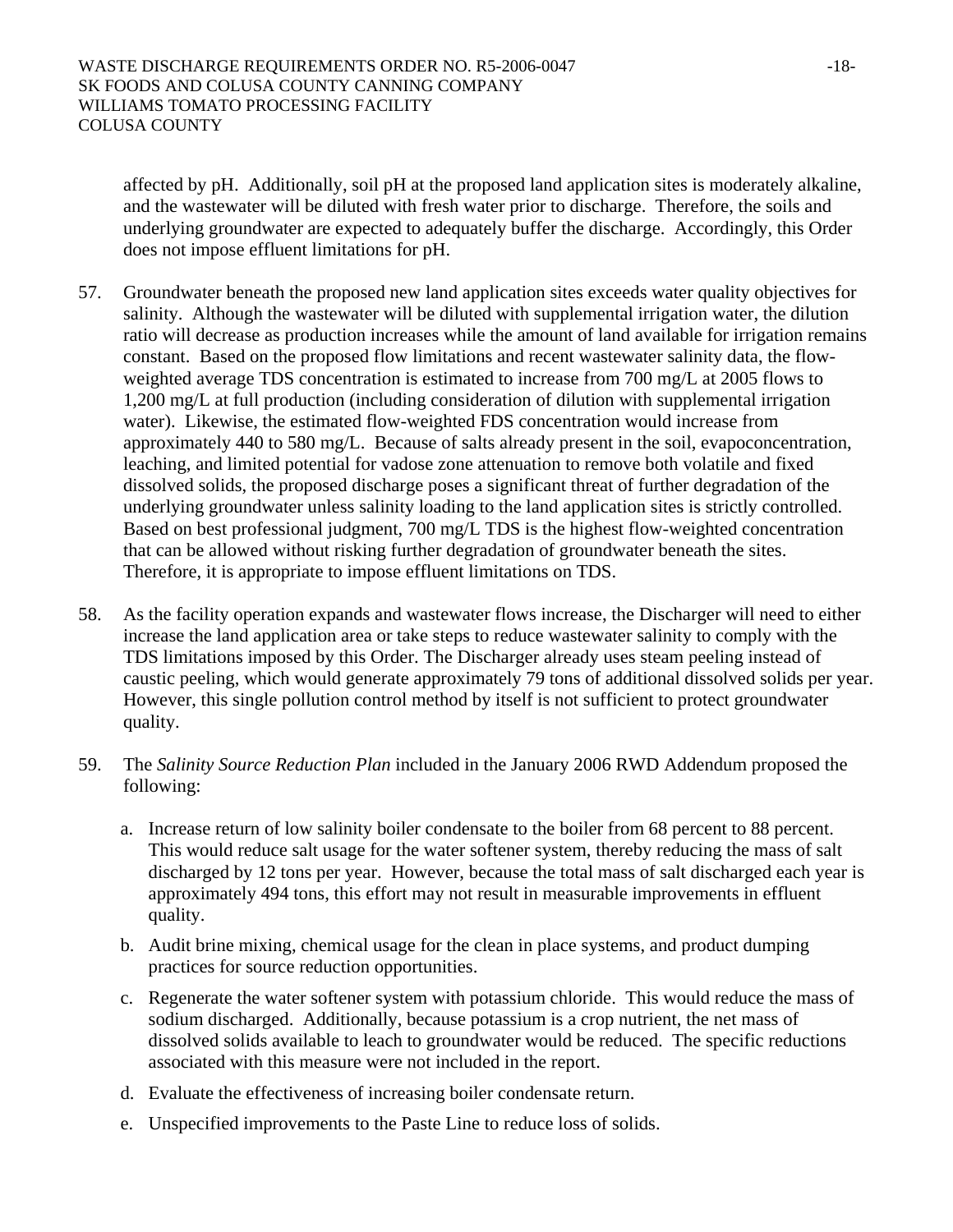- f. Installation of new elevators and unloading flumes to reduce product losses (which currently account for over 40% of the wastewater salinity).
- g. Addition of new clean water reuse systems to recycle pump seal and cooling tower water in one of the flume systems.

Additional measures not proposed or discussed in the RWD might include: segregating the highly saline boiler blowdown and water softener brine for off-site disposal or on-site evaporation, and conventional treatment of the organic waste stream to oxidize BOD (and thereby reduce the volatile and total dissolved solids concentrations).

It is appropriate for this Order to impose Effluent and Groundwater Limitations that are fully protective of groundwater quality. It is also appropriate to require that salinity reduction and control measures be implemented as needed to comply with those limitations, and that the Discharger monitor the effectiveness of all salinity reduction measures implemented.

60. Pursuant to California Water Code Section 13263(g), discharge is a privilege, not a right, and issuance of this Order does not create a vested right to continue the discharge. Failure to provide best practicable treatment and control; preclude conditions that threaten pollution, degradation, or nuisance; and protect groundwater quality will be sufficient reason to enforce this Order, modify it, or revoke it and prohibit further discharge.

## **Basin Plan and Beneficial Uses**

- 61. The Water Quality Control Plan for the Sacramento River and San Joaquin River Basins, Fourth Edition revised September 2004, (hereafter Basin Plan) designates beneficial uses, establishes water quality objectives, contains implementation plans and policies for protecting waters of the basin, and incorporates by reference plans and policies adopted by the State Water Resources Control Board (State Board). Pursuant to Section 13263(a) of the California Water Code, waste discharge requirements must implement the Basin Plan.
- 62. Surface water drainage is to Cortina Creek, which is tributary to the Colusa Basin Drain. The Basin Plan designates the beneficial uses of the Colusa Basin Drain as agricultural supply; water contact recreation including canoeing and rafting; warm freshwater habitat; cold freshwater habitat; migration of warm water aquatic organisms; spawning, reproduction, and/or early development of warm water aquatic organisms; and wildlife habitat.
- 63. The beneficial uses of underlying groundwater are municipal and domestic water supply, agricultural supply, industrial service supply, and industrial process supply.
- 64. State Board Resolution No. 68-16 prohibits degradation of groundwater quality unless it has been shown that:
	- a. The degradation is consistent with the maximum benefit to the people of the State;
	- b. The degradation will not unreasonably affect present and anticipated future beneficial uses;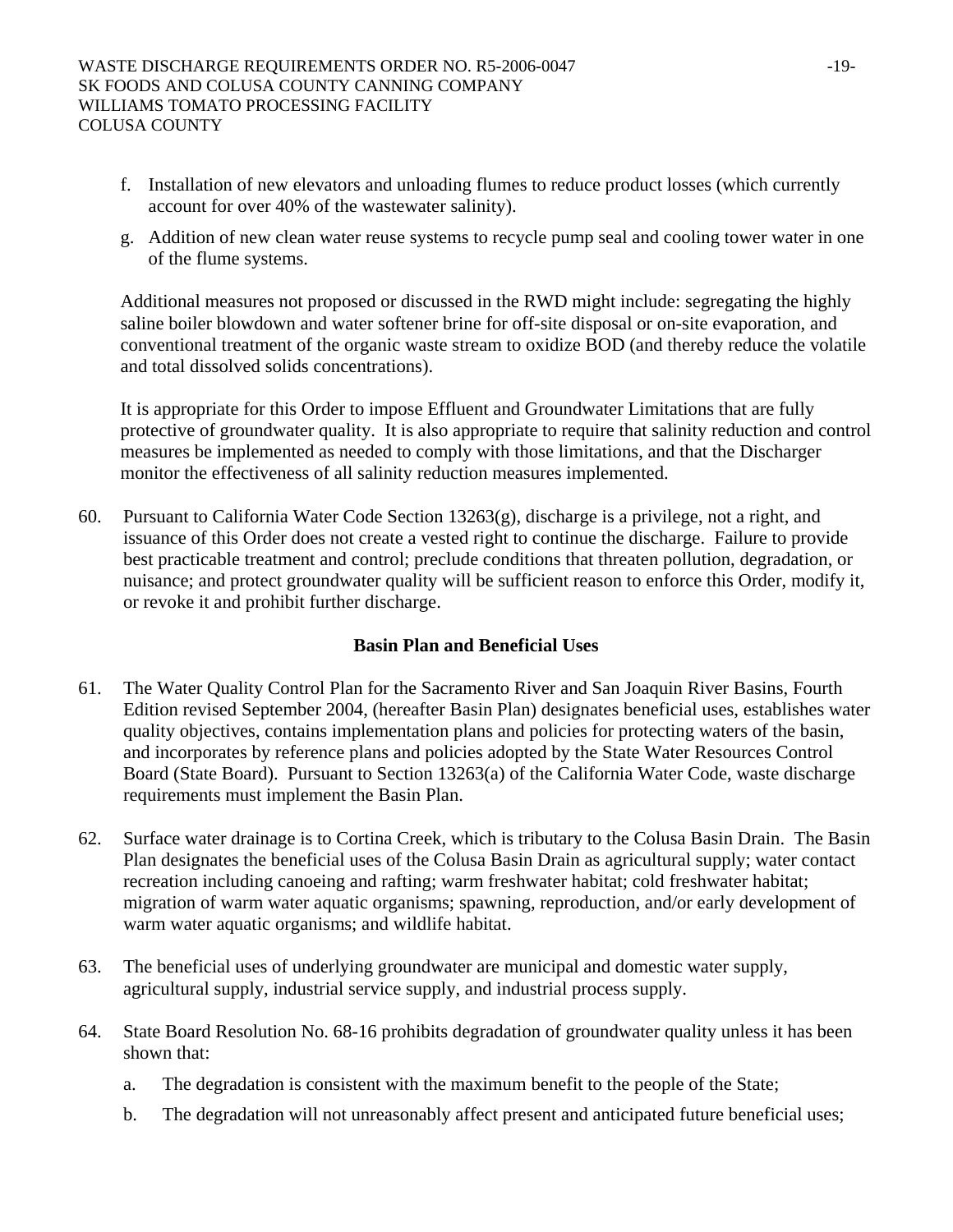- c. The degradation does not result in water quality less than that prescribed in state and regional policies, including violation of one or more water quality objectives; and
- d. The discharger employs best practicable treatment and control to minimize degradation.
- 65. The Discharger has implemented some BPTC measures to reduce the salinity of the discharge and plans to further reduce salinity through source control. However, based on the RWD, at full facility expansion the wastewater will likely exceed applicable water quality limits for several salinity constituents, even after full implementation of the proposed source reduction. Initially, dilution with fresh water may result in a flow-weighted TDS concentration as low as 700 mg/L. However, as the facility expands and wastewater flows increase to the proposed maximum flow of 4.0 mgd during the fresh pack season, the use of supplemental water for irrigation will decline, and the flowweighted TDS concentration could increase to 1,200 mg/L or more. There are several other BPTC methods available to further reduce the potential for groundwater degradation, which the Discharger did not propose to implement. These include:
	- a. Obtain additional land to allow further dilution of the waste in combination with supplemental fresh water for crop irrigation;
	- b. Wastewater aeration to reduce BOD and TDS concentrations; and
	- c. Segregation and separate handling of high-salinity waste streams.

The RWD did not present a valid analysis of discharge- and site-specific information to show that the discharge as proposed would not further degrade the underlying groundwater. Additionally, the RWD did not demonstrate that further degradation would not impact the beneficial uses of the groundwater, or that such degradation is in the best interest of the people of the State. Consequently, the Discharger has not provided the required demonstration pursuant to State Board Resolution No. 68-16 to be allowed to cause groundwater degradation, and therefore none is authorized.

### **Other Regulatory Considerations**

- 66. Federal regulations for storm water discharges promulgated by the U.S. Environmental Protection Agency (40 CFR Parts 122, 123, and 124) require specific categories of facilities which discharge storm water to obtain NPDES permits. The Discharger does not discharge storm water to surface waters, and is therefore not required to obtain coverage under the State Board's Water Quality Order No. 97-03-DWQ.
- 67. Section 13267(b) of California Water Code provides that: *"In conducting an investigation specified in subdivision (a), the regional board may require that any person who has discharged, discharges, or is suspected of discharging, or who proposes to discharge within its region, or any citizen or domiciliary, or political agency or entity of this state who has discharged, discharges, or is suspected of discharging, or who proposes to discharge waste outside of its region that could affect the quality of the waters of the state within its region shall furnish, under penalty of perjury, technical or monitoring program reports which the board requires. The burden, including costs of*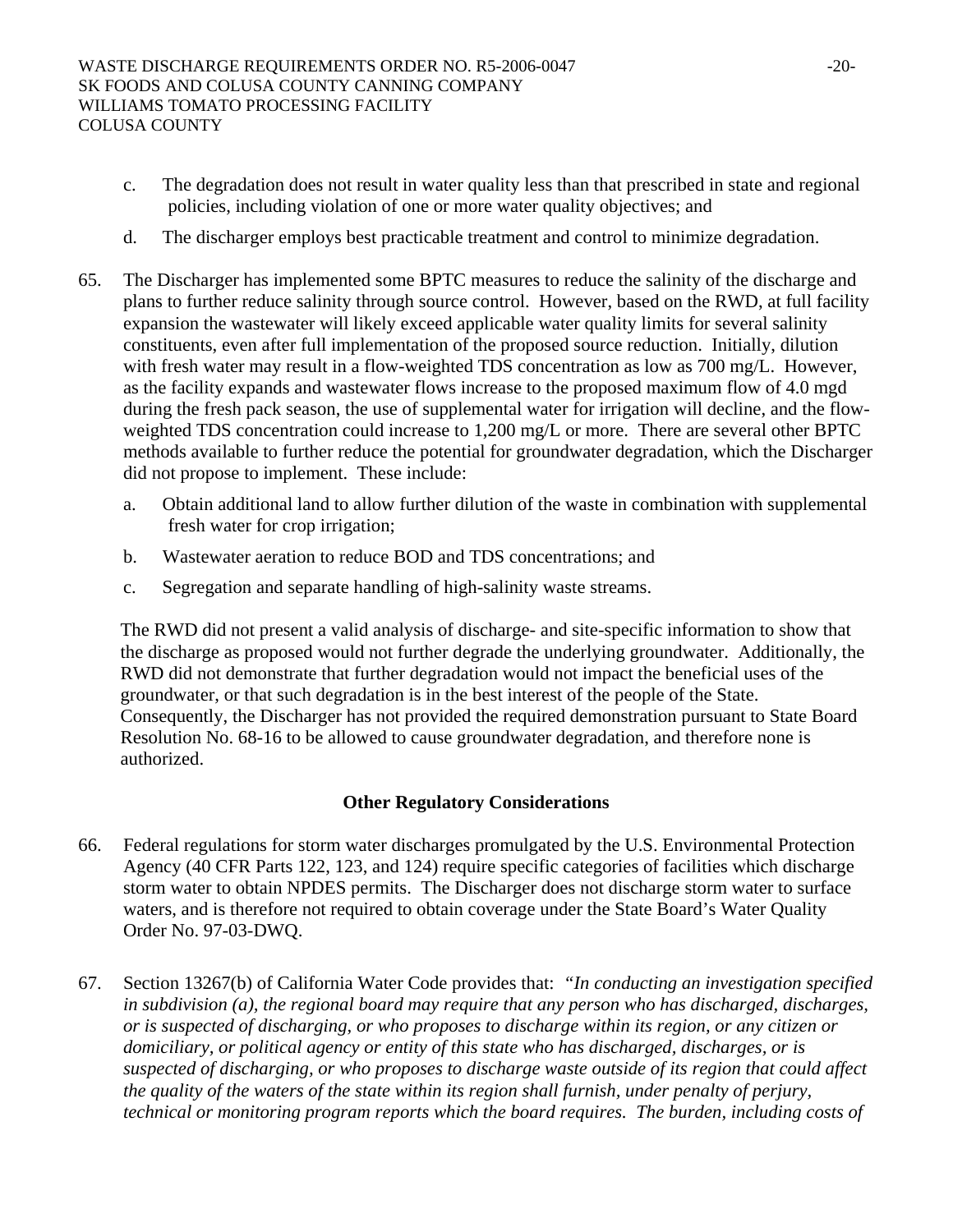*these reports, shall bear a reasonable relationship to the need for the reports and the benefits to be obtained from the reports."*

The monitoring and reporting program required by this Order and the attached Monitoring and Reporting Program No. R5-2006-0047 are necessary to assure compliance with these waste discharge requirements. The Discharger owns and operates the facility that discharges the waste subject to this Order.

- 68. The processing plants have been in operation since 1982 and 2002, and their continued operation is therefore exempt from the provisions of the California Environmental Quality (CEQA). On 1 May 2006, the Colusa County Planning Department certified an Initial Study and Negative Declaration for construction of the new conveyance system and land application of wastewater at Ranch 71 and Ranch 72, and issued Use Permit No. 05-4-1 for the project. Conditions of approval relevant to this Order require the following:
	- a. The Discharger must conduct all operations as described in the project description;
	- b. The Discharger must comply with the 2006 Cropping Irrigation Management Plan included as an Appendix to the Initial study (and incorporated into the RWD), and shall submit a revised Cropping and Irrigation plan annually;
	- c. The Discharger must become a member of the Underground Service Alert system before commencing use of the new wastewater distribution pipeline.

With the exception of item c above, this Order incorporates substantially similar requirements.

69. The action to adopt revised waste discharge requirements for the facility is exempt from the provisions of CEQA, in accordance with Title 14 CCR, Section 15301.

### **Public Notice**

- 70. All of the above and the supplemental information and details in the attached Information Sheet, which is incorporated by reference herein, were considered in establishing the following conditions of discharge.
- 71. The Discharger and interested agencies and persons have been notified of the intent to prescribe waste discharge requirements for this discharge, and they have been provided an opportunity for a public hearing and an opportunity to submit their written views and recommendations.
- 72. All comments pertaining to the discharge were heard and considered in a public meeting.

**IT IS HEREBY ORDERED** that, pursuant to Sections 13263 and 13267 of the California Water Code, Order Nos. 93-089 and 5-01-273 are rescinded, and SK Foods and Colusa County Canning Company, their agents, successors, and assigns, in order to meet the provisions contained in Division 7 of the California Water Code and regulations adopted thereunder, shall comply with the following: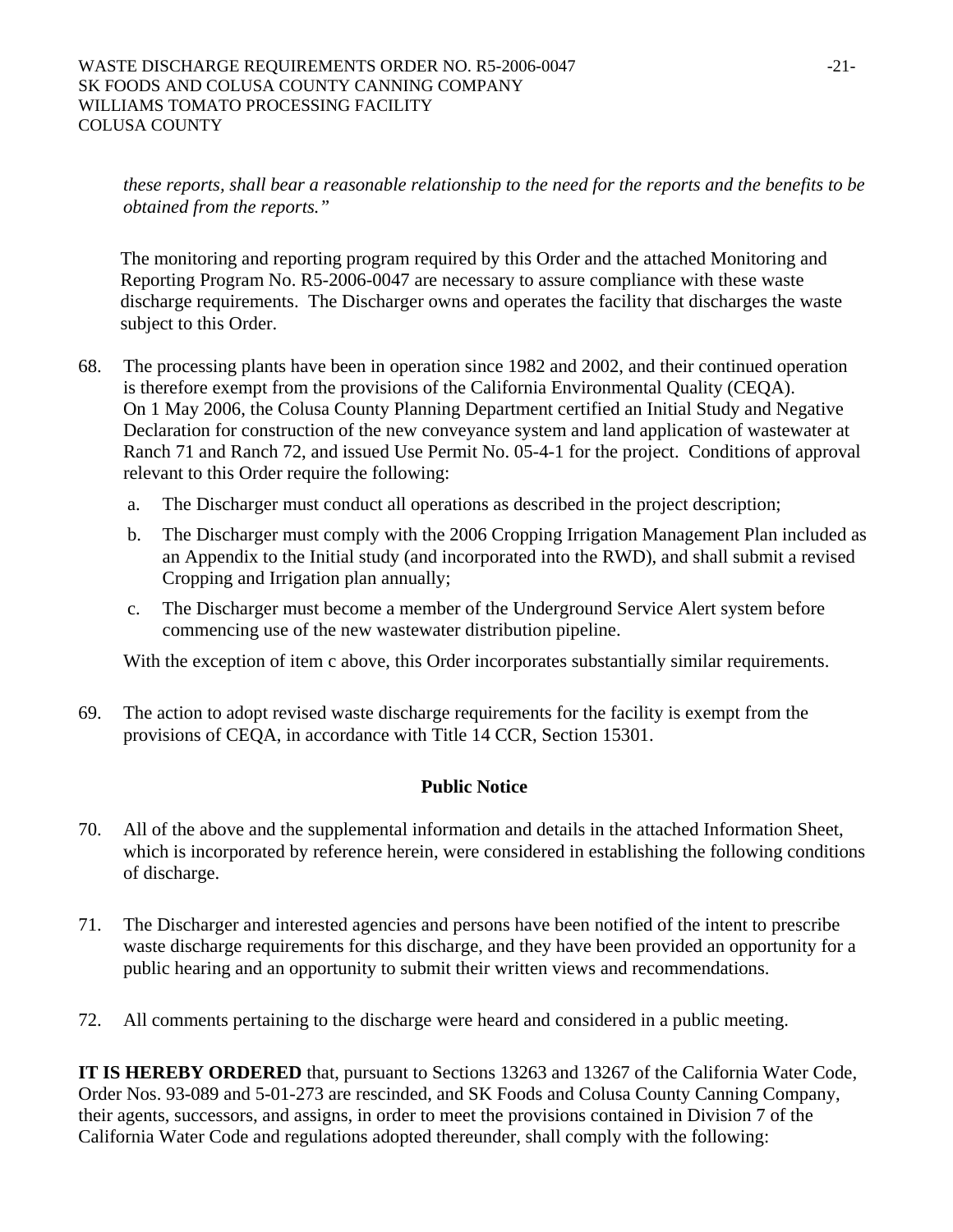*Note:* 

*1. Other prohibitions, conditions, definitions, and some methods of determining compliance are contained in the attached "Standard Provisions and Reporting Requirements for Waste Discharge Requirements" dated 1 March 1991.* 

# **A. Discharge Prohibitions:**

- 1. Land application of wastewater to areas other than Ranch 71 and Ranch 72 (as shown on Attachment A) is prohibited.
- 2. Land application of wastewater to any field that does not have a fully functional tailwater return and runoff control system is prohibited.
- 3. Bypassing any treatment system existing prior to, or installed after, adoption of this Order is prohibited (including the screen system).
- 4. Discharge of wastes to surface waters or surface water drainage courses is prohibited.
- 5. Discharge of irrigation tailwater or storm water runoff from any of the designated land application areas to any off-site area or drainage course is prohibited.
- 6. Discharge of waste classified as hazardous, as defined in Section 2521(a) of Title 23, CCR, Section 2510, et seq., (hereafter Chapter 15), or 'designated', as defined in Section 13173 of the California Water Code, is prohibited.

# **B. Discharge Specifications:**

- 1. During the months of **July through October**, the monthly average wastewater flow shall not exceed 4.0 mgd.
- 2. During the months of **November through June**, the monthly average wastewater flow shall not exceed 0.20 mgd, and the total cumulative flow shall not exceed 20.0 MG.
- 3. Objectionable odors originating from the wastewater pond and all land application areas shall not be perceivable beyond the property limits.
- 4. As a means of discerning compliance with Discharge Specification No. 3, the dissolved oxygen content in the upper one foot of any pond used to treat or store wastewater shall not be less than 1.0 mg/l.
- 5. The Discharger shall operate all systems and equipment to maximize treatment of wastewater and optimize the quality of the discharge.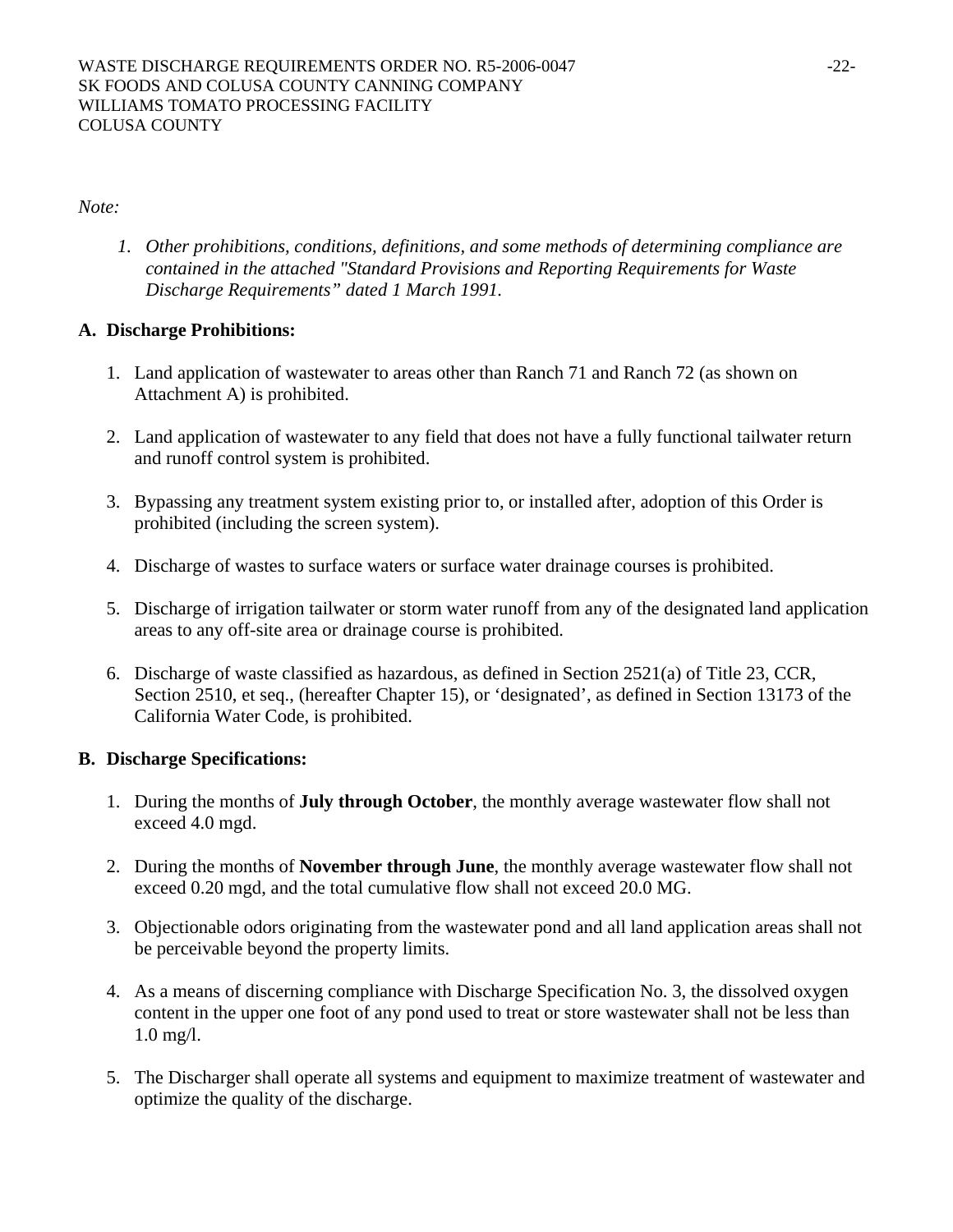- 6. All land application areas shall be managed to prevent breeding of mosquitoes and other vectors. Specifically:
	- a. All wastewater applied to land must infiltrate completely or be returned to the irrigation system as tailwater within 24 hours.
	- b. Low-pressure pipelines, unpressurized pipelines, and ditches that are accessible to mosquitoes shall not be used to store wastewater.
	- c. Irrigation and tailwater ditches shall be maintained essentially free of emergent, marginal, and floating vegetation
- 7. All wastewater treatment and storage ponds shall also be managed to prevent breeding of mosquitoes. Specifically:
	- a. Erosion control measures shall be implemented to minimize small coves and irregularities around the perimeter of the water surface.
	- b. Weeds within and around the perimeter of the pond shall be minimized through control of water depth, harvesting, or herbicides.
	- c. Dead algae, vegetation, and debris shall not accumulate on the water surface.
- 8. All treatment, storage, and disposal facilities shall be designed, constructed, operated, and maintained to prevent inundation or washout due to floods with a 100-year return frequency.
- 9. No waste constituent shall be released or discharged, or placed where it will be released or discharged, in a concentration or in a mass that causes violation of the Groundwater Limitations.
- 10. The facility shall have sufficient treatment, storage, and disposal capacity to accommodate allowable wastewater flow and design seasonal precipitation during the winter months. Design seasonal precipitation shall be based on total annual precipitation using a return period of 100 years, distributed monthly in accordance with historical rainfall patterns.
- 11. Freeboard in any wastewater pond shall never be less than two feet as measured from the water surface to the lowest point of overflow.
- 12. On or about **15 October** of each year, the wastewater storage pond shall be empty to ensure compliance with Discharge Specifications B.10 and B.11.
- 13. The Discharger shall not operate the retail products line unless the wastewater storage pond has more than two feet of freeboard and climate conditions are such that any irrigation performed to dispose of wastewater will not violate other requirements of this Order.
- 14. Neither the treatment nor the discharge of waste shall cause a condition of nuisance or pollution as defined by the California Water Code, Section 13050.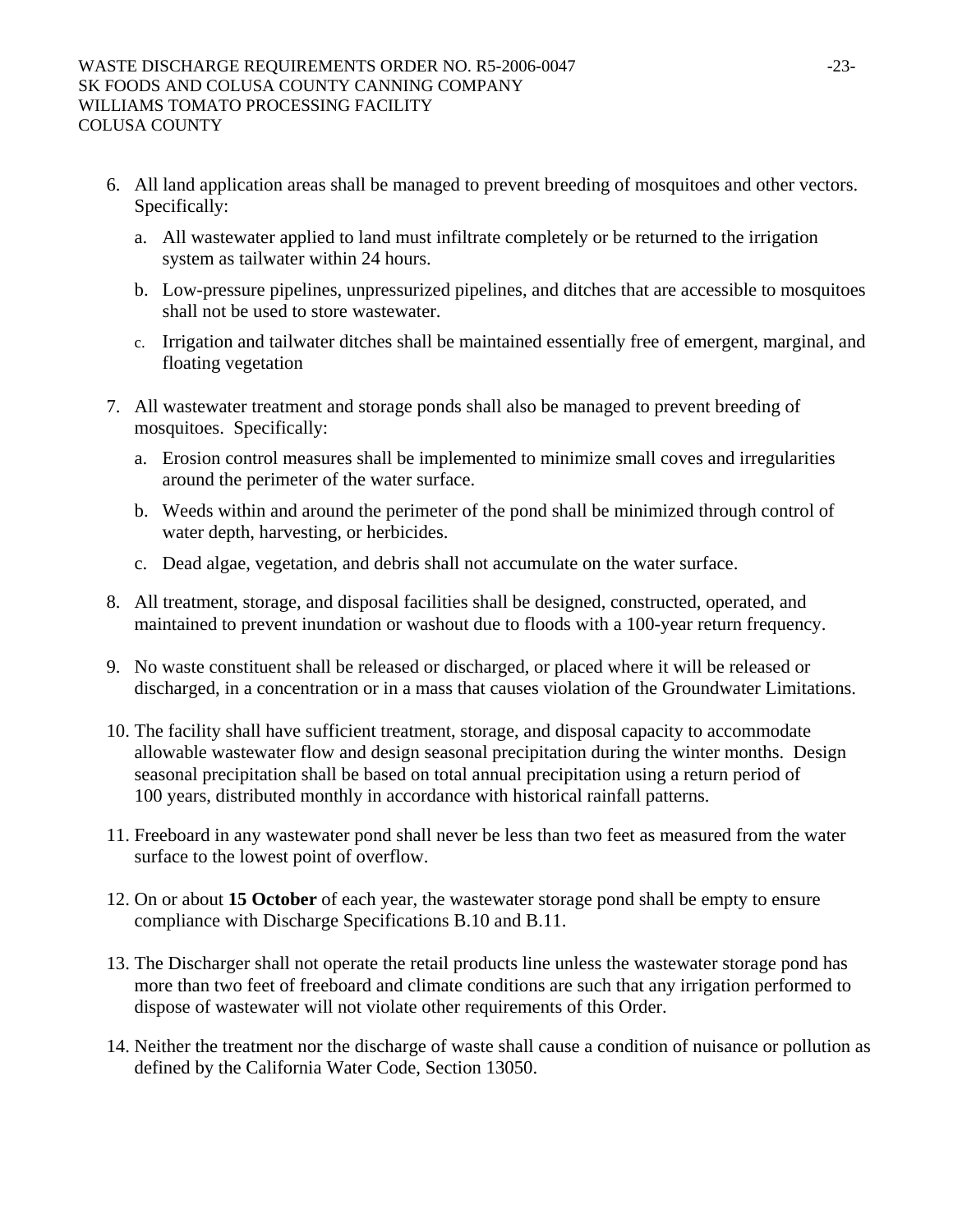### **C. Effluent Limitations**

- 1. **Effective immediately**, the discharge of wastewater combined with supplemental irrigation water to the land application sites shall not exceed 750 mg/l total dissolved solids as a flow-weighted yearly average, or such concentration as the Discharger determines necessary to ensure compliance with the Groundwater Limitations.
- 2. **Effective 1 July 2008**, the discharge of wastewater combined with supplemental irrigation water to the land application sites shall not exceed 700 mg/l total dissolved solids as a flow-weighted yearly average, or such concentration as the Discharger determines necessary to ensure compliance with the Groundwater Limitations.
- 3. The discharge of wastewater combined with supplemental irrigation water to the land application sites shall not exceed 50 mg/L total nitrogen as a flow-weighted yearly average.
- 4. Unless expressly authorized by the Executive Officer pursuant to Provision G.2, the maximum BOD5 loading to each land application area irrigation check (including the designated solids application area) shall not exceed any of the following:
	- a. 350 lbs/acre on any single day;
	- b. 100 lbs/acre/day as a cycle average; and
	- c. The daily and cycle average loading rate that ensures compliance with Discharge Specifications B.3 and B.14 and the Groundwater Limitations.

Loading calculations shall be performed as specified in the attached Monitoring and Reporting Program No. R5-2006-0047, which is a part of this Order.

5. The total nitrogen loading to each land application area irrigation check (including the designated solids application area) shall not exceed the agronomic rate for plant available nitrogen (PAN) for the type of crop to be grown, as specified in the most recent edition of the Western Fertilizer Handbook. Unless expressly authorized by the Executive Officer pursuant to Provision G.2, PAN shall be calculated as 83 percent of the total nitrogen content of the waste plus the total nitrogen contribution from supplemental fertilizers.

## **D. Land Application Area Specifications**

- 1. Hydraulic loading of wastewater and supplemental fresh water to the land application areas shall be at rates designed to minimize percolation of waste constituents below the evaporative and root zones, except as needed to promote surface soil chemistry that is consistent with sustainable agricultural land uses.
- 2. The Discharger shall maximize use of the available land application areas to minimize waste constituent loading rates.
- 3. Crops shall be grown on the land application areas each year. Crops shall be selected based on nutrient uptake capacity, tolerance of anticipated soil conditions, water needs, and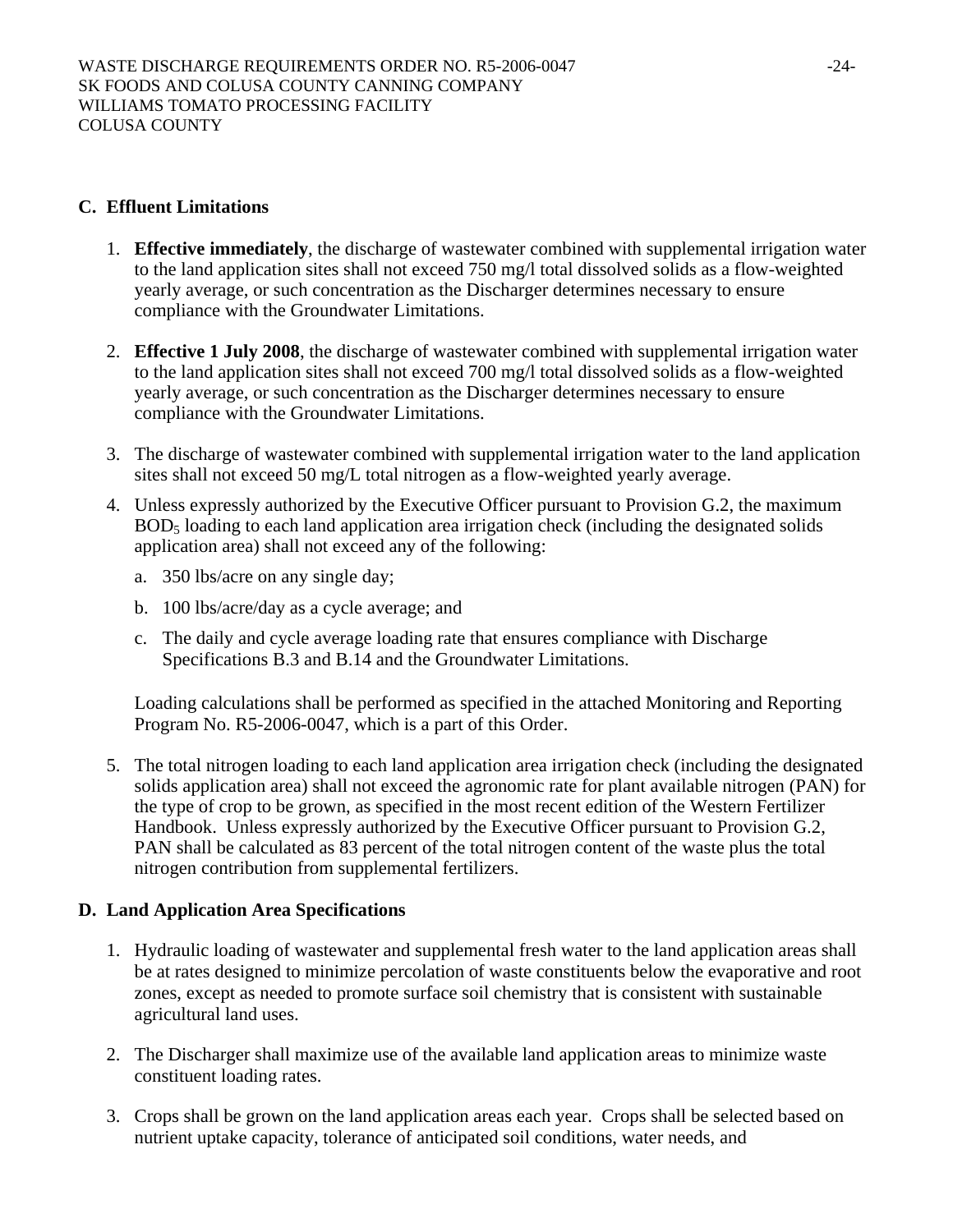evapotranspiration rates. All crops shall be harvested and removed from the irrigation areas at least once per year.

- 4. At a minimum, there shall be a 12-day drying/resting period between wastewater applications.
- 5. The irrigation system shall be designed and managed to ensure even application of wastewater over each irrigation field.
- 6. Irrigation with wastewater shall not be performed within 24 hours before a predicted storm, during precipitation, or within 24 hours after the end of any precipitation event, nor shall it be performed when the ground is saturated.
- 7. The irrigation force main shall be completely flushed with fresh water immediately after the flow of wastewater to a particular branch of the pipeline ceases, and as often as needed at other times to ensure continuous compliance with Discharge Specification B.3.
- 8. There shall be no standing water in any portion of the irrigated fields more than 24 hours after application of wastewater ceases.
- 9. The discharge shall not cause the buffering capacity of the soil profile to be exceeded nor shall it cause the soil to become reducing.
- 10. The Discharger shall provide and maintain the following setbacks for all wastewater land application areas:

| <b>Setback Definition</b>                                             | Surface Irrigation<br>Setback (feet) |
|-----------------------------------------------------------------------|--------------------------------------|
| Edge of irrigated area <sup>1</sup> to public property (e.g., street) | 10                                   |
| Edge of irrigated area to other agricultural property                 | $\theta$                             |
| Edge of irrigated area to occupied residence                          | 50                                   |
| Edge of irrigated area to irrigation well                             | $50^2$                               |
| Edge of irrigated area to domestic well                               | $100^{2}$                            |

<sup>1</sup> As defined by the wetted area produced during irrigation.

<sup>2</sup> Unless otherwise expressly approved by the Executive Officer.

- 11. Application of process wastewater shall only occur where checks are graded to provide uniform water distribution, minimize ponding, and provide complete tailwater control.
- 12. Check runs shall be no longer, and slopes shall be no greater, than that which permits uniform infiltration and maximum practical irrigation efficiency.
- 13. Tailwater ponds and all ditches shall be maintained free of emergent, marginal, and floating vegetation.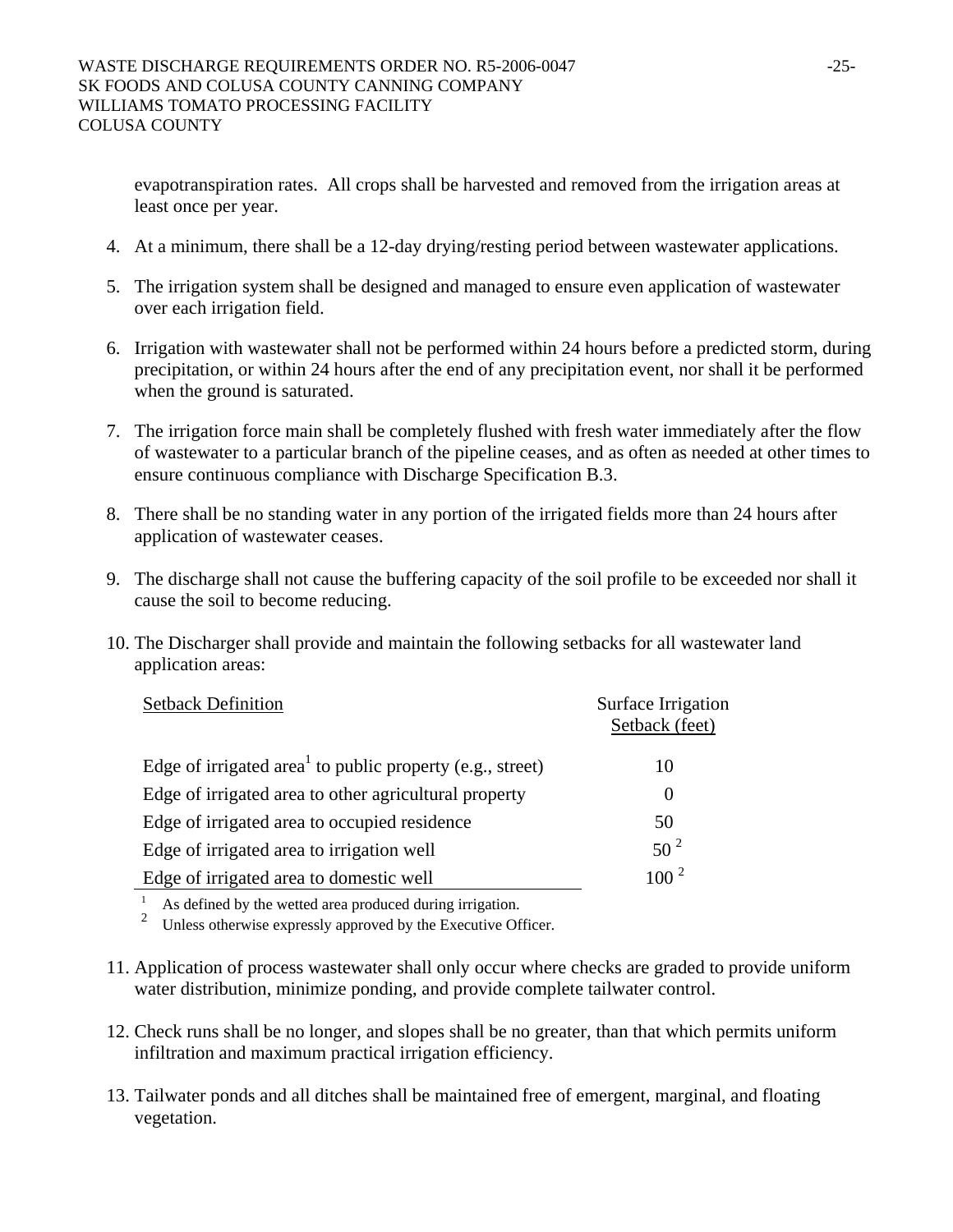### **E. Solids Disposal Requirements:**

- 1. Collected screenings, sludge, and other solids generated at the processing facility shall be disposed of in a manner approved by the Executive Officer, and, if disposed of off-site, in compliance with the *Consolidated Regulations for Treatment, Storage, Processing, or Disposal of Solid Waste,* as set forth in Title 27, CCR, Division 2, Subdivision 1, Section 20005, et seq.
- 2. Solids shall not be applied to land within 24 hours before predicted precipitation, during periods of precipitation, within 24 hours after precipitation, or when the land application area is saturated.
- 3. Solids shall be incorporated into the soil by disking within 24 hours of application.
- 4. A winter crop shall be grown on the solids application area each year. The winter crop shall be selected based on nutrient uptake capacity, tolerance of anticipated soil conditions, water needs, and evapotranspiration rates. All crops shall be harvested and removed from the solids application area prior to the beginning of the next fresh pack season.
- 5. The total annual nitrogen loading rate from solids, wastewater, and any other source shall not exceed the agronomic rate for nitrogen, or a total thickness of two inches, whichever is more restrictive.
- 6. Any proposed change in solids use or disposal practice shall be reported to the Executive Officer at least 90 days in advance of the change.

## **F. Groundwater Limitations:**

The discharge shall not cause underlying groundwater to contain any chemical constituent in concentrations greater than background groundwater quality.

## **G. Provisions:**

- 1. The following reports shall be submitted pursuant to Section 13267 of the California Water Code and shall be prepared as described in Provision G.3:
	- a. **By 30 June 2006**, the Discharger shall submit a *Vadose Zone Monitoring Workplan* that describe a proposed system for collecting representative soil pore water samples from the vadose zone beneath the Ranch 71 and Ranch 72 land application sites. The workplan shall specify design details for the monitoring system, proposed vadose zone monitoring locations, and proposed sampling techniques designed to ensure that representative samples of sufficient volume are obtained. The supporting rationale shall be documented.
	- b. By **30 July 2006**, the Discharger shall submit a *Monitoring Well Installation Workplan.* The workplan shall describe the proposed installation of additional groundwater monitoring sufficient to completely characterize groundwater gradient and groundwater quality within and downgradient of Ranch 71 and Ranch 72. Monitoring wells shall be constructed to yield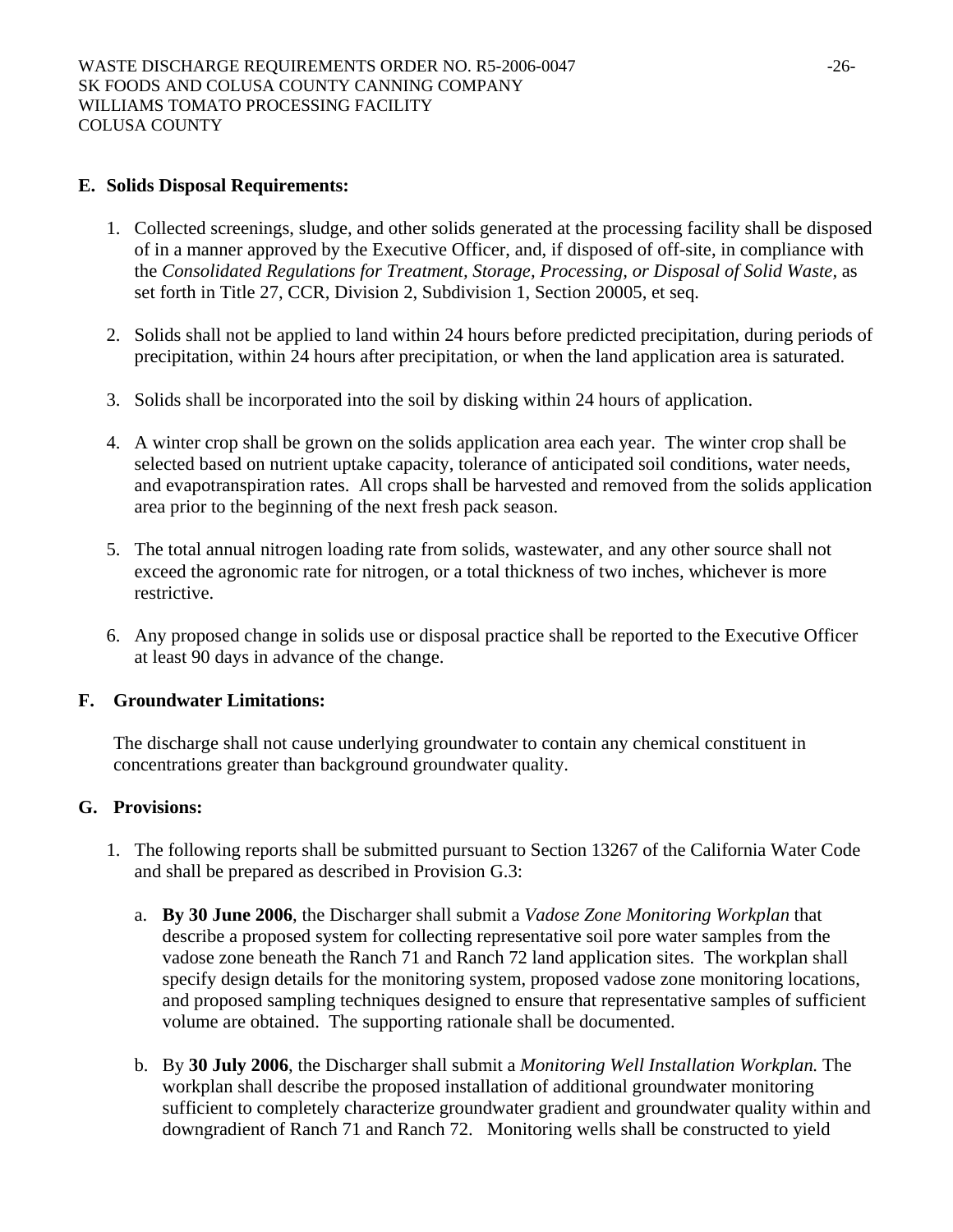representative samples from the uppermost layer of the uppermost aquifer and to comply with applicable well standards. The workplan shall be consistent with, and include the items listed in, the first section of Attachment F, which is attached hereto and made part of this Order by reference. It shall also include a preliminary identification and assessment of nearby water supply wells and their effects on groundwater elevations and gradients at the facility site.

- c. **By 30 November 2006**, the Discharger shall submit a *Vadose Zone Monitoring System Completion Report* that describes the installation of the approved vadose zone monitoring system and justifies any deviation from the approved workplan.
- d. By **30 November 2006**, the Discharger shall submit a *Monitoring Well Installation Report* that describes the installation of groundwater monitoring wells and contains the items found in the second and third sections of Attachment F.
- e. By **30 December 2006**, the Discharger shall submit a *Flood Protection Improvements Completion Report* that describes the improvements to the Ranch 71 flood control berm and demonstrates that the minimum elevation of the berm crest is 47 feet above mean sea level.
- f. By **30 December 2006**, the Discharger shall submit a *Preliminary Salinity Source Reduction Completion Report* that documents full implementation of the salinity reduction measures described in Findings 58.a through 58.g, inclusive, of this Order and quantitatively evaluates the effectiveness of each based on a separate short-term monitoring program specifically developed for that purpose. The report shall describe in detail all facility and operational modifications made.
- g. By **30 December 2006**, the Discharger shall submit a *Background Groundwater Quality and Groundwater Degradation Assessment Repor*t for the processing facility and the Myers and Reynolds Properties. For each groundwater monitoring parameter/constituent identified in the MRP, the report shall present a summary of all monitoring data (including data obtained prior to adoption of this Order) and calculation of the concentration in background monitoring well(s). This determination of background groundwater quality shall be made using the methods described in Title 27, Section 20415(e)(10), and shall be based on all available data. For each monitoring parameter/constituent, the report shall compare the measured concentration in each compliance monitoring well with the proposed background concentration.
- h. **Within 7 days** of any violation of Discharge Specification B.4 that lasts longer than two consecutive days, the Discharger shall submit a *Dissolved Oxygen Non-Compliance Report* that documents the specific measures that have been, or will be, taken to come into compliance with Discharge Specification B.4 and maintain continuous compliance with that requirement.
- 2. If the Discharger wishes to use pilot testing to demonstrate that Effluent Limitations other than those specified in this Order are justified, such testing shall be performed pursuant to an approved *Land Application Pilot Test Workplan*. The pilot test area must be part of the land application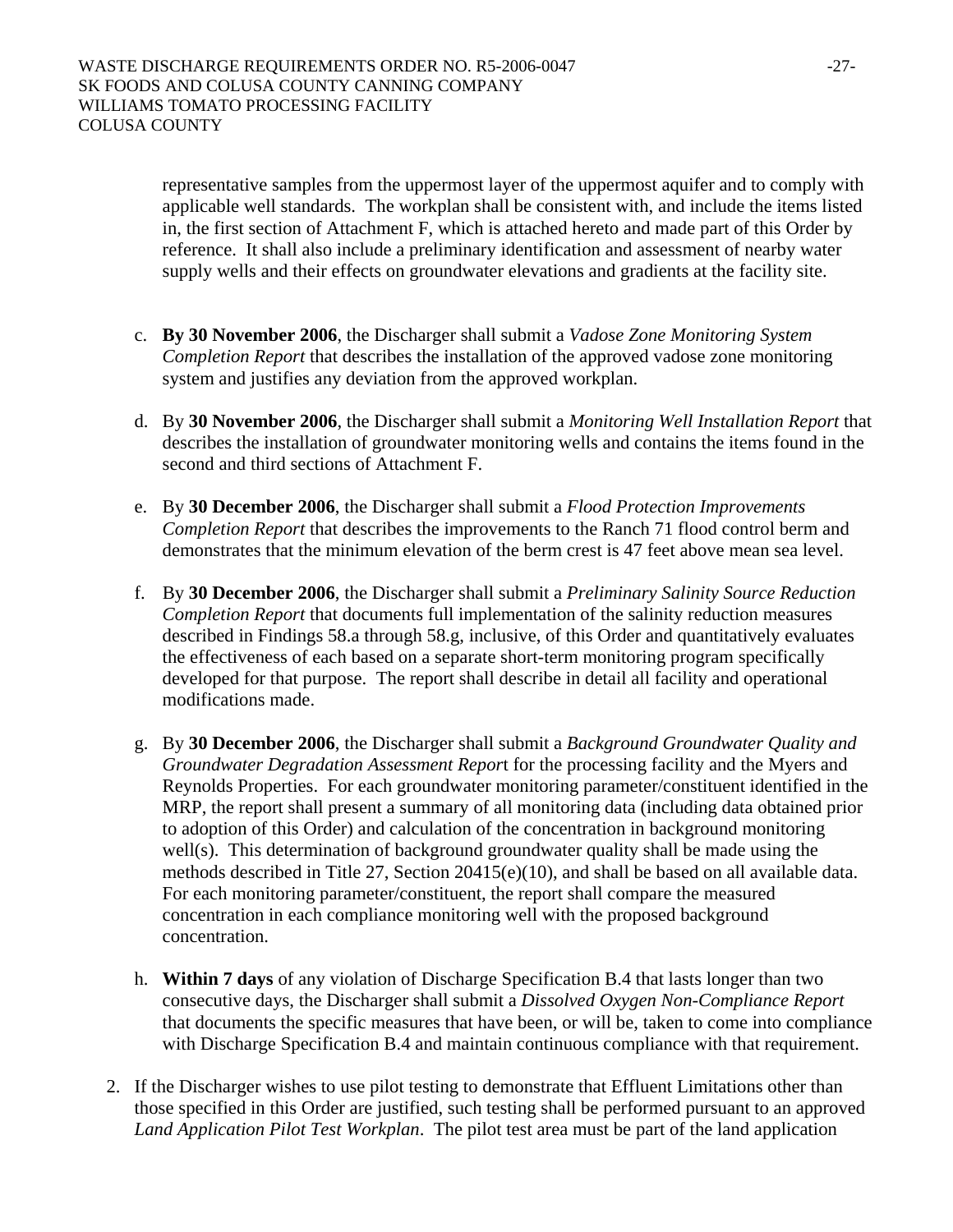areas regulated under this Order. The total area shall not exceed 20 acres, and the test site shall be selected to a) minimize the proximity to occupied residences, and b) be representative of the soil and groundwater conditions at the land application sites. For the purpose of the pilot test only, the Executive Officer may temporarily waive one or more of the Effluent Limitations for the pilot test site.

The pilot test shall include submittal of a technical report that includes site-specific chemical and physical test data. The data shall be used to support any statements regarding waste character and numerical models used to calculate acceptable loading rates. Numerical models, if used, shall be supported by a thorough description of the model, field testing validation, calibration to actual observed conditions, analysis of applicability to the site, limitations of the model, and error analysis. The workplan shall specify and justify the proposed sampling and testing program and modeling approach.

- 3. All technical reports required herein that involve planning, investigation, evaluation, or design, or other work requiring interpretation and proper application of engineering or geological sciences, shall be prepared by, or under the direction of, persons registered to practice in California pursuant to California Business and Professions Code sections 6735, 7835, and 7835.1. To demonstrate compliance with section 415 and 3065 of Title 16, CCR, all technical reports, must contain a statement of the qualifications of the responsible registered professional(s). As required by these laws, completed technical reports must bear the signature(s) and seal(s) of the registered professional(s) in a manner such that all work can be clearly attributed to the professional responsible for the work.
- 4. The Discharger shall comply with Monitoring and Reporting Program No. R5-2006-0047, which is a part of this Order, and any revisions thereto as ordered by the Executive Officer.
- 5. The Discharger shall comply with the "Standard Provisions and Reporting Requirements for Waste Discharge Requirements", dated 1 March 1991, which are attached hereto and by reference a part of this Order. This attachment and its individual paragraphs are commonly referenced as "Standard Provision(s)."
- 6. At least 90 days prior to termination or expiration of any lease, contract, or agreement involving the processing facility or land application areas that is used to justify the capacity authorized herein and assure compliance with this Order, the Discharger shall notify the Regional Board in writing of the situation and of what measures have been taken or are being taken to assure full compliance with this Order.
- 7. The Discharger shall submit to the Regional Board on or before each compliance report due date the specified document, or if appropriate, a written report detailing compliance or noncompliance with the specific schedule date and task. If noncompliance is reported, then the Discharger shall state the reasons for noncompliance and shall provide a schedule to come into compliance.
- 8. The Discharger shall report promptly to the Regional Board any material change or proposed change in the character, location, or volume of the discharge.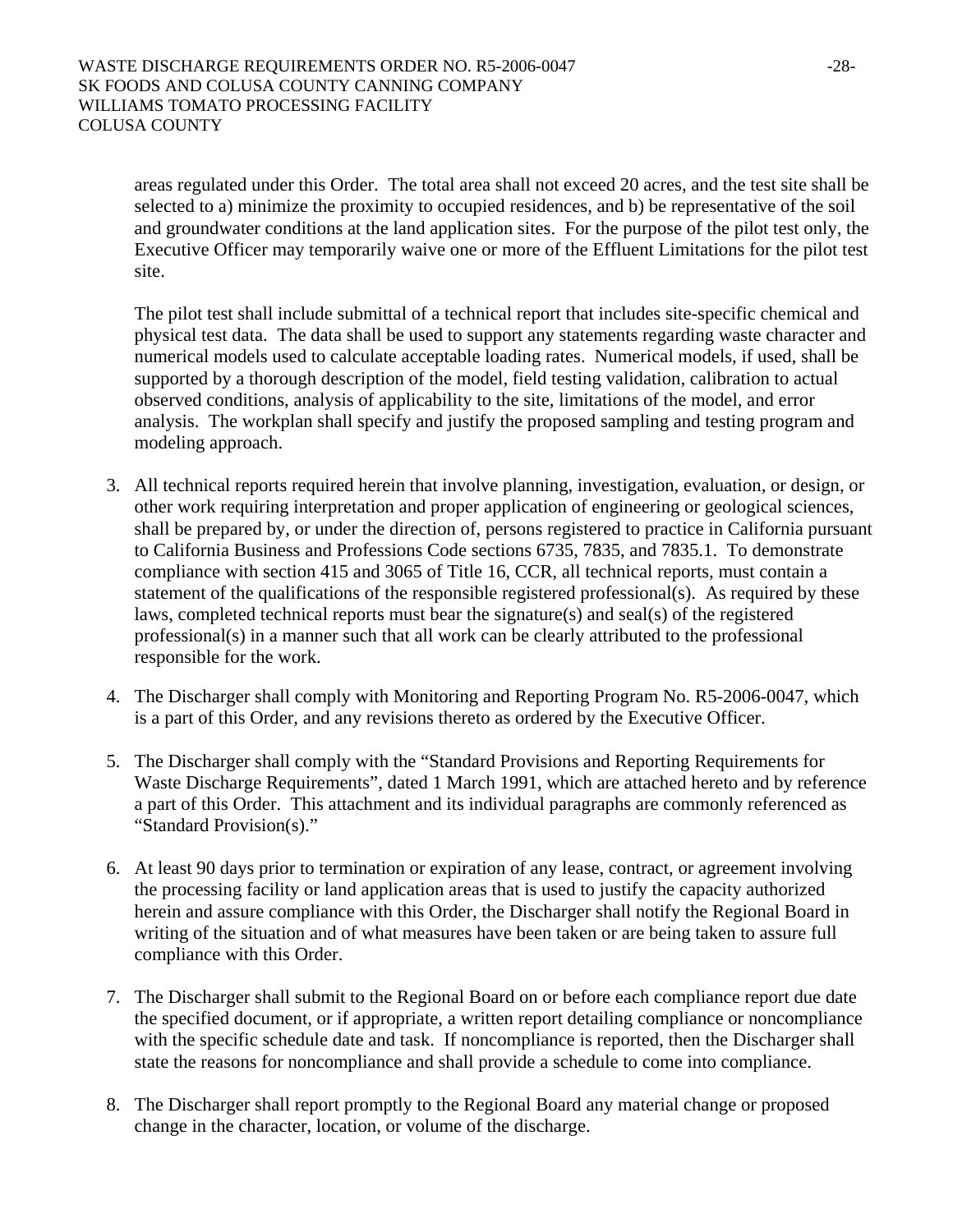- 9. In the event of any change in control or ownership of the facility or land application areas, the Discharger must notify the succeeding owner or operator of the existence of this Order by letter, a copy of which shall be immediately forwarded to this office. To assume operation as Discharger under this Order, the succeeding owner or operator must apply in writing to the Executive Officer requesting transfer of the Order. The request must contain the requesting entity's full legal name, the state of incorporation if a corporation, the name and address and telephone number of the persons responsible for contact with the Regional Board, and a statement. The statement shall comply with the signatory paragraph of Standard Provision B.3 and state that the new owner or operator assumes full responsibility for compliance with this Order. Failure to submit the request shall be considered a discharge without requirements, a violation of the California Water Code. Transfer shall be approved or disapproved by the Executive Officer.
- 10. The Discharger shall comply with all conditions of this Order, including timely submittal of technical and monitoring reports as directed by the Executive Officer. Violations may result in enforcement action, including Regional Board or court orders requiring corrective action or imposing civil monetary liability, or in revision or rescission of this Order.
- 11. A copy of this Order shall be kept at the discharge facility for reference by operating personnel. Key operating personnel at the facility shall be familiar with its contents.
- 12. The Regional Board will review this Order periodically and will revise requirements when necessary.

I, Pamela C. Creedon, Executive Officer, do hereby certify the foregoing is a full, true, and correct copy of an Order adopted by the California Regional Water Quality Control Board, Central Valley Region, on 5 May 2006.

PAMELA C. CREEDON, Executive Officer

ALO:05/19/2006 Late Revisions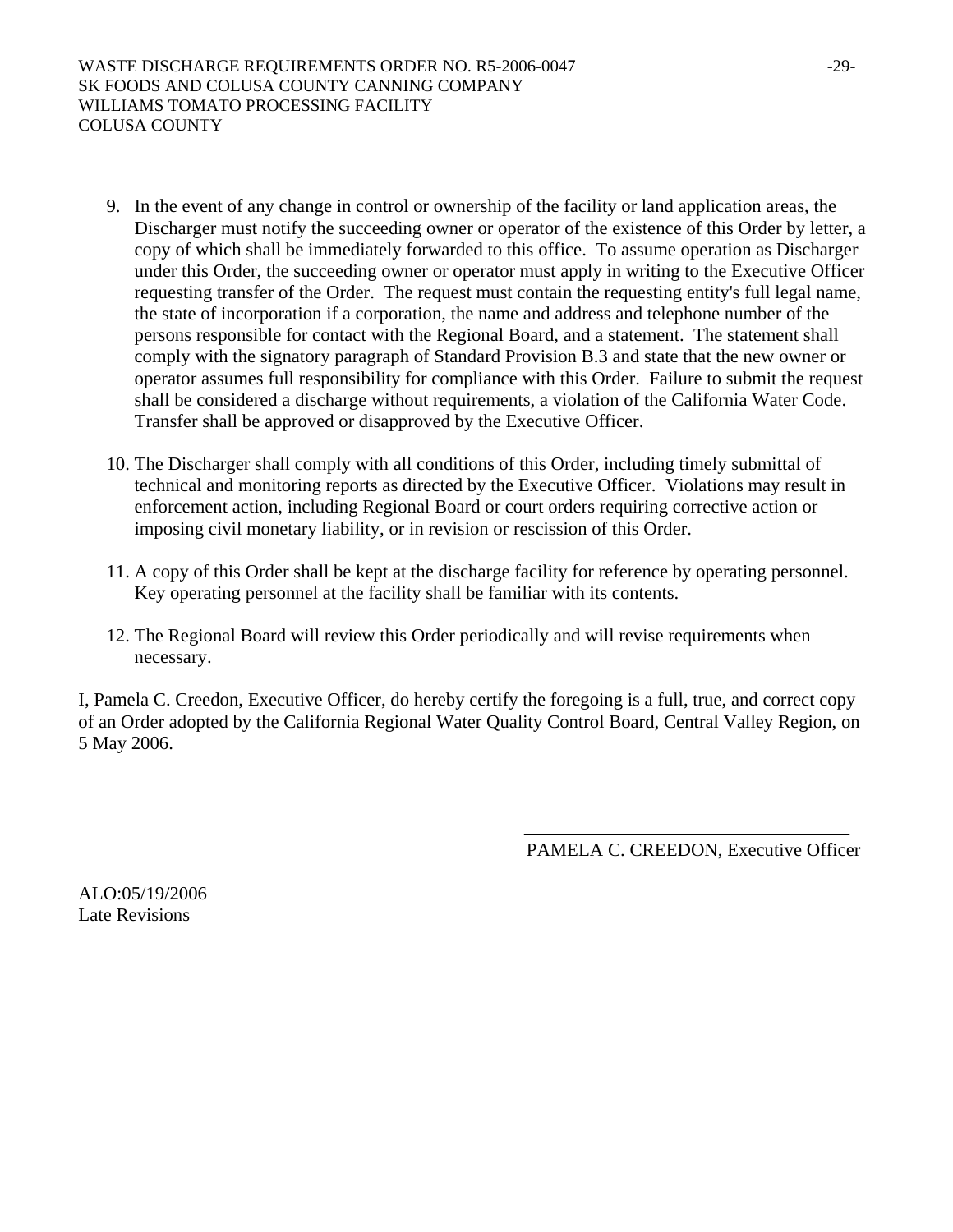### CALIFORNIA REGIONAL WATER QUALITY CONTROL BOARD CENTRAL VALLEY REGION

## MONITORING AND REPORTING PROGRAM NO. R5-2006-0047 FOR SK FOODS AND COLUSA COUNTY CANNING COMPANY WILLIAMS TOMATO PROCESSING FACILITY COLUSA COUNTY

The Discharger shall comply with this MRP, issued pursuant to Water Code Section 13267, which describes requirements for monitoring industrial process wastewater effluent, ponds, solids, land application areas, and groundwater. The Discharger shall not implement any changes to this MRP unless and until a revised MRP is issued by the Executive Officer.

All samples shall be representative of the volume and nature of the discharge or matrix of material sampled. The time, date, and location of each grab sample shall be recorded on the sample chain of custody form. Field test instruments (such as those used to measure pH and dissolved oxygen) may be used provided that:

- 1. The operator is trained in proper use and maintenance of the instruments;
- 2. The instruments are field-calibrated prior to each monitoring event;
- 3. The instruments are serviced and/or calibrated by the manufacturer at the recommended frequency; and
- 4. Field calibration reports are submitted as described in the "Reporting" section of the MRP.

#### **GENERAL POND MONITORING**

Each wastewater and tailwater pond shall be monitored as described below. If any pond is dry, the monitoring report shall so state.

|                               |            | Type of     | Sampling  | Reporting |
|-------------------------------|------------|-------------|-----------|-----------|
| Constituent                   | Units      | Sample      | Frequency | Frequency |
| Dissolved Oxygen <sup>1</sup> | mg/L       | Grab        | Weekly    | Monthly   |
| Freeboard                     | $0.1$ feet | Measurement | Weekly    | Monthly   |
| Odors                         | $ -$       | Observation | Weekly    | Monthly   |
| Berm/levee condition          | $- -$      | Observation | Monthly   | Monthly   |

Samples shall be collected at a depth of one foot from each pond in use, opposite the inlet. Samples shall be collected between 0700 and 0900 hours.

### **EFFLUENT MONITORING**

Effluent samples shall be collected just prior to discharge to the land application areas. Sampling is not required during periods when no wastewater is discharged to the land application areas. Grab samples collected from a pipeline or sump pit will be considered representative. At a minimum, the Discharger shall monitor the wastewater as follows: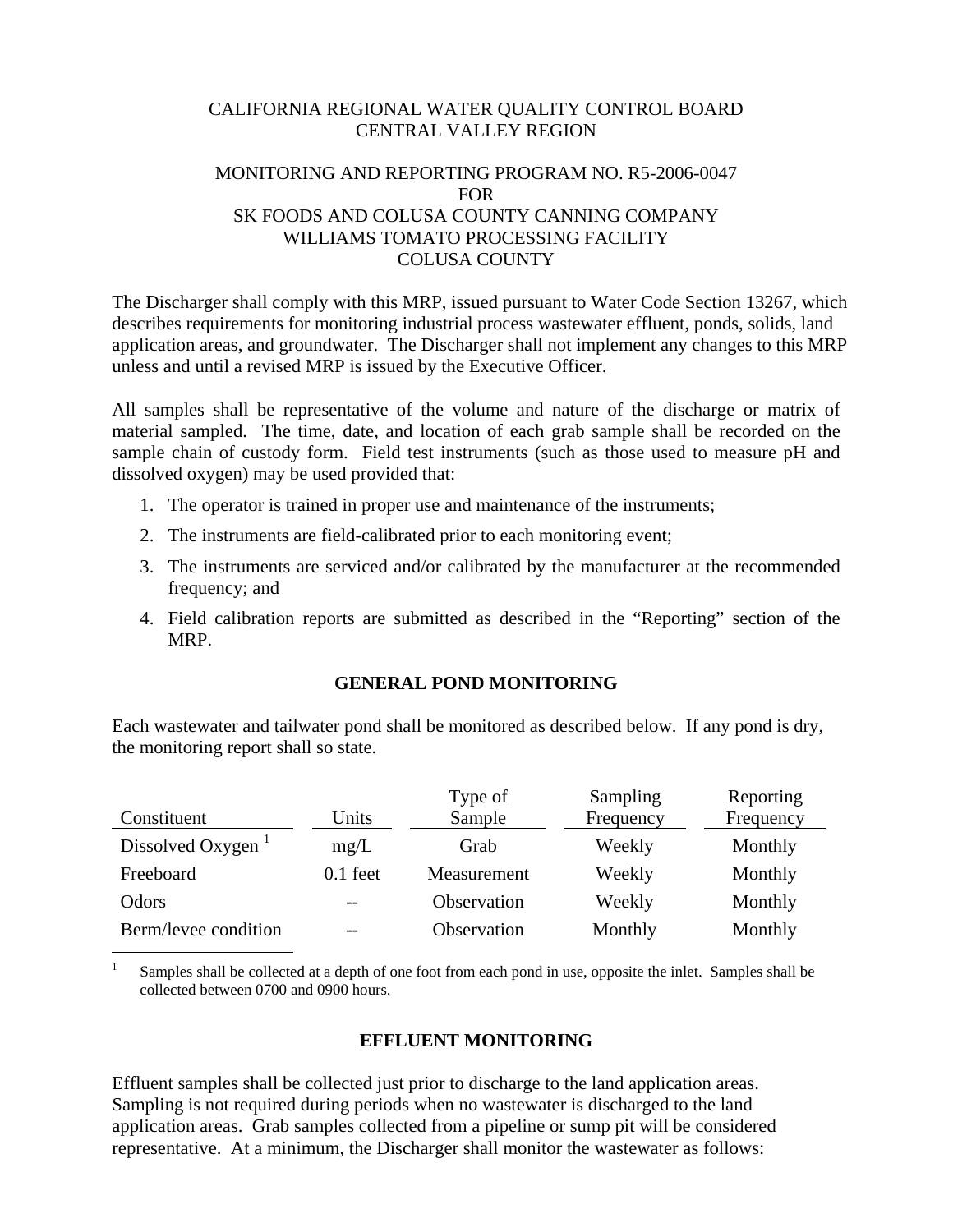#### MONITORING AND REPORTING PROGRAM NO. R5-2006-0047 -2-SK FOODS AND COLUSA COUNTY CANNING COMPANY WILLIAMS TOMATO PROCESSING FACILITY COLUSA COUNTY

|                                |          | Sample | Sampling  | Reporting |
|--------------------------------|----------|--------|-----------|-----------|
| Constituent/Parameter          | Units    | Type   | Frequency | Frequency |
| pH                             | pH units | Grab   | Weekly    | Monthly   |
| <b>Total Dissolved Solids</b>  | mg/L     | Grab   | Weekly    | Monthly   |
| <b>Fixed Dissolved Solids</b>  | mg/L     | Grab   | Weekly    | Monthly   |
| Suspended Solids               | mg/L     | Grab   | Weekly    | Monthly   |
| Settleable Solids              | m/L      | Grab   | Weekly    | Monthly   |
| BOD <sub>5</sub>               | mg/L     | Grab   | Weekly    | Monthly   |
| Total Kjeldahl Nitrogen        | mg/L     | Grab   | Weekly    | Monthly   |
| Nitrate Nitrogen               | mg/L     | Grab   | Weekly    | Monthly   |
| Ammonia Nitrogen               | mg/L     | Grab   | Weekly    | Monthly   |
| Standard Minerals <sup>2</sup> | mg/L     | Grab   | Monthly   | Monthly   |
|                                |          |        |           |           |

<sup>1</sup> 5-day, 20ºC Biochemical Oxygen Demand

2 Standard Minerals shall include, at a minimum, the following elements/compounds: boron, bromide, calcium, chloride, fluoride, iron, magnesium, manganese, phosphorus, potassium, sodium, sulfate, total alkalinity (including alkalinity series), and total hardness as  $CaCO<sub>3</sub>$ .

### **SUPPLEMENTAL IRRIGATION WATER MONITORING**

Samples of supplemental irrigation water shall be collected at the wellhead. Sampling is not required during periods when no water is discharged to the land application areas. Grab samples collected from a pipeline will be considered representative. At a minimum, the Discharger shall monitor the supplemental irrigation supply water as follows:

| Constituent/Parameter          | Units    | Sample<br><b>Type</b> | Sampling<br>Frequency | Reporting<br>Frequency |
|--------------------------------|----------|-----------------------|-----------------------|------------------------|
| pH                             | pH units | Grab                  | Monthly               | Monthly                |
| <b>Total Dissolved Solids</b>  | mg/L     | Grab                  | Monthly               | Monthly                |
| <b>Fixed Dissolved Solids</b>  | mg/L     | Grab                  | Monthly               | Monthly                |
| Total Kjeldahl Nitrogen        | mg/L     | Grab                  | Monthly               | Monthly                |
| Nitrate Nitrogen               | mg/L     | Grab                  | Monthly               | Monthly                |
| Standard Minerals <sup>1</sup> | mg/L     | Grab                  | Monthly               | Monthly                |

<sup>1</sup> Standard Minerals shall include, at a minimum, the following elements/compounds: boron, bromide, calcium, chloride, fluoride, iron, magnesium, manganese, phosphorus, potassium, sodium, sulfate, total alkalinity (including alkalinity series), and total hardness as CaCO<sub>3</sub>.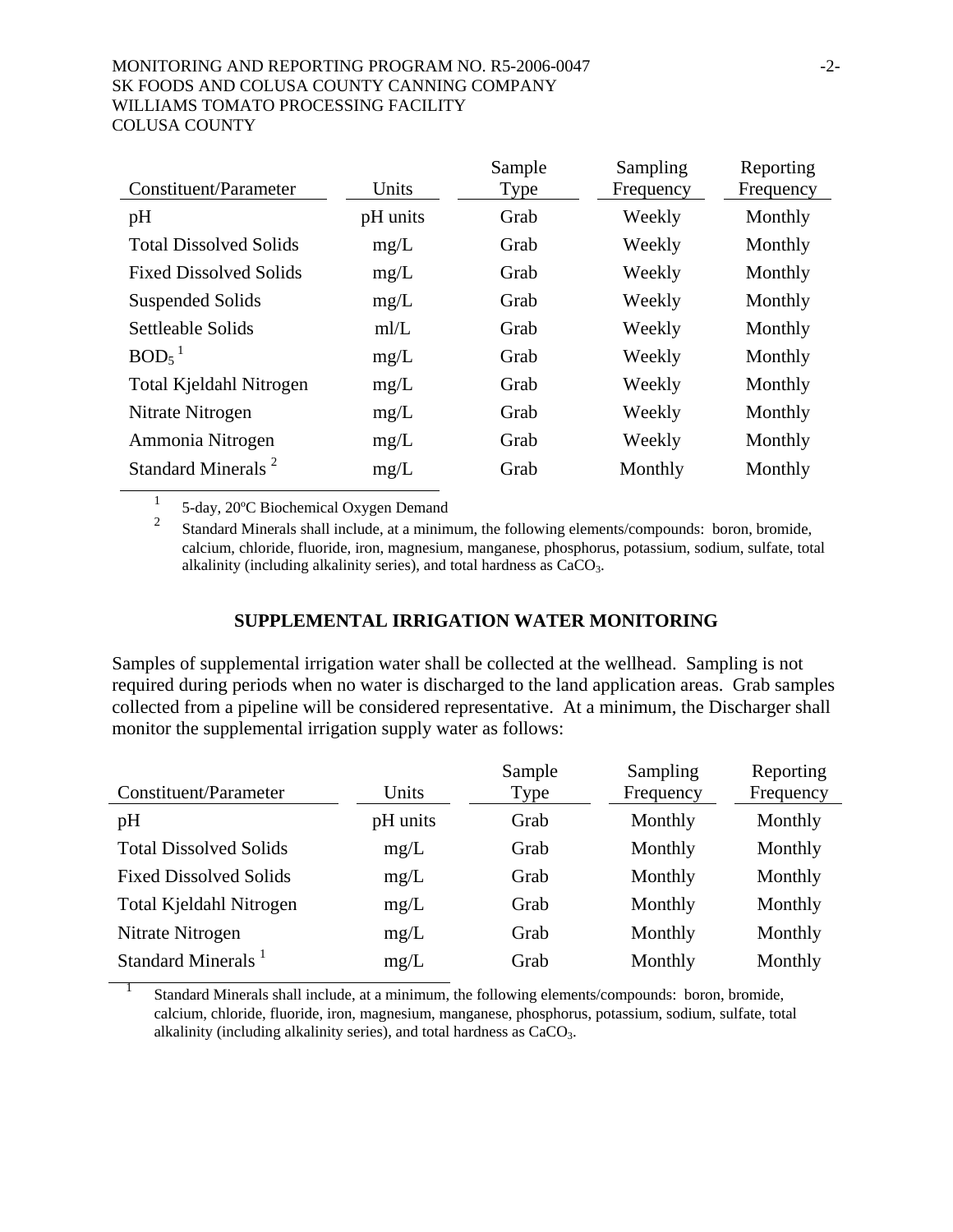### **FLOW MONITORING**

The Discharger shall monitor wastewater and supplemental irrigation water flows as follows:

| <b>Flow Source</b>                                                                                  | Units             | Type of<br>Measurement               | Monitoring<br>Frequency | Reporting<br>Frequency |
|-----------------------------------------------------------------------------------------------------|-------------------|--------------------------------------|-------------------------|------------------------|
| Processing plant to wastewater pond                                                                 | $\text{gpd}^{-1}$ | Meter<br>Observation                 | Daily $1$               | Monthly                |
| Daily discharge to irrigation areas:<br>Wastewater<br>Supplemental irrigation water                 | gpd               | Meter<br>Observation                 | Daily <sup>2</sup>      | Monthly                |
| Daily subtotal to each irrigation<br>field or check:<br>Wastewater<br>Supplemental irrigation water | gpd and<br>inches | Meter<br>Observation/<br>Calculation | Daily <sup>2</sup>      | Monthly                |

**1** Report as total daily flow from the flow source to the pond.

<sup>2</sup> Calculated based on total daily flows, flow rates, checks in use, and length of set time for each check.

#### **SOLIDS MONITORING**

Samples of solids removed from process wastewater shall be collected just prior to discharge to the solids application area. Sampling is not required during periods when no solids are discharged to the land application areas. Grab samples collected from a bin or transport vehicle will be considered representative. At a minimum, the Discharger shall monitor the solids as follows:

| Constituent/Parameter   | Units              | Sample<br>Type | Sampling<br>Frequency | Reporting<br>Frequency |
|-------------------------|--------------------|----------------|-----------------------|------------------------|
| Total weight discharged | $tons^3$           | Calculated     | Monthly               | Monthly                |
| Moisture                | percent            | Grab           | Monthly               | Monthly                |
| Total organic carbon    | mg/Kg <sup>4</sup> | Grab           | Monthly               | Monthly                |
| Total dissolved solids  | mg/Kg <sup>4</sup> | Grab           | Monthly               | Monthly                |
| Total nitrogen          | mg/Kg <sup>4</sup> | Grab           | Monthly               | Monthly                |
| Salts $1$               | mg/Kg <sup>4</sup> | Grab           | Semi-Annually         | Monthly                |
| Metals $^2$             | mg/Kg <sup>4</sup> | Grab           | Semi-Annually         | Monthly                |

1 Include at least sodium**,** chloride, sulfate, potassium, and calcium**.** <sup>2</sup>

 Include at least magnesium, phosphorus, arsenic, cadmium, copper, lead, mercury, molybdenum, nickel, selenium, and zinc). 3

 $\frac{3}{4}$  May be estimated based on volume (cubic yards) and moisture content results.

<sup>4</sup> Results shall be reported on both a wet weight and dry weight basis**.**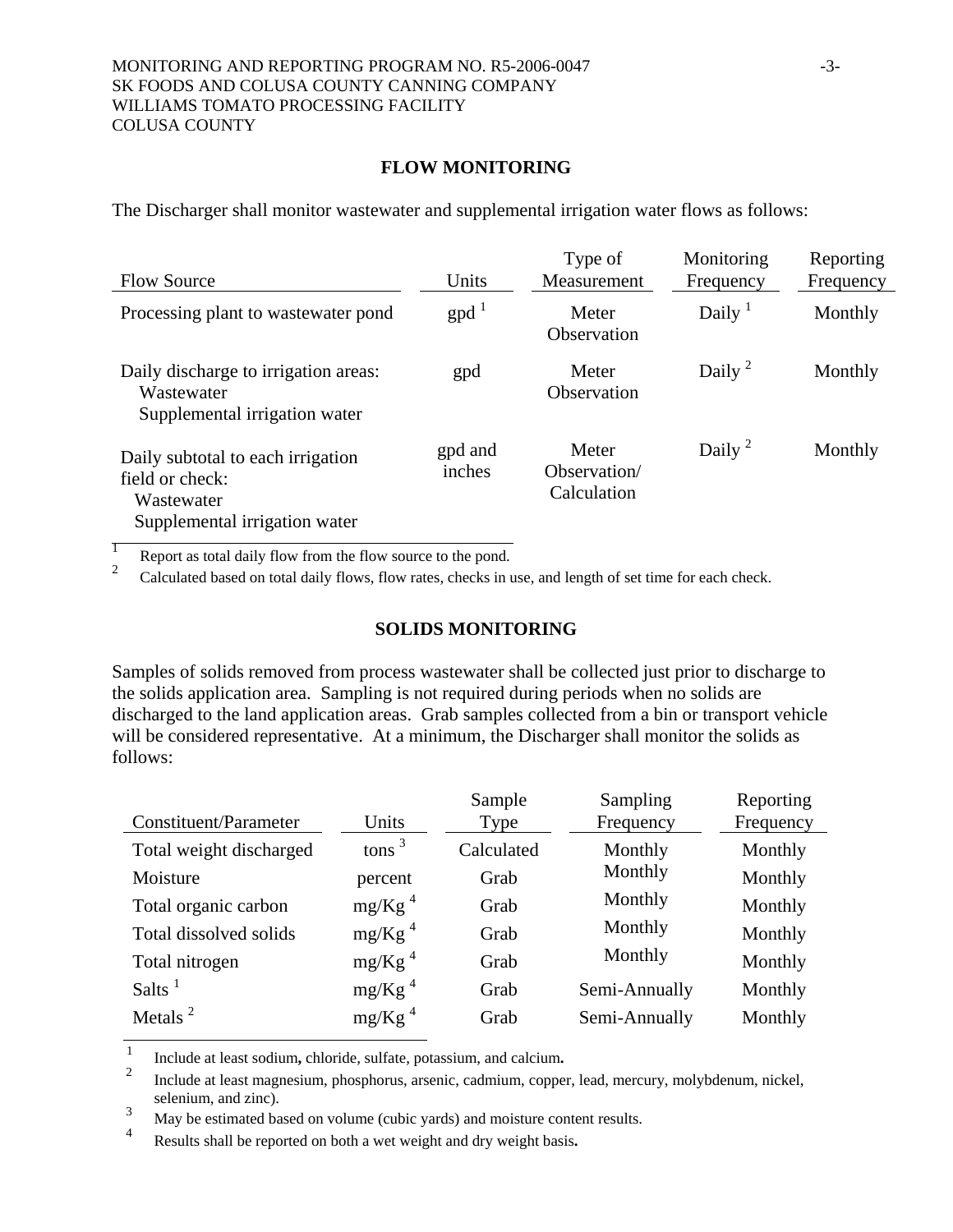## **LAND APPLICATION AREA MONITORING**

### **A. Daily Field Inspections**

The Discharger shall inspect the land application areas at least once daily prior to and during irrigation events, and observations from those inspections shall be documented for inclusion in the monthly monitoring reports. The following items shall be documented for each check or field to be irrigated on that day:

- 1. Evidence of erosion;
- 2. Berm condition;
- 3. Condition of each standpipe and flow control valve (if applicable);
- 4. Proper use of valves;
- 5. Condition of head ditch;
- 6. Soil saturation;
- 7. Ponding;
- 8. Tailwater ditches and potential runoff to off-site areas;
- 9. Potential and actual discharge to surface water;
- 10. Accumulation of organic solids in ditches and at soil surface;
- 11. Soil clogging;
- 12. Odors that have the potential to be objectionable at or beyond the property boundary; and
- 13. Insects.

The Discharger shall monitor the dissolved oxygen content of the wastewater at least once per day at the following locations:

- 1. The point of discharge from the force main into the head ditch;
- 2. The downstream end of the head ditch;
- 3. Any location where water is standing longer than six hours after delivery to the field has stopped.

Temperature; wind direction and relative strength; and other relevant field conditions shall also be observed and recorded. The notations shall also document any corrective actions taken based on observations made, including fresh water flushing of the force main and head ditches. A copy of entries made in the log during each month shall be submitted as part of the Monthly Monitoring Report.

## **B. Routine Monitoring**

The Discharger shall perform the following routine monitoring and loading calculations during all months when land application occurs, and shall present the data in the Monthly and Annual Monitoring Reports.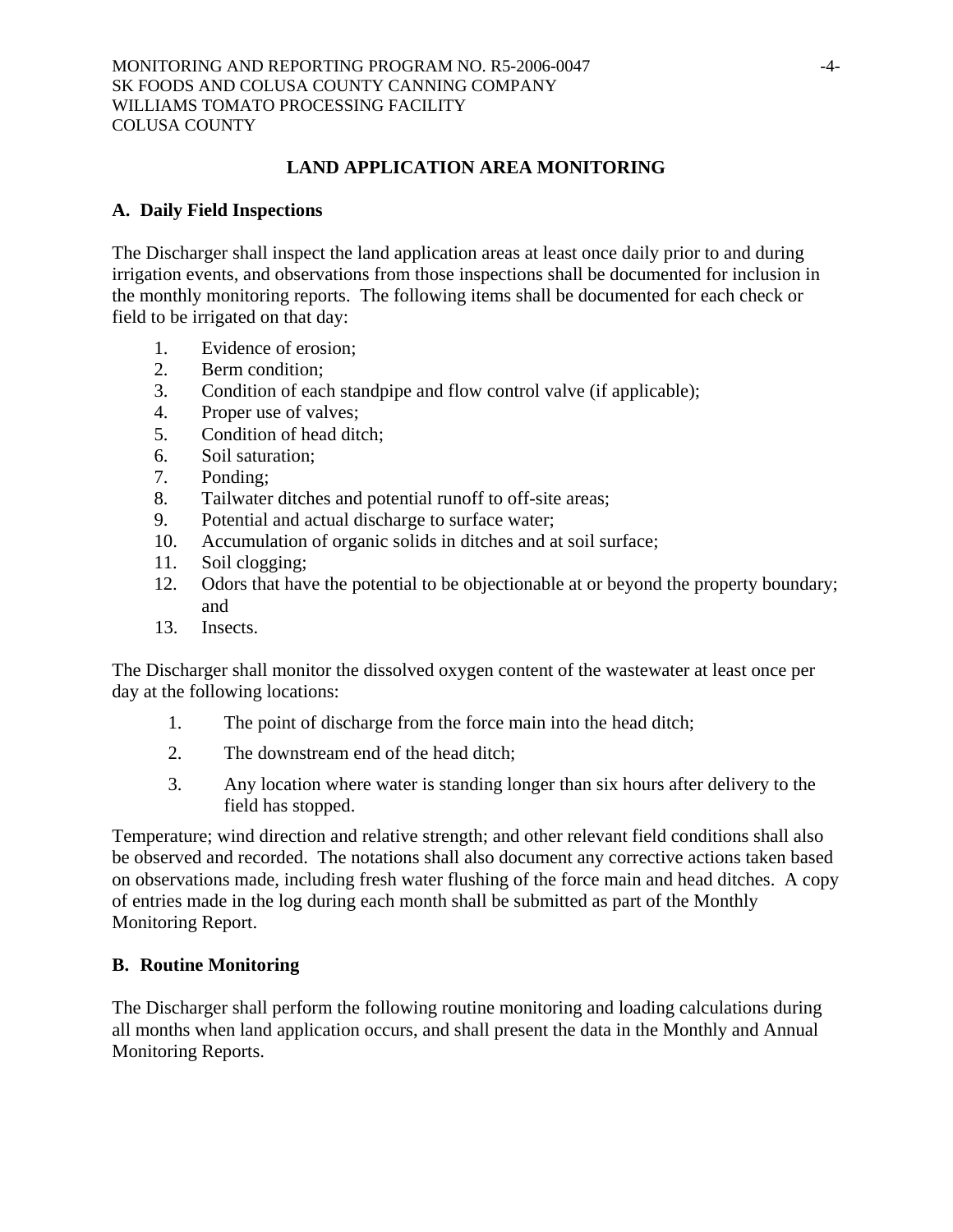#### MONITORING AND REPORTING PROGRAM NO. R5-2006-0047 -5-SK FOODS AND COLUSA COUNTY CANNING COMPANY WILLIAMS TOMATO PROCESSING FACILITY COLUSA COUNTY

| Constituent                                                                                                             | Units              | Type of<br>Sample                    | Sampling<br>Frequency | Reporting<br>Frequency |
|-------------------------------------------------------------------------------------------------------------------------|--------------------|--------------------------------------|-----------------------|------------------------|
| Precipitation                                                                                                           | $0.1$ in.          | Rain Gauge <sup><math>1</math></sup> | Daily                 | Monthly, Annually      |
| Irrigation fields and checks<br>receiving wastewater                                                                    |                    | Observation                          | Daily                 | Monthly, Annually      |
| Hydraulic loading rate:<br>Wastewater<br>Fresh water <sup>6</sup><br>Total                                              | gal/in.            | Calculated <sup>2</sup>              | Daily                 | Monthly, Annually      |
| $BOD5$ loading rate<br>Peak daily<br>Cycle average                                                                      | lb/ac/day          | Calculated $^{2, 3}$                 | Daily                 | Monthly, Annually      |
| Cumulative nitrogen loading<br>rate<br>Wastewater<br>Fresh water<br>Other sources<br>Total                              | lb/ac              | Calculated $^{2, 4}$                 | Daily                 | Monthly, Annually      |
| Cumulative total dissolved<br>solids loading rate<br>Wastewater<br>Fresh water<br>Total                                 | 1 <sub>b</sub> /ac | Calculated $^{2, 4}$                 | Monthly               | Monthly, Annually      |
| Cumulative (to date) flow-<br>weighted total dissolved solids<br>concentration (combined<br>wastewater and fresh water) | mg/L               | Calculated $^{2, 4}$                 | Monthly               | Monthly, Annually      |

<sup>1</sup> Data obtained from the nearest National Weather Service rain gauge is acceptable.

<sup>2</sup> Rate shall be calculated for each irrigation check.

 $3$  BOD<sub>5</sub> shall be calculated using the daily applied volume of wastewater, actual application area, and the average of the three most recent  $BOD<sub>5</sub>$  results.

<sup>4</sup> Total nitrogen and TDS loading rates shall be calculated as a flow-weighted average using the applied volume of wastewater, actual application area, and effluent monitoring results.

<sup>5</sup> Loading rates for supplemental nitrogen shall be calculated using the actual load and the application area.

6 Identify supply well used for each check on each day.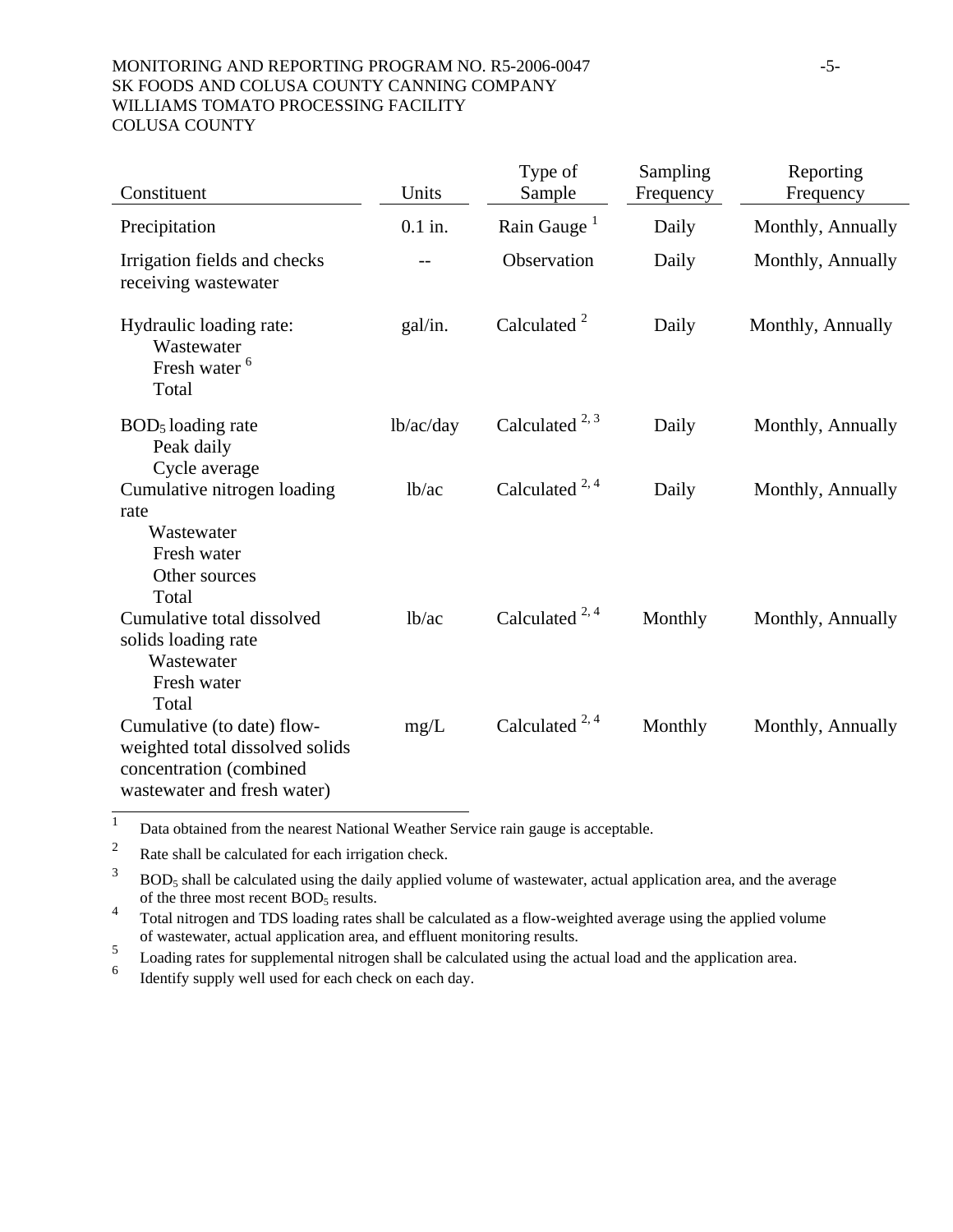### **C. Vadose Zone Monitoring**

The Discharger shall install a vadose zone monitoring system within the Ranch 71 and Ranch 72 land application areas. The monitoring system shall consist of lysimeters designed to sample soil pore liquid within the vadose zone but no deeper than five feet below ground surface at each sampling location. For each site, a minimum of two lysimeters shall be installed in different irrigation checks at locations designed to represent a "worst case" scenario (e.g., in locations that tend to infiltrate faster or those potentially subject to ponding) of the check. The lysimeters shall be designed to provide sufficient sample volume to perform the analytical testing program specified below, and shall be completely purged after each sampling event.

As described in the Provisions section of this Order, the Discharger shall propose the type and locations, as well as methods to be used to purge and sample the lysimeters. These techniques shall be implemented upon approval by the Executive Officer. Lysimeter samples shall be analyzed using standard EPA methods. The vadose zone monitoring program shall consist of at least the following:

|               | Type of       | Sampling and               |
|---------------|---------------|----------------------------|
| Units         | <b>Sample</b> | <b>Reporting Frequency</b> |
|               |               | Second and fourth quarters |
| mL            |               | Second and fourth quarters |
|               | Grab          | Second and fourth quarters |
| mg/L          | Grab          | Second and fourth quarters |
| mg/L          | Grab          | Second and fourth quarters |
| mg/L          | Grab          | Second and fourth quarters |
| mg/L          | Grab          | Second and fourth quarters |
| $\text{ug/L}$ | Grab          | Second and fourth quarters |
| $\text{ug/L}$ | Grab          | Second and fourth quarters |
|               |               |                            |

<sup>1</sup> Pan lysimeters, if used, must be completely drained.

## **D. Annual Soil Sampling**

The Discharger shall establish permanent representative soil monitoring locations as follows: three background locations outside of the land application areas (i.e., areas of the site that are not within irrigation checks) and eight locations within each of the land application areas. Sampling locations, including background locations, shall be distributed to be representative of each area and predominant soil types. Soil samples shall be collected from each sampling location at the following depth intervals: 0.5 to 1 feet, 2 to 3 feet and 4 to 5 feet below the ground surface. Each 12-inch sample shall be thoroughly mixed to create a composite sample representative of the depth interval, and shall be analyzed as follows: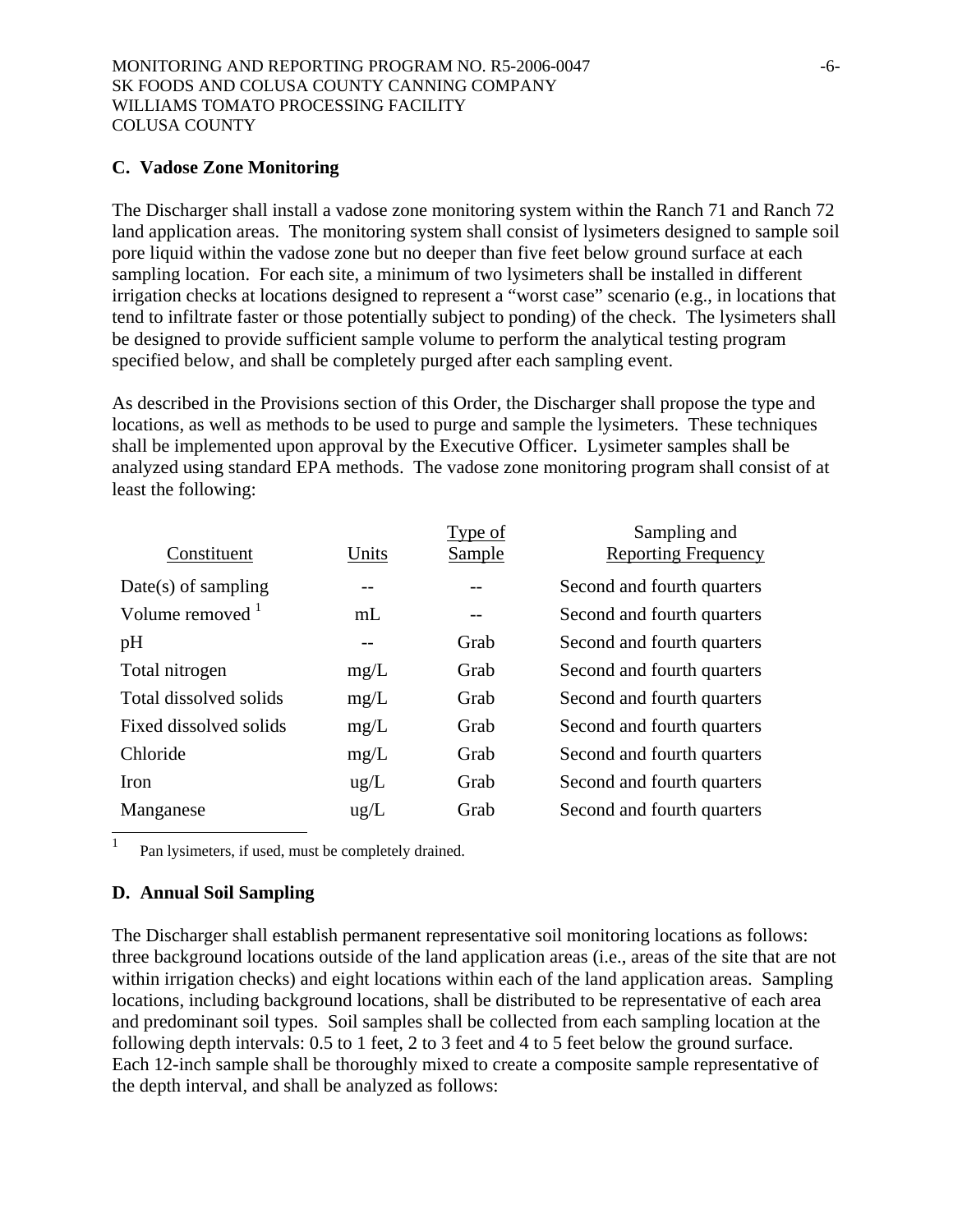#### MONITORING AND REPORTING PROGRAM NO. R5-2006-0047 -7-SK FOODS AND COLUSA COUNTY CANNING COMPANY WILLIAMS TOMATO PROCESSING FACILITY COLUSA COUNTY

| <b>Constituent/Parameter</b>              | Units              | Sampling and Reporting |
|-------------------------------------------|--------------------|------------------------|
|                                           |                    | Frequency              |
| Soil Classification<br>(USCS and USDA)    |                    | Annually               |
| <b>Total Solids</b>                       | % total weight     | Annually               |
| Total Alkalinity <sup>1</sup>             | $mg/Kg$ as $CaCO3$ | Annually               |
| pH                                        | pH Units           | Annually               |
| Cation Exchange Capacity <sup>1</sup>     | $meq/100$ grams    | Annually               |
| Nitrate + Nitrite Nitrogen <sup>1,2</sup> | $mg/Kg$ , mg/L     | Annually               |
| Total Kjeldahl Nitrogen <sup>1,2</sup>    | $mg/Kg$ , mg/L     | Annually               |
| Total Nitrogen $^{1,2}$                   | $mg/Kg$ , mg/L     | Annually               |
| Total Dissolved Solids <sup>1,2</sup>     | $mg/Kg$ , mg/L     | Annually               |
| Electrical Conductivity <sup>4</sup>      | umhos/cm           | Annually               |
| Calcium $2$                               | mg/L               | Annually               |
| Magnesium <sup>2</sup>                    | mg/L               | Annually               |
| Sodium $^2$                               | mg/L               | Annually               |
| Chloride <sup>2</sup>                     | mg/L               | Annually               |
| Iron $^2$                                 | mg/L               | Annually               |
| Manganese $2$                             | mg/L               | Annually               |
|                                           |                    |                        |

 $\frac{1}{2}$  To be reported on a dry weight basis; show calculations.

2 Analysis shall be performed on the extract obtained from the Waste Extraction Test using distilled water as the extractant.

3 Samples shall be collected in the spring (second quarter). Sampling must occur at the same time each year.

4 Analysis shall be performed on a saturated paste extract.

#### **GROUNDWATER MONITORING**

The following groundwater monitoring requirements apply to existing monitoring wells LF-1, MW-4 through MW-12 inclusive, MW-16 through MW-18 inclusive, and MW-20 through MW-27 inclusive, and any other wells subsequently installed to monitor the discharge areas. Prior to construction and/or sampling of any groundwater monitoring wells, the Discharger shall submit plans and specifications to the Board for review and approval. Once installed, all new wells shall be added to the MRP and shall be sampled and analyzed according to the schedule below.

Prior to sampling, the groundwater elevations shall be measured and the wells shall be purged of at least three well volumes until temperature, pH and electrical conductivity have stabilized. Depth to groundwater shall be measured to the nearest 0.01 feet. Samples shall be collected and analyzed using standard EPA methods. Groundwater monitoring shall include, at a minimum, the following: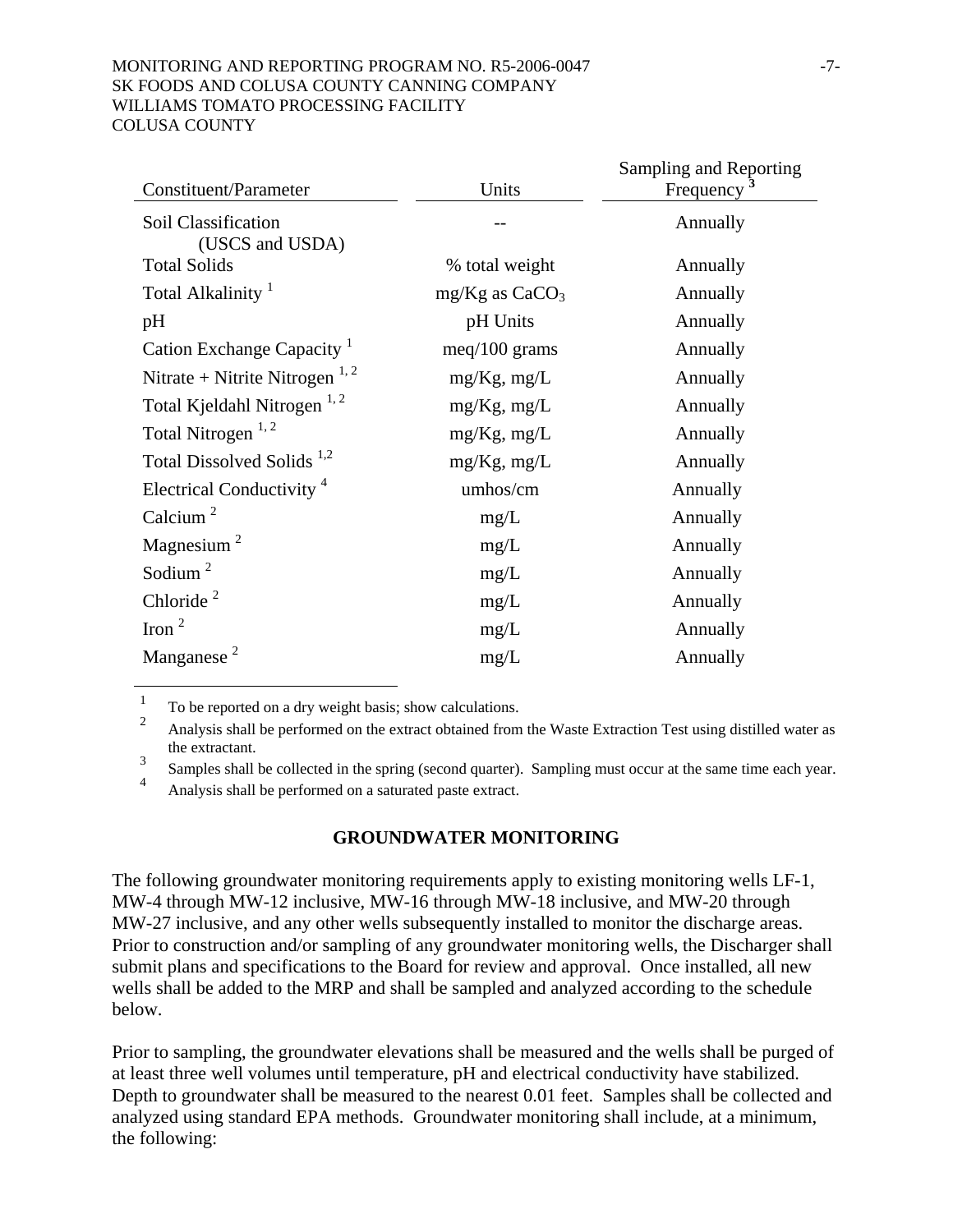#### MONITORING AND REPORTING PROGRAM NO. R5-2006-0047 -8-SK FOODS AND COLUSA COUNTY CANNING COMPANY WILLIAMS TOMATO PROCESSING FACILITY COLUSA COUNTY

|                                  |              |             | Sampling                | Reporting |
|----------------------------------|--------------|-------------|-------------------------|-----------|
| Constituent/Parameter            | Units        | Sample Type | Frequency               | Frequency |
| Depth to groundwater             | $0.01$ feet  | Measurement | Monthly <sup>4</sup>    | Quarterly |
| Groundwater elevation            | feet         | Calculated  | Monthly $4\overline{ }$ | Quarterly |
| Gradient magnitude               | feet/feet    | Calculated  | Monthly <sup>4</sup>    | Quarterly |
| Gradient direction               | degrees      | Calculated  | Monthly <sup>4</sup>    | Quarterly |
| pH                               | pH Units     | Grab        | Quarterly               | Quarterly |
| Total dissolved solids           | mg/L         | Grab        | Quarterly               | Quarterly |
| Fixed dissolved solids           | mg/L         | Grab        | Quarterly               | Quarterly |
| Total Kjeldahl nitrogen          | mg/L         | Grab        | Quarterly               | Quarterly |
| Nitrate nitrogen                 | mg/L         | Grab        | Quarterly               | Quarterly |
| Dissolved iron $2$               | mg/L         | Grab        | Quarterly               | Quarterly |
| Dissolved manganese <sup>2</sup> | mg/L         | Grab        | Quarterly               | Quarterly |
| Total coliform organisms         | $MPN/100$ mL | Grab        | Quarterly               | Quarterly |
| <b>Standard Minerals</b>         | mg/L         | Grab        | Quarterly               | Quarterly |
|                                  |              |             |                         |           |

<sup>1</sup> Groundwater elevation shall be determined based on depth-to-water measurements using a surveyed measuring point elevation on the well and a surveyed reference elevation.

<sup>2</sup> Samples shall be filtered with a 0.45-micron filter prior to sample preservation.

3 Standard Minerals shall include, at a minimum, the following elements/compounds: pH, boron, bromide, calcium, chloride, fluoride, magnesium, phosphorus, potassium, sodium, sulfate, total alkalinity (including alkalinity series), and total hardness as  $CaCO<sub>3</sub>$ .

After twelve consecutive months of monthly monitoring, the monitoring frequency shall be quarterly.

#### **REPORTING**

In reporting monitoring data, the Discharger shall arrange the data in tabular form so that the date, sample type (e.g. pond, effluent, soil, groundwater), sampling location, and the reported analytical result for each sample are readily discernible. The data shall be summarized in such a manner to clearly illustrate compliance with waste discharge requirements and spatial or temporal trends, as applicable. The results of any monitoring done more frequently than required at the locations specified in the Monitoring and Reporting Program shall be reported in the next scheduled monitoring report.

As required by the California Business and Professions Code Sections 6735, 7835, and 7835.1, all groundwater monitoring reports shall be prepared under the direct supervision of a Californiaregistered geologist or engineer and signed by the registered professional.

#### **A. Monthly Monitoring Reports**

Monthly reports shall be submitted to the Regional Board on the **1st day of the second month following sampling** (i.e., the January report is due by 1 March). Monthly Monitoring Reports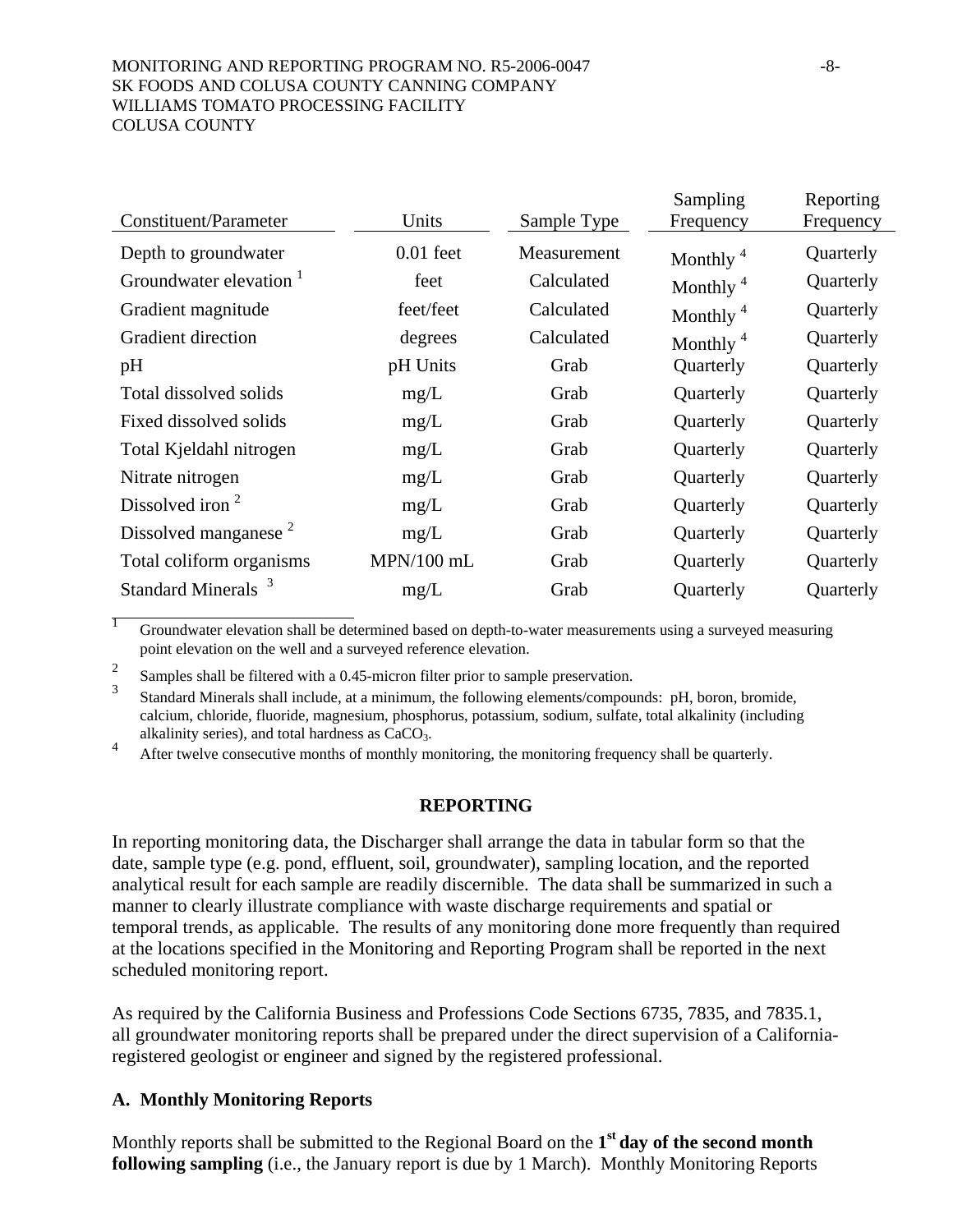shall be submitted regardless of whether there is any process wastewater generated. At a minimum, the reports shall include:

- 1. Results of pond, effluent, supplemental irrigation supply, flow, solids, and all land application area monitoring. Data shall be presented in tabular format.
- 2. Daily precipitation data in tabular form accompanied by starting and ending dates of irrigation for each field or check.
- 3. Daily field inspection reports, including records of the date, time, and volume of fresh water used to flush the force main and head ditches; and dissolved oxygen monitoring results
- 4. A comparison of monitoring data to the discharge specifications and applicable limitations and an explanation of any violation of those requirements.
- 5. When requested by staff, copies of laboratory analytical report(s).
- 6. Calibration log(s) verifying calibration of any field monitoring instruments (e.g., DO, pH, and EC meters) used to obtain data.
- 7. Daily discharge volumes and acres irrigated shall be tabulated. The report shall include a discussion of the discharge volumes and irrigation practices used (water source, method of application, application period/duration, drying times, etc.) for each check or group of checks utilized during the month. Hydraulic loading rates (inches/acre/month) shall be calculated.
- 8. Maximum daily  $BOD<sub>5</sub>$  loading rates (lbs/acre/day) shall be calculated for each irrigation check using the total volume applied on the day of application, estimated application area, and a running average of the three most recent results of  $BOD<sub>5</sub>$  for the applicable source water, which also shall be reported along with supporting calculations. Cycle average BOD<sub>5</sub> loading rates shall be calculated using the total volume applied on the day of application, the number of days between applications, the total application period, application area, and a running average of the three most recent results of  $BOD<sub>5</sub>$  for the applicable source wastewater.
- 9. Total nitrogen and TDS loading rates (lbs/acre/month) shall be calculated for each irrigation check on monthly basis using the daily applied volume of wastewater, daily application area, and the most recent monitoring results, which shall also be reported along with supporting calculations.
- 10. Nitrogen loading rates for other sources (i.e., fertilizers) shall be calculated for each irrigation check on a monthly basis using the daily applied load and the estimated daily application area.
- 11. Cumulative nitrogen and TDS loading rates for each irrigation check for the calendar year to date shall be calculated as a running total of monthly loadings to date from all sources.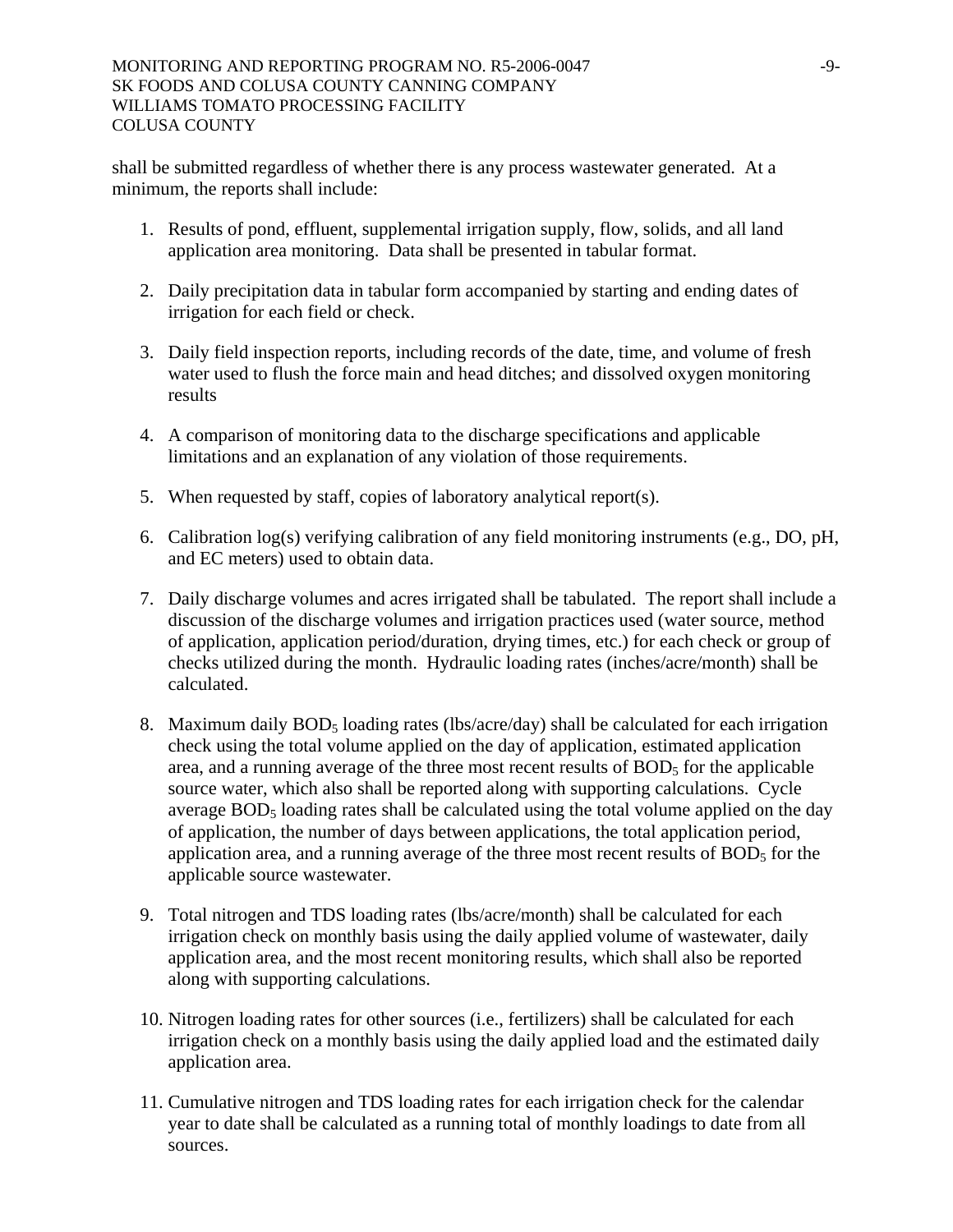12. Flow-weighted average TDS concentrations shall be calculated based on year-to-date flow, effluent, and supplemental irrigation water monitoring results.

## **B. Quarterly Monitoring Reports**

The Discharger shall establish a quarterly sampling schedule for groundwater monitoring such that samples are obtained approximately every three months. Groundwater monitoring reports shall be submitted to the Board by the **1st day of the second month after the quarter** (i.e. the January-March quarterly report is due by May  $1<sup>st</sup>$  each year). The Groundwater Monitoring Reports shall include the following:

- 1. Results of groundwater monitoring.
- 2. A narrative description of all preparatory, monitoring, sampling, and analytical testing activities for the groundwater monitoring. The narrative shall be sufficiently detailed to verify compliance with the WDRs, this MRP, and the Standard Provisions and Reporting Requirements. The narrative shall be supported by field logs for each well documenting depth to groundwater; parameters measured before, during, and after purging; method of purging; calculation of casing volume; and total volume of water purged.
- 3. Calculation of groundwater elevations, an assessment of groundwater flow direction and gradient on the date of measurement, comparison of previous flow direction and gradient data, and discussion of seasonal trends if any.
- 4. A narrative discussion of the analytical results for all groundwater locations monitored including spatial and temporal tends, with reference to summary data tables, graphs, and appended analytical reports (as applicable).
- 5. A comparison of monitoring data to the groundwater limitations and an explanation of any violation of those requirements.
- 6. Summary data tables of historical and current water table elevations and analytical results.
- 7. A scaled map showing relevant structures and features of the facility, the land application area and irrigation check boundaries, the locations of monitoring wells and any other sampling stations, and groundwater elevation contours referenced to mean sea level datum.
- 8. Copies of laboratory analytical report(s) for groundwater monitoring.

## **C. Annual Monitoring Report**

An Annual Report shall be prepared as the fourth quarterly monitoring report. The Annual Report shall include all monitoring data required in the monthly/quarterly schedule. The Annual Report shall be submitted to the Regional Board by **1 February** each year. In addition to the data normally presented, the Annual Report shall include the following: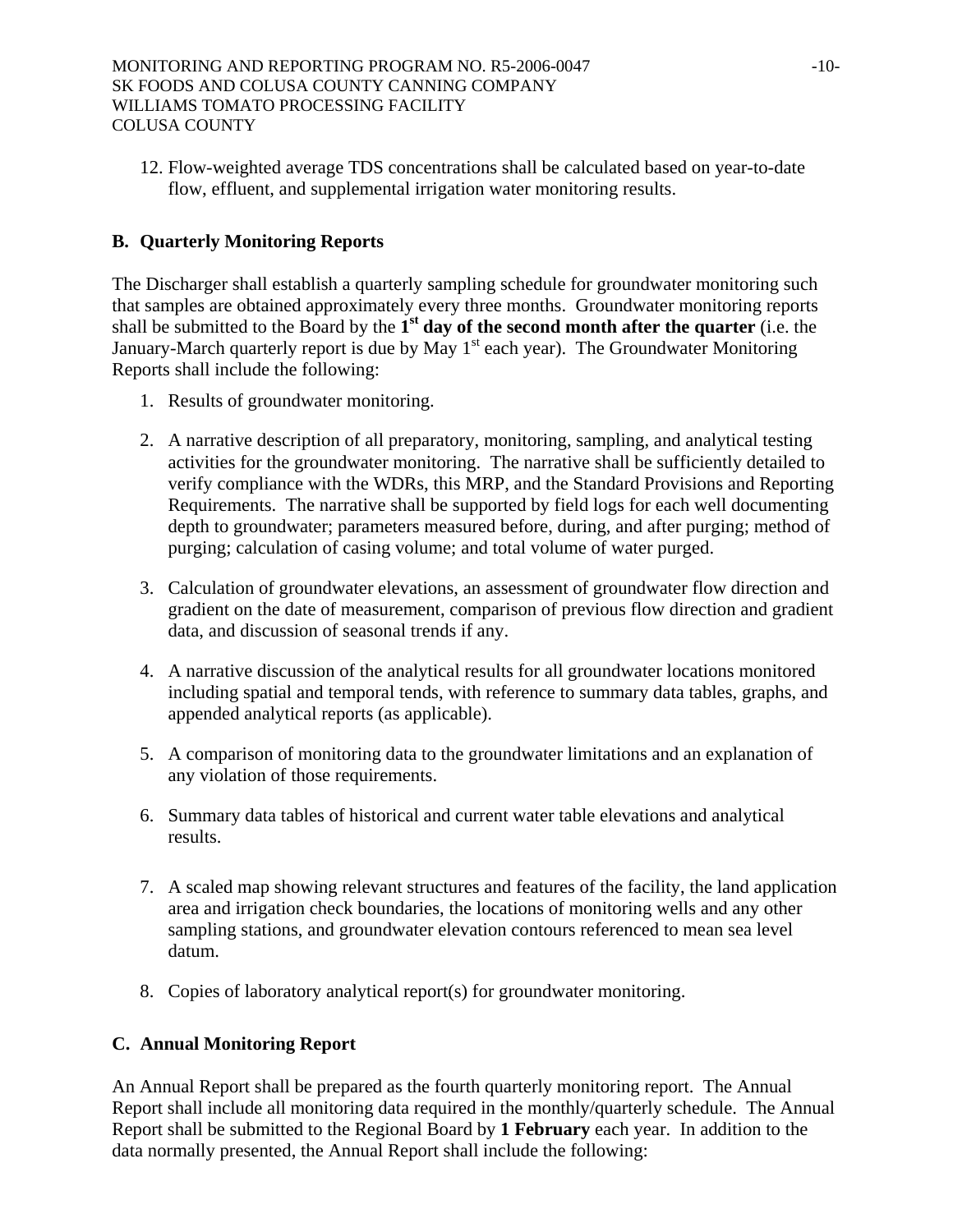- 1. Tabular and graphical summaries of historical monthly total loading rates for water (hydraulic loading in gallons and inches), BOD, total nitrogen, and total dissolved solids.
- 2. The flow-weighted average TDS concentration shall be calculated based on flow, effluent, and supplemental irrigation water monitoring results for the year.
- 3. A mass balance relative to constituents of concern and hydraulic loading along with supporting data and calculations. The report shall describe the types of crops planted and dates of planting and harvest for each crop.
- 4. For each violation of the Effluent Limitations of this Order, the report shall describe in detail the nature of the violation, date(s) of occurrence, cause(s), mitigation or control measures taken to prevent or stop the violation, and additional operational or facility modifications that will be made to ensure that the violation does not occur in the following year.
- 5. A narrative description of the annual soil monitoring program and a map of sampling locations.
- 6. Tabular and graphical summaries of historical soil analytical results for all monitored constituents and parameters.
- 7. Tabular and graphical summaries of historical vadose zone analytical results for all monitored constituents and parameters.
- 8. An evaluation of groundwater quality at the processing facility and the Ranch 71 and Ranch 72 land application areas. This determination shall be made using the methods described in Title 27, Section 20415(e)(10), and shall be based on all available data. For each monitoring parameter/constituent, the report shall compare the measured concentration in each compliance monitoring well with the background concentration. For the purpose of this evaluation the Discharger shall use data from monitoring wells LF-1, MW-4, MW-8, MW-9, MW-11, MW-12, MW-20, MW-21, MW-22, MW-23, MW-24, MW-25, MW-26, MW-27, and any other wells subsequently installed for the purpose of monitoring those areas.
- 9. An evaluation of soil and vadose zone monitoring data based on current and historical data including evidence of waste constituent migration, the effectiveness of land treatment, potential for groundwater degradation, and recommendations for operational modifications to reduce waste constituent migration.
- 10. A comprehensive evaluation of the effectiveness of the past year's wastewater application operation in terms of odor control, including consideration of application management practices (i.e.: waste constituent and hydraulic loadings, application cycles, drying times, and cropping practices), soil profile monitoring data and groundwater monitoring data.
- 11. A narrative description of solids disposal practices, including the name and contact information for each disposal facility and the quantity disposed.
- 12. A discussion of compliance and the corrective action taken, as well as any planned or proposed actions needed to bring the discharge into full compliance with the waste discharge requirements.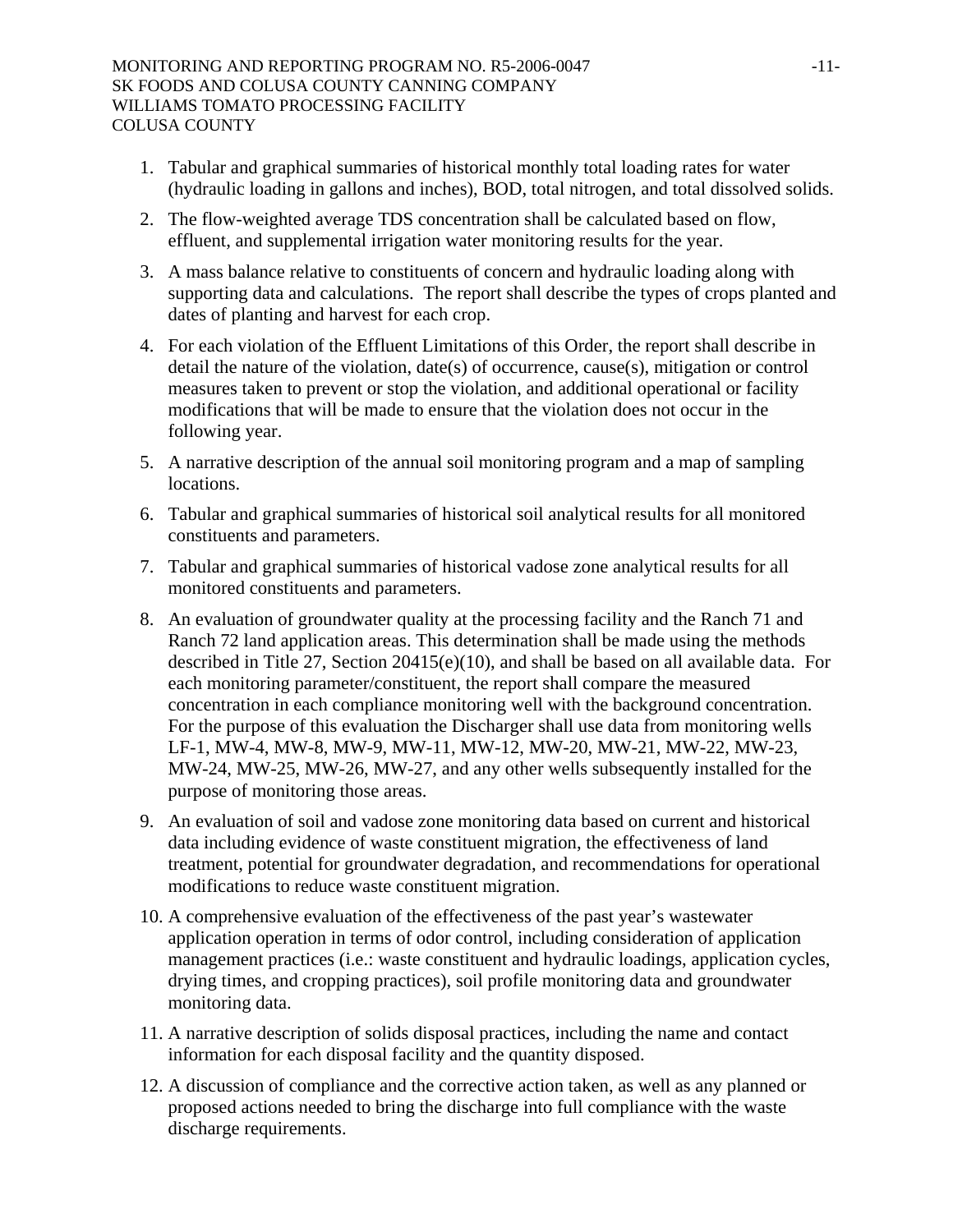13. A discussion of any data gaps and potential deficiencies/redundancies in the monitoring system or reporting program.

A letter transmitting the self-monitoring reports shall accompany each report. Such a letter shall include a discussion of requirement violations found during the reporting period, and actions taken or planned for correcting noted violations, such as operation or facility modifications. If the Discharger has previously submitted a report describing corrective actions and/or a time schedule for implementing the corrective actions, reference to the previous correspondence will be satisfactory. The transmittal letter shall contain the certification statement by the Discharger or the Discharger's authorized agent, as described in the Standard Provisions General Reporting Requirements Section B.3.

The Discharger shall implement the above monitoring program as of the date of this Order.

Ordered by:

PAMELA C. CREEDON, Executive Officer

5 May 2006

ALO:5/19/2006 (date)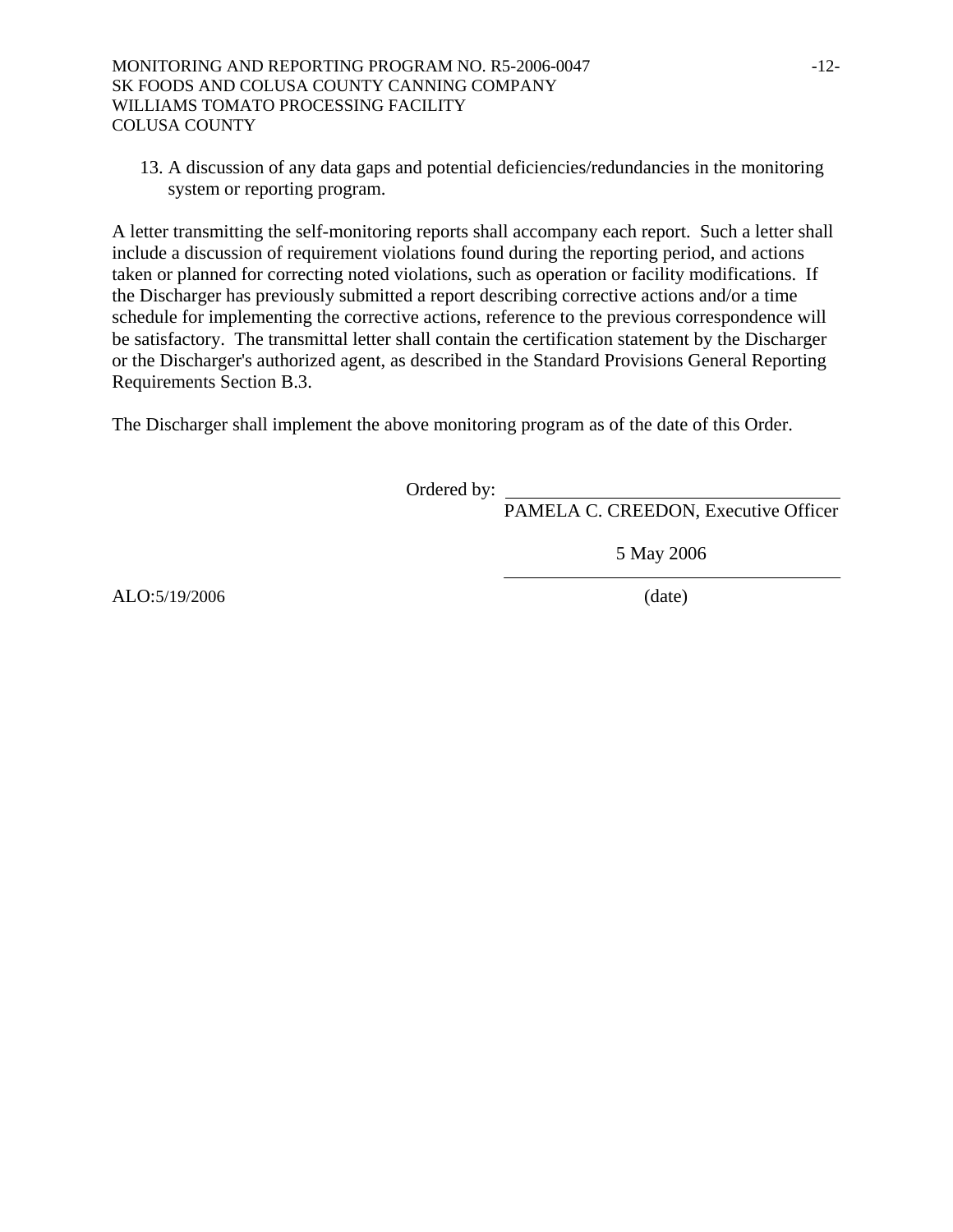### INFORMATION SHEET

### ORDER NO. R5-2006-0047 SK FOODS AND COLUSA COUNTY CANNING COMPANY WILLIAMS TOMATO PROCESSING FACILITY COLUSA COUNTY

SK Foods owns and operates the Colusa County Canning Company facility in Williams, Colusa County. The Discharger processes tomatoes and tomato products intermittently during the year. During the fresh pack season (approximately July through October), the tomato paste line produces tomato paste. The retail products line makes canned diced tomatoes, whole tomatoes, and tomato juice products processing fresh tomatoes during the fresh pack season and remanufacturing previously processed tomatoes at other times.

Process wastewaters are commingled and discharged to a sump. The wastewater passes through a series of screens prior to discharge to land to irrigate crops. Screened process wastewater from the paste line has been discharged to a 656-acre farm owned by F.J. Myers, LLC since 1982. Wastewater from the retail products line has been discharged to a 145-acre farm owned by Claire Reynolds since 2002.

Process wastewater flows vary during the year and from year to year depending on crop yield. For the paste line, monthly average flows ranged from 0.8 to 1.9 mgd, with an approximate mean of 1.2 mgd between 1982 and 2005. For the three years of retail line operation (2002, 2004, and 2005), monthly average flows ranged from 5,000 to 24,000 gpd.

The Discharger plans to cease the discharge to the Myers and Reynolds properties and has purchased two properties, Ranch 71 (643 acres) and Ranch 72 (229 acres), for land application purposes. A new pump station will be constructed, and screened process wastewater will be conveyed to Ranch 71 and Ranch 72 by a new force main to head ditches, from where it will be delivered to the fields by ridge and furrow irrigation.

The Discharger proposes to increase production and wastewater flows to 4.0 mgd during the fresh pack season. Off-season flows would average 200,000 gpd for 100 days per year. During the off-season, process wastewater will be stored in the 2.7-million gallon wastewater storage pond between irrigation events. During the fresh pack season, approximately four inches of water will be applied every 15 days. Supplemental irrigation water will be required during the spring and summer, but will decrease as plant production (and wastewater flow rates) increases.

Groundwater is generally encountered at approximately one to eight feet below the ground surface, and the groundwater flow direction is generally toward the east. However there is a cone of depression centered on the western boundary of Ranch 72, where there is an agricultural supply well. The cone of depression is approximately 20 feet deep and appears to capture shallow groundwater beneath the entire Ranch 72 site, as well as the Myers and Reynolds properties. Recent groundwater monitoring data indicate the following:

1. It appears that the wastewater storage pond at the processing facility has not degraded groundwater quality.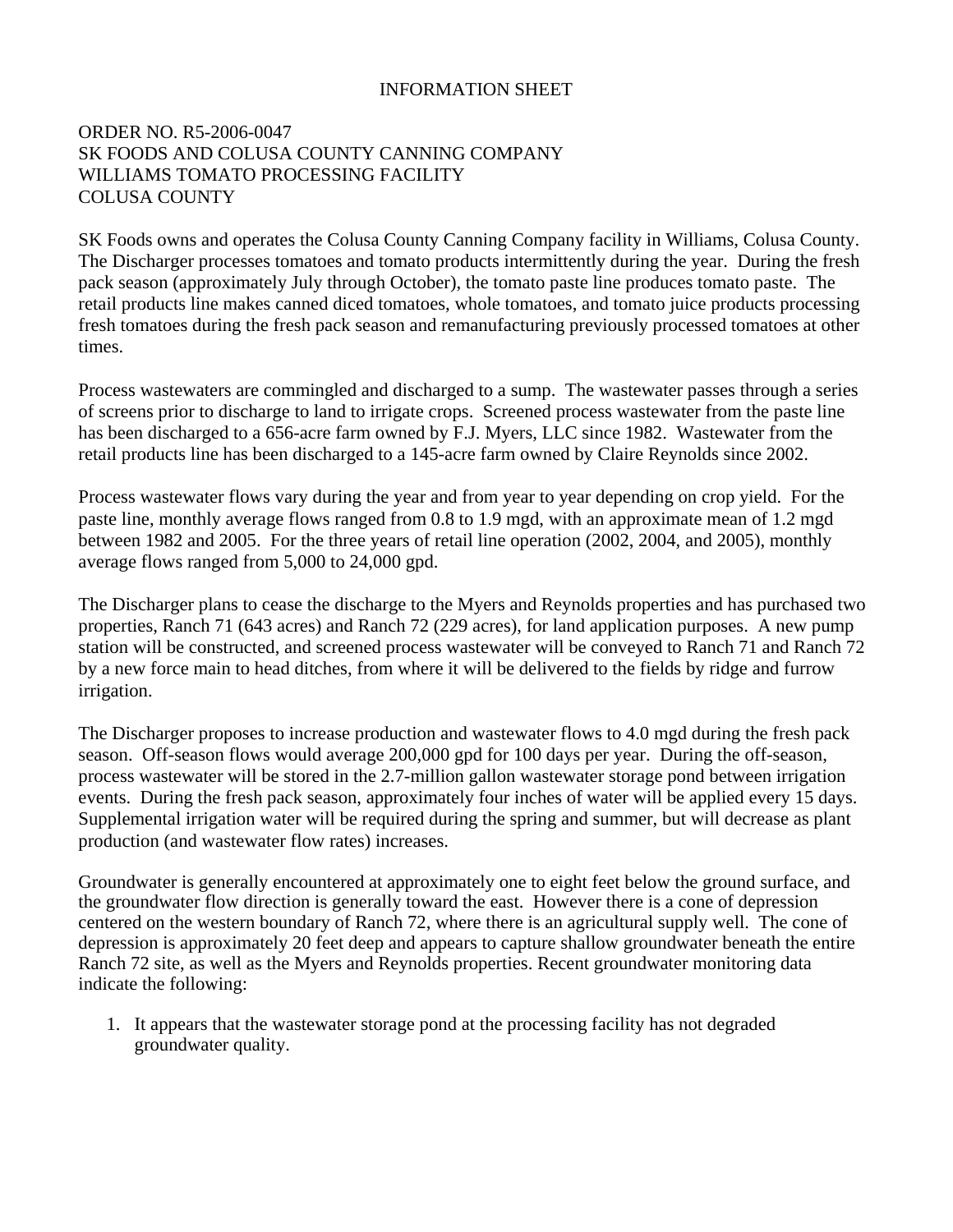- 2. It appears that discharges to the Reynolds property have caused increases in conductivity and concentrations of dissolved solids, sodium, chloride, iron, and sulfate. The increases in sodium may constitute pollution.
- 3. It appears that discharges to the southern portion of the Myers property have not caused increases in concentrations of waste constituents in groundwater, but discharges to the northern portion of the Myers property may have caused increases in conductivity and concentrations of dissolved solids, sodium, chloride, iron, and manganese. The increases in sodium, iron, and manganese may constitute pollution.

The Discharger installed monitoring wells at the Ranch 71 and Ranch 72 sites in mid-2005, and has been sampling those wells monthly to establish baseline (pre-discharge) groundwater quality for those sites. The available data indicate that the baseline (pre-discharge) groundwater quality beneath the proposed land application sites exceeds the limits for conductivity, dissolved solids, nitrate, sodium, chloride, and sulfate used to apply applicable water quality objectives.

The proposed Ranch 71 and Ranch 72 land application sites are not ideal for land application of wastewater because of the extremely shallow water table. The underlying principle of land application is to beneficially reuse wastewater and the plant nutrients that it contains. However, in order to ensure that this beneficial reuse complies with State Water Board Resolution No. 68-16, land application may not cause unreasonable degradation of groundwater quality. Under ideal circumstances, soils within the land application area provide a matrix for biodegradation of the organic components of the wastewater (measured as BOD), create conditions conducive for transformation of organic nitrogen to plant available nitrate, create conditions conducive for denitrifying excess nitrate so that it does not percolate to the water table, provide pH buffering, and attenuate inorganic waste components (salts and metals).

Waste applications must be balanced to provide adequate plant nutrients and water while minimizing nuisance potential and percolation of waste constituents to the water table. The chemical and biological reactions that take place are interrelated and require that constituent loadings and wetting and drying cycles be optimized. As in this case, when the depth of the unsaturated (vadose) zone is less than several feet, the zone in which most of the treatment and attenuation occurs is limited.

Staff's derivation of certain Discharge Specifications and Provisions contained in this Order is discussed below.

## *Effluent Limitations C.1 and C.2, and Provision G.1.f*

As noted above, groundwater beneath the proposed new land application sites exceeds water quality objectives for salinity. Although the fixed dissolved solids (FDS) concentration of the waste is typically less than baseline groundwater concentrations, the TDS concentration is significantly greater than that of groundwater upgradient of the sites. Because of evapoconcentration and lack of vadose zone attenuation potential to remove both volatile and fixed dissolved solids, the proposed discharge poses a significant threat of further degradation of the underlying groundwater.

The Discharger already uses steam peeling instead of caustic peeling, which has reduced the dissolved solid in the waste stream by about 79 tons per year. The *Salinity Source Reduction Plan* included in the January 2006 RWD Addendum proposed to increase return of low salinity boiler condensate to the boiler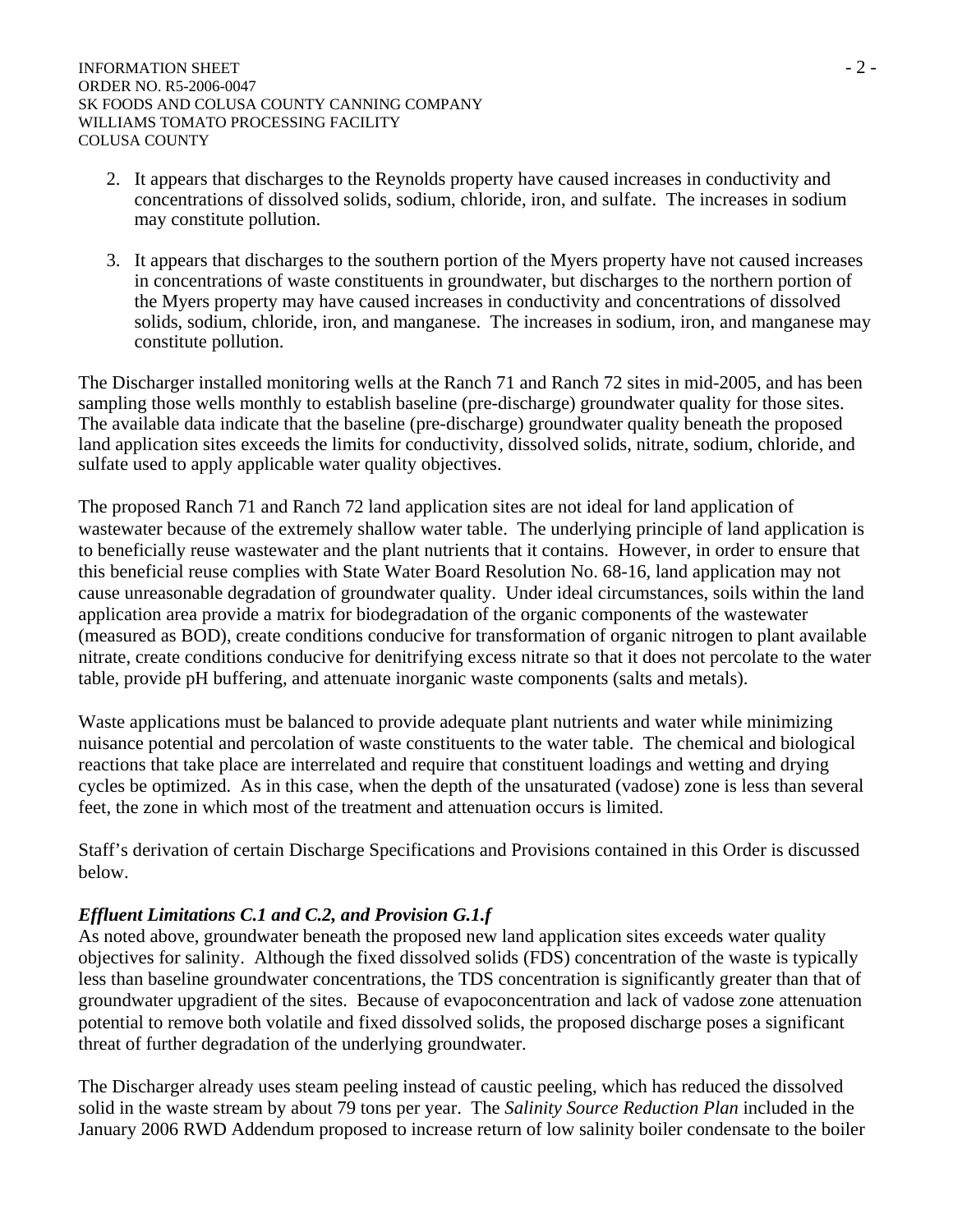#### INFORMATION SHEET  $-3$  -ORDER NO. R5-2006-0047 SK FOODS AND COLUSA COUNTY CANNING COMPANY WILLIAMS TOMATO PROCESSING FACILITY COLUSA COUNTY

from 68 percent to 88 percent. This would reduce salt usage for the water softener system, thereby reducing the mass of salt discharged by 12 tons per year. However, because the total mass of salt discharged each year is approximately 494 tons, this effort may not result in measurable improvements in effluent quality.

The Discharger's *Salinity Source Reduction Plan* indicates that approximately 59 percent of the total dissolved solids (55 percent of the fixed dissolved solids) in the wastewater is associated with controllable factors. Segregating the water softener brine and boiler blowdown would reduce TDS by 8 percent and FDS by 12 percent on average. However, the analysis also indicates that "product losses" account for the majority of the excess dissolved solids (both fixed and volatile), and that relatively modest reductions in this area could significantly reduce the salinity of the discharge.

The RWD did not include an analysis of the threat to groundwater quality posed by salinity constituents. Therefore, staff has made a best estimate of the flow-weighted TDS and FDS concentrations based on wastewater and irrigation supply water quality data presented in the RWD and on proposed operational practices. The objective of the analysis was to assess the overall salinity of the water used to irrigate the land applications sites and compare it to background groundwater quality. Such a comparison is of limited value because:

- 1. It cannot account for mobilization of salts already present in the soil prior to discharge (which is significant, as describing in Finding No. 41 of the proposed Order).
- 2. It cannot account for evaporation, which reduces the volume of percolate but increases the salinity concentration of that percolate.
- 3. It cannot account for crop uptake of FDS, which may be significant in terms of plant nutrients (such as nitrogen, potassium, and phosphorus) but insignificant in terms of other, more prevalent salinity species (such as sodium and chloride).
- 4. It cannot account for microbial transformation of the organic portion of TDS (VDS) within the soil.

Ideally, an analysis of the threat to groundwater would include further calculations to determine the salinity concentration of percolate that reaches the water table. However, the RWD did not provide such an analysis or sufficient information for staff to perform that analysis. Staff's best professional estimate of the flow-weighted TDS and FDS of the combined wastewater/freshwater irrigation supply is summarized in the following two tables.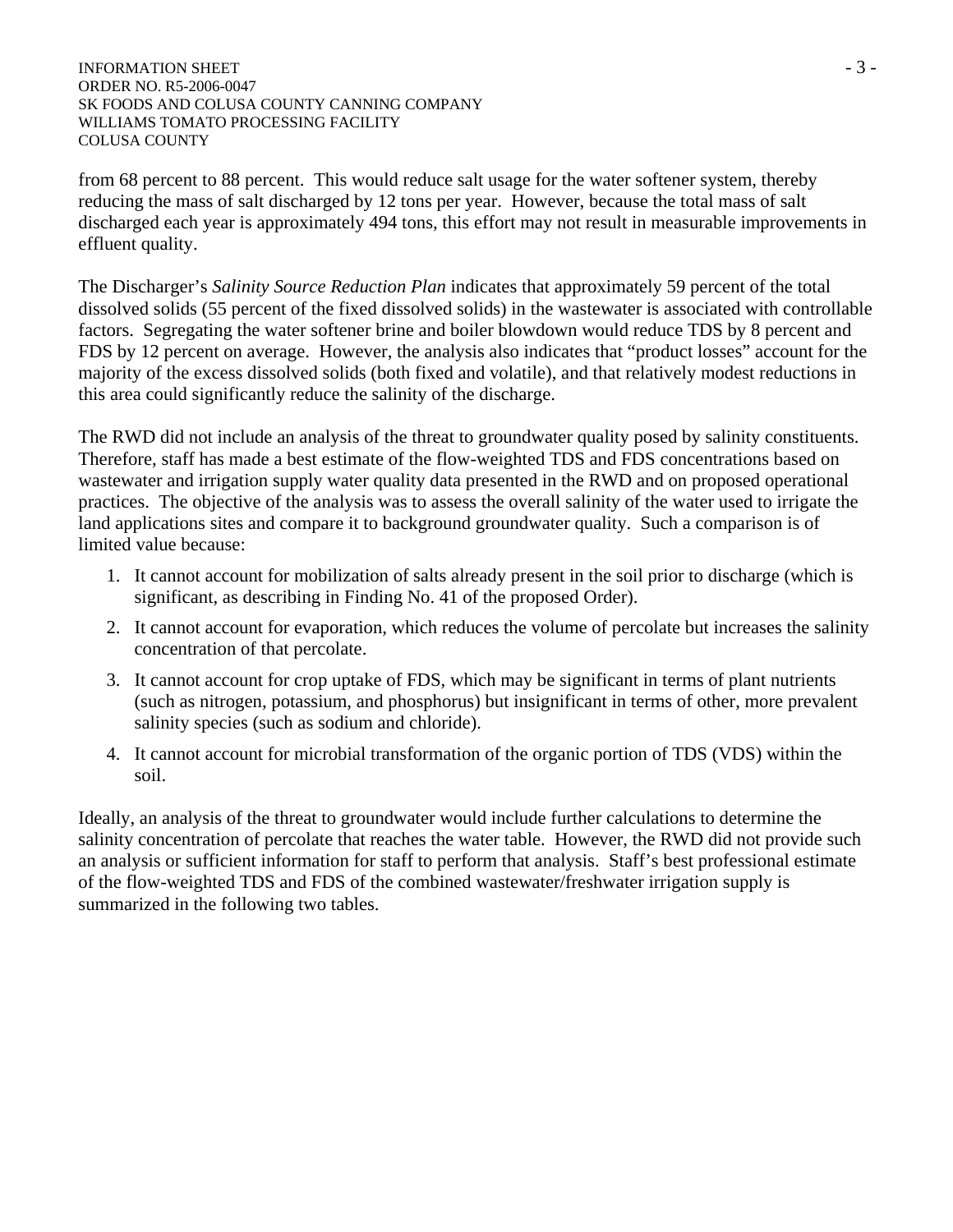### **TABLE 1**

## ESTIMATED FLOW-WEIGHTED TDS CONCENTRATION

Assumptions: 1. Normal precipitation year.

- 2. No salinity reduction efforts.
- 3. Retail line growth proportional to paste line growth.
- 4. Supplemental irrigation water is the same quality as process supply water.

## Average TDS concentration (mg/L)

| Wastewater  |      | Data source:     |
|-------------|------|------------------|
| Paste line  | 1241 | RWD (Finding 17) |
| Retail Line | 1207 | RWD (Finding 17) |
| Fresh water | 380  | RWD (Finding 46) |

| <b>AVERAGE</b>    | <b>ANNUAL IRRIGATION FLOW (MG)</b> |                   |              | <b>TDS MASS (million lb)</b> |              |                   |              | <b>AVERAGE</b><br><b>TDS</b> |                |
|-------------------|------------------------------------|-------------------|--------------|------------------------------|--------------|-------------------|--------------|------------------------------|----------------|
| <b>DAILY</b>      |                                    | <b>WASTEWATER</b> |              |                              |              | <b>WASTEWATER</b> |              |                              | <b>CONCEN-</b> |
| FLOW <sup>1</sup> |                                    |                   | <b>FRESH</b> |                              |              |                   | <b>FRESH</b> |                              | <b>TRATION</b> |
| (mgd)             | <b>PASTE</b>                       | <b>RETAIL</b>     | <b>WATER</b> | <b>TOTAL</b>                 | <b>PASTE</b> | <b>RETAIL</b>     | <b>WATER</b> | <b>TOTAL</b>                 | (mg/L)         |
|                   |                                    |                   |              |                              |              |                   |              |                              |                |
| 1.8               | 188                                | 9                 | 332          | 530                          | 1.9          | 0.09              | 1.1          | 3.1                          | 700            |
| $\overline{2}$    | 209                                | 15                | 305          | 530                          | 2.2          | 0.16              | 0.97         | 3.3                          | 740            |
| 2.2               | 230                                | 22                | 278          | 530                          | 2.4          | 0.22              | 0.88         | 3.5                          | 790            |
| 2.4               | 251                                | 28                | 250          | 530                          | 2.6          | 0.29              | 0.79         | 3.8                          | 830            |
| 2.6               | 272                                | 35                | 223          | 530                          | 2.8          | 0.35              | 0.71         | 3.9                          | 880            |
| 2.8               | 293                                | 41                | 196          | 530                          | 3.0          | 0.41              | 0.62         | 4.1                          | 920            |
| 3                 | 314                                | 48                | 168          | 530                          | 3.2          | 0.48              | 0.53         | 4.3                          | 960            |
| 3.2               | 334                                | 54                | 141          | 530                          | 3.5          | 0.55              | 0.45         | 4.5                          | 1,010          |
| 3.4               | 355                                | 61                | 114          | 530                          | 3.7          | 0.61              | 0.36         | 4.6                          | 1,050          |
| 3.6               | 376                                | 67                | 86           | 530                          | 3.9          | 0.68              | 0.27         | 4.8                          | 1,100          |
| 3.8               | 397                                | 74                | 59           | 530                          | 4.1          | 0.74              | 0.19         | 5.0                          | 1,140          |
| 4                 | 418                                | 80                | 32           | 530                          | 4.3          | 0.81              | 0.10         | 5.2                          | 1,190          |

Refers to total flow during the fresh pack season (including paste and retail lines).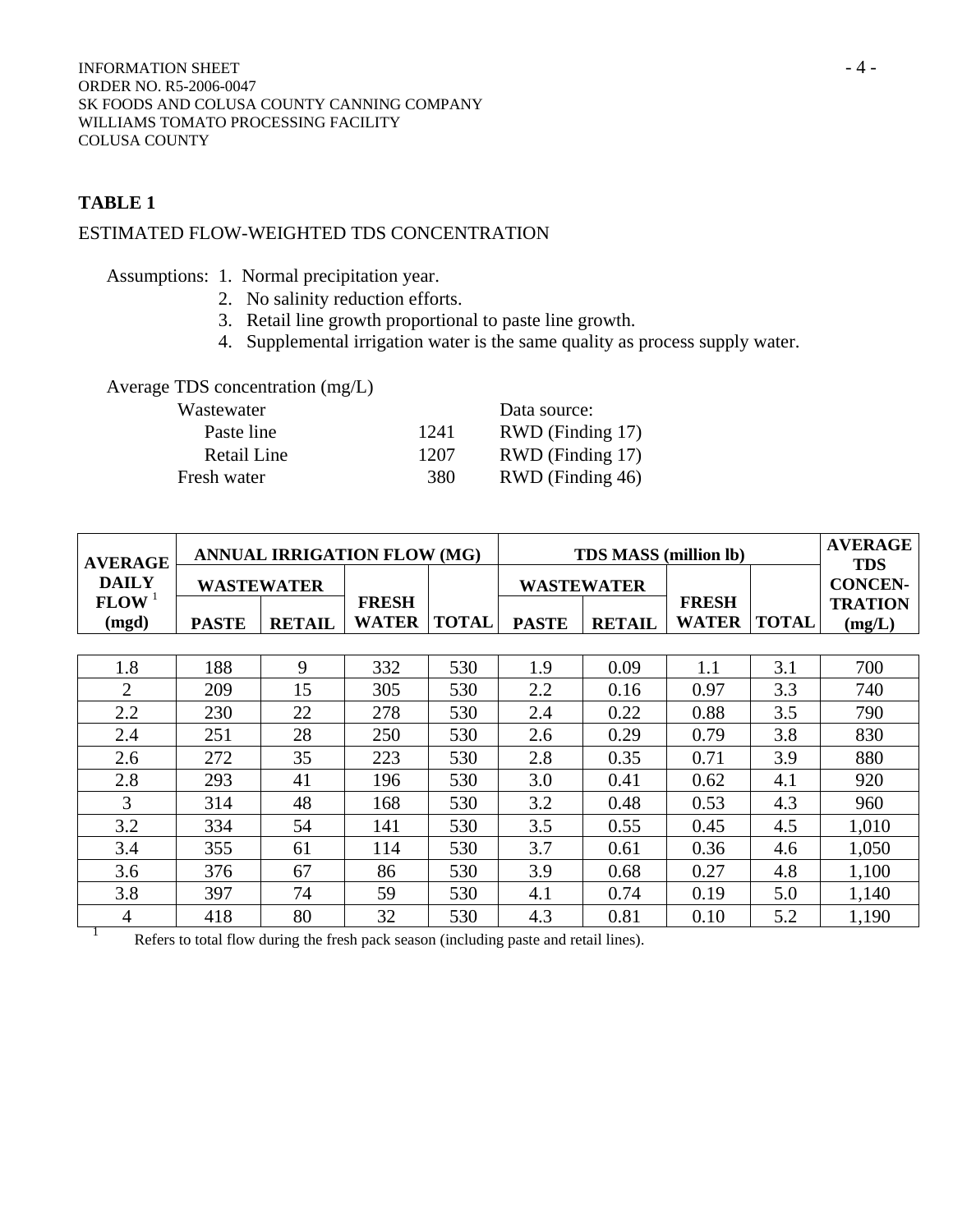### **TABLE 2**

### ESTIMATED FLOW-WEIGHTED FDS CONCENTRATION

|  |  |  | Assumptions: 1. Normal precipitation year. |
|--|--|--|--------------------------------------------|
|--|--|--|--------------------------------------------|

- 2. No salinity reduction efforts.
- 3. Retail line growth proportional to paste line growth.
- 4. Supplemental irrigation water is the same quality as process supply water.

#### Average FDS concentration (mg/L)

| Wastewater  |     | Data source      |
|-------------|-----|------------------|
| Paste line  | 514 | RWD (Finding 17) |
| Retail Line | 988 | RWD (Finding 17) |
| Fresh water | 380 | RWD (Finding 46) |

|                             | <b>ANNUAL IRRIGATION FLOW (MG)</b> |                   |                              |              | <b>FDS MASS (lb)</b> |               |                              |              |                                  |
|-----------------------------|------------------------------------|-------------------|------------------------------|--------------|----------------------|---------------|------------------------------|--------------|----------------------------------|
| <b>AVERAGE</b>              |                                    | <b>WASTEWATER</b> |                              |              | <b>WASTEWATER</b>    |               |                              |              | <b>FDS</b>                       |
| <b>DAILY</b><br><b>FLOW</b> |                                    |                   | <b>FRESH</b><br><b>WATER</b> |              |                      |               | <b>FRESH</b><br><b>WATER</b> |              | <b>CONCEN-</b><br><b>TRATION</b> |
| (mgd)                       | <b>PASTE</b>                       | <b>RETAIL</b>     |                              | <b>TOTAL</b> | <b>PASTE</b>         | <b>RETAIL</b> |                              | <b>TOTAL</b> | (mg/L)                           |
|                             |                                    |                   |                              |              |                      |               |                              |              |                                  |
| 1.8                         | 188                                | 9                 | 332                          | 530          | 0.81                 | 0.074         | 1.1                          | 1.9          | 440                              |
| $\overline{2}$              | 209                                | 15                | 305                          | 530          | 0.90                 | 0.13          | 0.97                         | 2.0          | 450                              |
| 2.2                         | 230                                | 22                | 278                          | 530          | 0.96                 | 0.18          | 0.88                         | 2.0          | 460                              |
| 2.4                         | 251                                | 28                | 250                          | 530          | 1.1                  | 0.23          | 0.79                         | 2.1          | 480                              |
| 2.6                         | 272                                | 35                | 223                          | 530          | 1.2                  | 0.29          | 0.71                         | 2.2          | 490                              |
| 2.8                         | 293                                | 41                | 196                          | 530          | 1.3                  | 0.34          | 0.62                         | 2.2          | 500                              |
| 3                           | 314                                | 48                | 168                          | 530          | 1.3                  | 0.39          | 0.53                         | 2.3          | 510                              |
| 3.2                         | 334                                | 54                | 141                          | 530          | 1.4                  | 0.45          | 0.45                         | 2.3          | 530                              |
| 3.4                         | 355                                | 61                | 114                          | 530          | 1.5                  | 0.50          | 0.36                         | 2.4          | 540                              |
| 3.6                         | 376                                | 67                | 86                           | 530          | 1.6                  | 0.55          | 0.27                         | 2.4          | 550                              |
| 3.8                         | 397                                | 74                | 59                           | 530          | 1.7                  | 0.61          | 0.19                         | 2.5          | 560                              |
| $\overline{4}$              | 418                                | 80                | 32                           | 530          | 1.8                  | 0.66          | 0.10                         | 2.6          | 580                              |

Refers to total flow during the fresh pack season (including paste and retail lines).

As indicated above, with current fresh pack season flows (which average 1.8 to 2.0 mgd) and the proposed use of supplemental irrigation water, the estimated flow-weighted total dissolved solids concentration readily achievable without further salinity or BOD reductions is approximately 700 mg/L as TDS (or 440 mg/L as FDS). If the Discharger expands the facility to the proposed monthly average flow of 4.0 mgd, the TDS of the effluent will increase to approximately 1,190 mg/L and the FDS will increase to approximately 580 mg/L unless the Discharger implements further controls to reduce salinity and/or BOD as the facility expands. Rather than limit the proposed growth of the facility by limiting effluent flows to achieve a salinity loading that is protective of groundwater quality, this Order allows the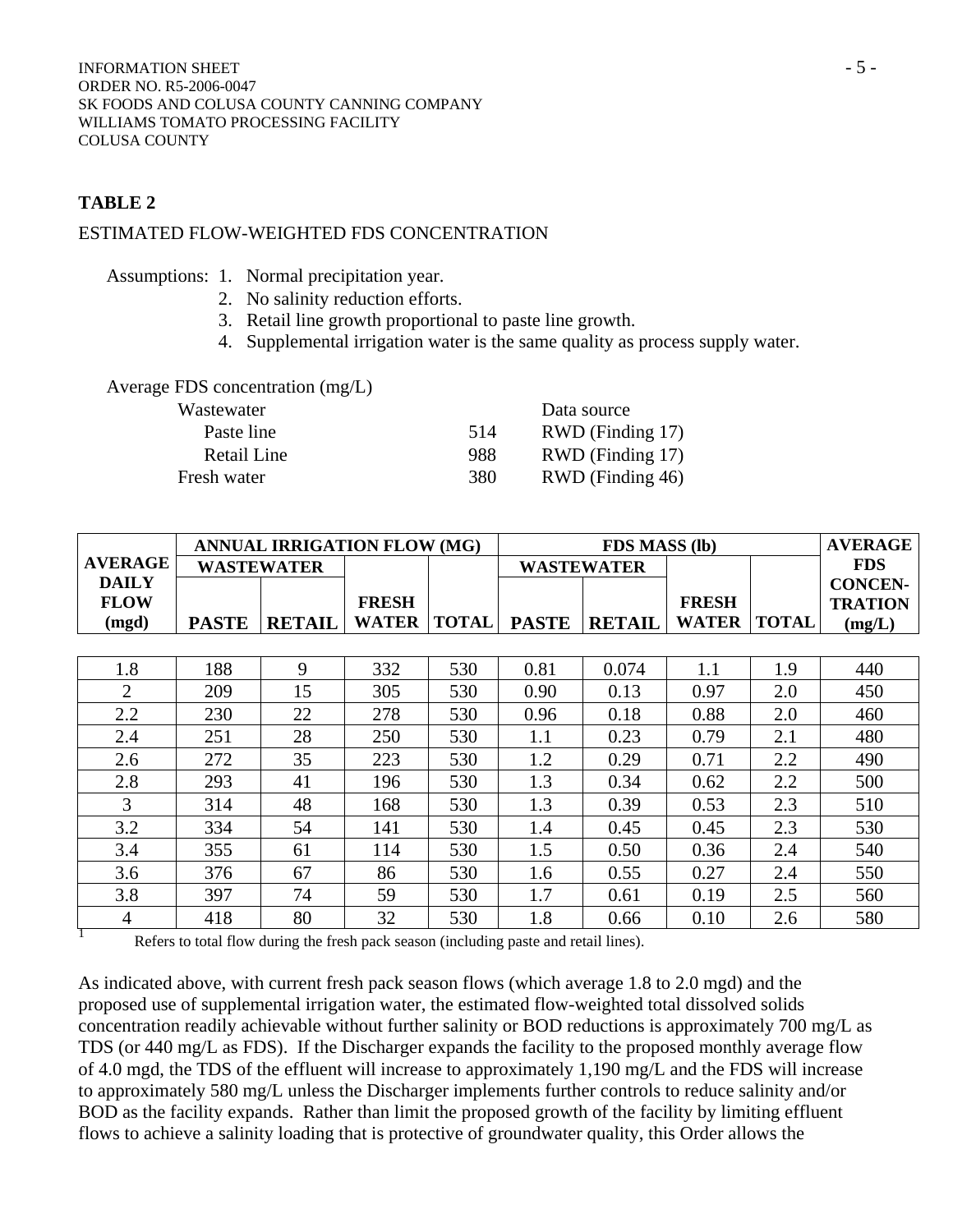#### INFORMATION SHEET  $-6 -$ ORDER NO. R5-2006-0047 SK FOODS AND COLUSA COUNTY CANNING COMPANY WILLIAMS TOMATO PROCESSING FACILITY COLUSA COUNTY

proposed facility expansion up to the flow limits proposed in the RWD as long as the overall salinity loading does not increase beyond a protective level. Based on staff's best professional opinion, the status quo loading rate (expressed as a flow-weighted TDS concentration of 700 mg/L) should be adequate to protect groundwater quality.

Accordingly, Effluent Limitations C.1 and C.2 impose limits on the flow-weighted yearly average TDS concentrations that are consistently achievable. For the 2006 and 2007 production years, Effluent Limitation C.1 limits the flow-weighted average TDS concentration to 750 mg/L to account for error inherent in the estimate provided above. Beginning with the 2008 production year, the Discharger must meet the more stringent requirement of 700 mg/L imposed by Effluent Limitation C.2. By that time, the proposed salinity reduction measures discussed in Finding No. 59 should be in place, and that concentration should be readily achievable.

As discussed in Finding 59, the January 2006 RWD Addendum and its *Salinity Source Reduction Plan* proposed the following:

- a. Increase return of low salinity boiler condensate to the boiler from 68 percent to 88 percent. This would reduce salt usage for the water softener system, thereby reducing the mass of salt discharged by 12 tons per year. However, because the total mass of salt discharged each year is approximately 494 tons, this effort may not result in measurable improvements in effluent quality.
- b. Audit brine mixing, chemical usage for the clean in place systems, and product dumping practices for source reduction opportunities.
- c. Regenerate the water softener system with potassium chloride. This would reduce the mass of sodium discharged. Additionally, because potassium is a crop nutrient, the net mass of dissolved solids available to leach to groundwater would be reduced. The specific reductions associated with this measure were not included in the report.
- d. Evaluate the effectiveness of increasing boiler condensate return.
- e. Unspecified improvements to the Paste Line to reduce loss of solids.
- f. Installation of new elevators and unloading flumes to reduce product losses (which currently account for over 50% of the wastewater salinity).
- g. Addition of new clean water reuse systems to recycle pump seal and cooling tower water in one of the flume systems.

Accordingly, Provision G.1.f requires that this work be completed. Depending on the outcome of implementation and the results of groundwater monitoring after the discharge begins, additional best practicable treatment or control (BPTC) measures may be needed to comply with the Effluent and Groundwater Limitations of this Order. Additional measures not proposed or discussed in the RWD might include: segregating the highly saline boiler blowdown and water softener brine for off-site disposal or on-site evaporation, and conventional treatment of the organic waste stream to oxidize BOD (and thereby reduce the volatile and total dissolved solids concentrations).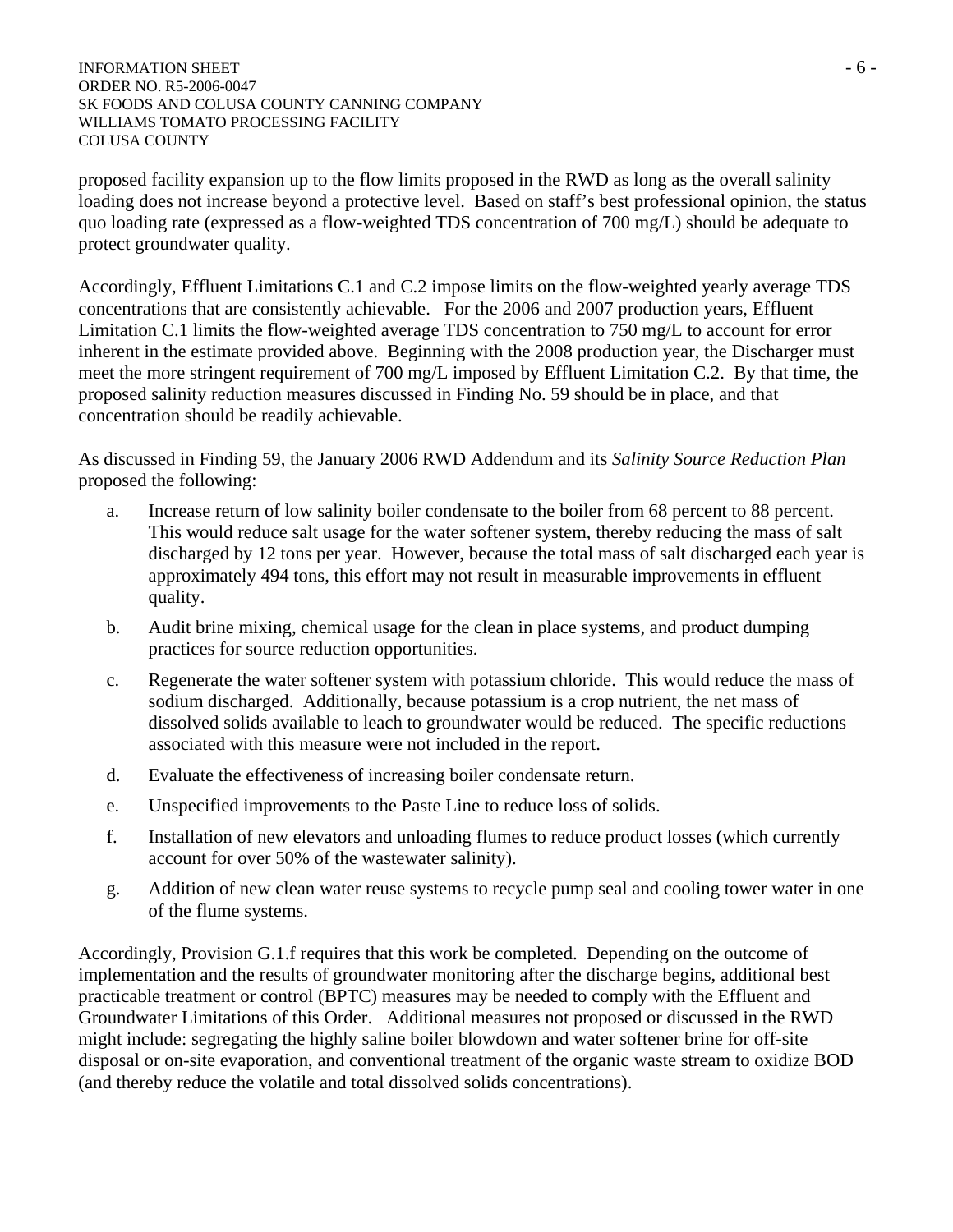#### INFORMATION SHEET  $-7$  -ORDER NO. R5-2006-0047 SK FOODS AND COLUSA COUNTY CANNING COMPANY WILLIAMS TOMATO PROCESSING FACILITY COLUSA COUNTY

### *Effluent Limitation C.3 and C.5*

Most of the nitrogen in food processing wastewater is present in organic form. Some of the nitrogen will remain in organic form as soil humus. Before plants can utilize the nitrogen, it must be converted (mineralized) to ammonia, and then nitrified to create nitrate. Because ammonia is volatile, some of the applied nitrogen escapes to the atmosphere in that form; under oxidizing conditions, the rest will be converted to nitrate. Ideally, all of the nitrate that is not taken up by plants is denitrified to nitrogen gas. If not, it can readily percolate in soil pore liquid to the water table.

Although several technical references provide estimated ranges of mineralization, volatilization, and denitrification rates for organic wastewaters, the ranges are generally broad and there have been no definitive studies to predict nitrogen loading rates for food processing wastewater based on site-specific soil and climate conditions. The Discharger's RWD states that, based on a wastewater carbon to nitrogen ratio of 18.7, only 67 percent of the total nitrogen loading will be plant available because of atmospheric losses and crop uptake inefficiency. However, the proposed nitrogen loading rates are not adequately supported, and it is not clear whether excess nitrate will fully denitrify in the limited thickness of vadose zone available at the sites.

The US EPA's Process Design Manual for Land Treatment of Municipal Wastewater states that typical denitrification losses can be conservatively estimated at 15 percent to 25 percent of the applied nitrogen and that volatilization losses can be conservatively considered to be insignificant in fine-grained soils. Because of the predominantly fine-grained soils and shallow groundwater, Effluent Limitation C.5 allows a 20 percent reduction due to ammonia volatilization and denitrification combined, and requires that 83 percent of the total nitrogen applied be considered plant available. In order to ensure that the nitrogen content of the waste is sufficiently controlled to prevent nitrogen over application, Effluent Limitation C.3 limits the yearly flow-weighted average total nitrogen concentration to a level that has been readily achieved in past operations at the facility.

## *Effluent Limitation C.4*

To prevent nuisance odors, the BOD loading should not exceed 100 lb/acre/day as a cycle average (*Pollution Abatement in the Fruit and Vegetable Industry*, published by the United States Environmental Protection Agency, US EPA Publication No. 625/3-77-0007). Therefore, Effluent Limitation C.4.b incorporates this loading limit as a requirement. The proposed cycle average of 50 pounds per acre per day coupled with the odor prevention measures of this Order should effectively prevent such nuisance conditions.

The use of overland flow irrigation methods results in high BOD loading on the day of application. If the rate of oxygen transfer into the soil is not adequate, resulting anaerobic soil conditions can mobilize soil metals such as iron and manganese, which migrate to groundwater. The California League of Food Processors *Manual of Good Practice for Land Application of Food Processing/Rinse Water* recommends an oxygen transfer model to determine acceptable total oxygen demand (biological plus nitrogenous oxygen demand) loading rates. Although the model is detailed and supported in the literature, staff has raised questions as to its applicability for this purpose. Until this matter is resolved, there is no strong scientific basis to determine acceptable maximum daily BOD loading rates. Therefore, it is appropriate to

 $\overline{a}$  $1$  EPA 625/1-81-013, US EPA, 1981, pp 4-4 - 4-5.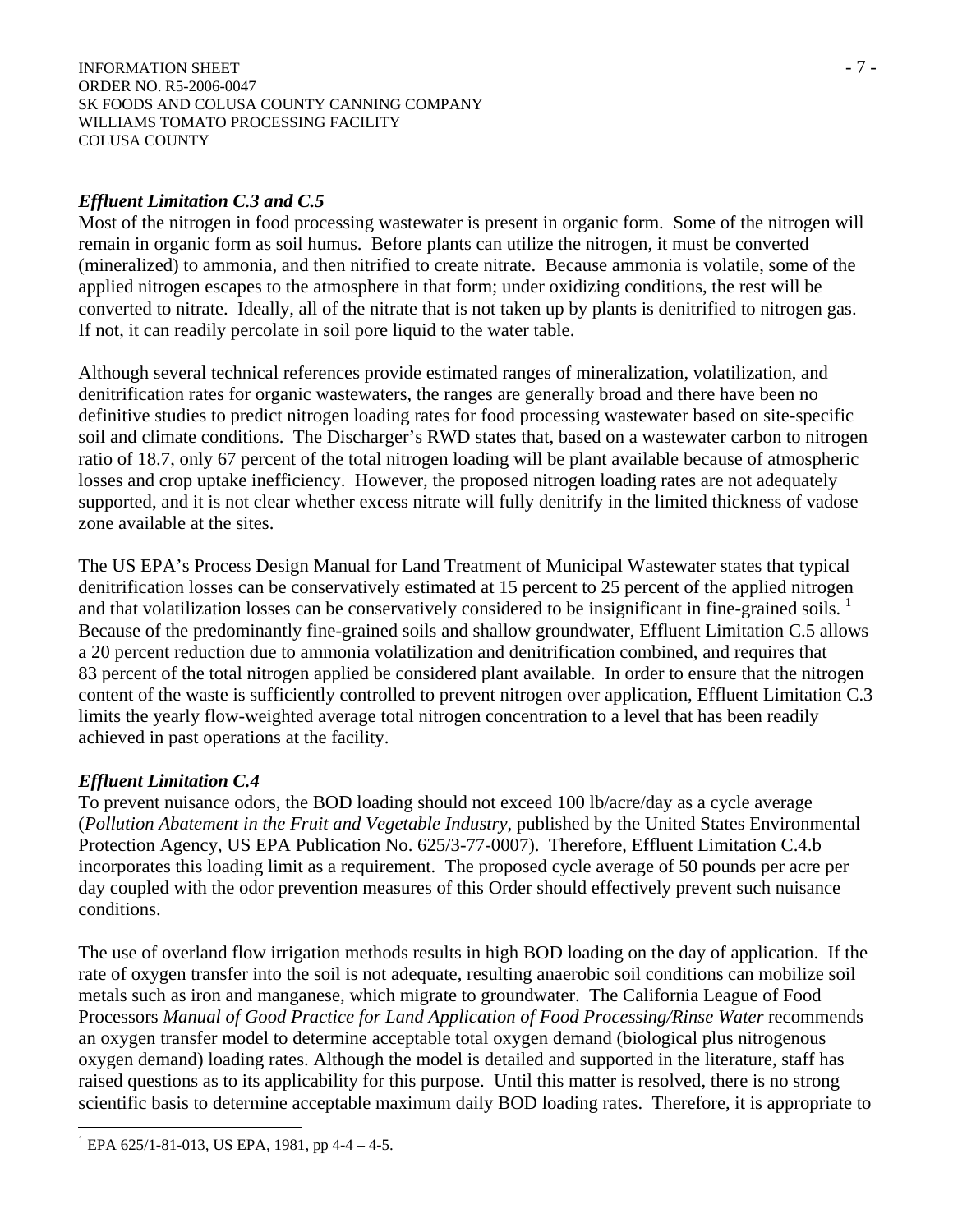#### INFORMATION SHEET  $-8$  -ORDER NO. R5-2006-0047 SK FOODS AND COLUSA COUNTY CANNING COMPANY WILLIAMS TOMATO PROCESSING FACILITY COLUSA COUNTY

limit the peak daily BOD loading to that which is reasonably achievable given current wastewater flows and the land currently available until the Discharger provides a site-specific demonstration that justifies a higher peak daily loading.

Accordingly, Effluent Limitation C.4.a limits the BOD loading to 350 lbs/acre on any single day. Based on the cycle time and wastewater application rates provided in the RWD and a maximum BOD concentration of 1,200 mg/L, the Discharger should be able to consistently comply with this limit without further treatment or dilution unless the daily wastewater flow exceeds 2.0 mgd. On days when flows exceed this volume and/or the BOD concentration is greater than 1,200 mg/L, dilution with fresh water should be sufficient to maintain the peak daily BOD loading rate below 350 pounds per acre per day. Compliance with this requirement as flows increase to the proposed 4.0 mgd flow limit should be achievable through source reduction, installation of conventional wastewater treatment systems to reduce BOD concentrations, or a combination of the two.

### *Provision G.2*

In order to give the Discharger an opportunity to demonstrate that higher BOD, nitrogen, and/or salinity loading limits are protective of water quality, Provision G.2 allows the Discharger to perform site-specific pilot testing pursuant to an approved *Land Application Pilot Test Workplan*. For the purpose of the pilot test only, the Executive Officer may temporarily waive one or more of the Effluent Limitations at the pilot test site.

If the Discharger successfully demonstrates that one or more of the requirements of the Order can be relaxed without causing any unreasonable threat of nuisance and or further degradation of the already impaired groundwater, this Order can be reopened to revise the requirement(s) as appropriate.

## *Provisions G.1.a through G.1.d and Monitoring and Reporting Program*

Based on the character of the waste and site-specific conditions, the proposed discharge poses a significant threat to groundwater quality. The existing monitoring well network at the Ranch 71 and Ranch 72 sites is not adequate to determine compliance with the groundwater limitations of this Order. Both of the new discharge sites have only four wells each (two upgradient and two downgradient). Because of the size of the sites (873 acres in total) and the fact that the existing downgradient wells may be cross gradient at some times, additional monitoring wells are needed to monitor groundwater beneath the Ranch 71 and Ranch 72 land application sites. Therefore, Provisions G.1.b and G.1.d require that the Discharger construct additional groundwater monitoring wells in accordance with an approved workplan.

Because of the specific concerns regarding the completeness of waste transformation (discussed above), vadose zone monitoring is also required (Provisions G.1.a and G.1.c).

ALO:05/19/06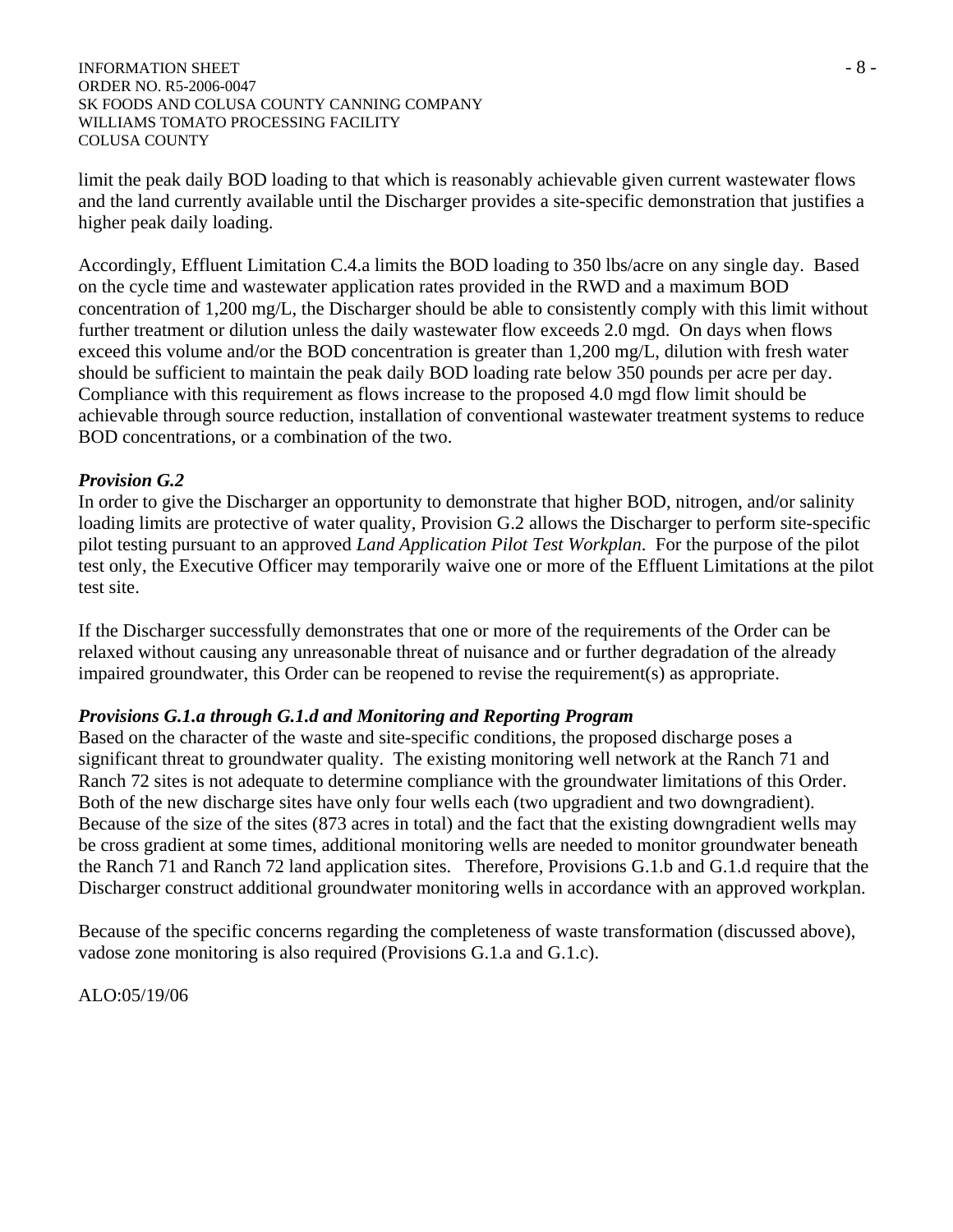#### **ATTACHMENT A**

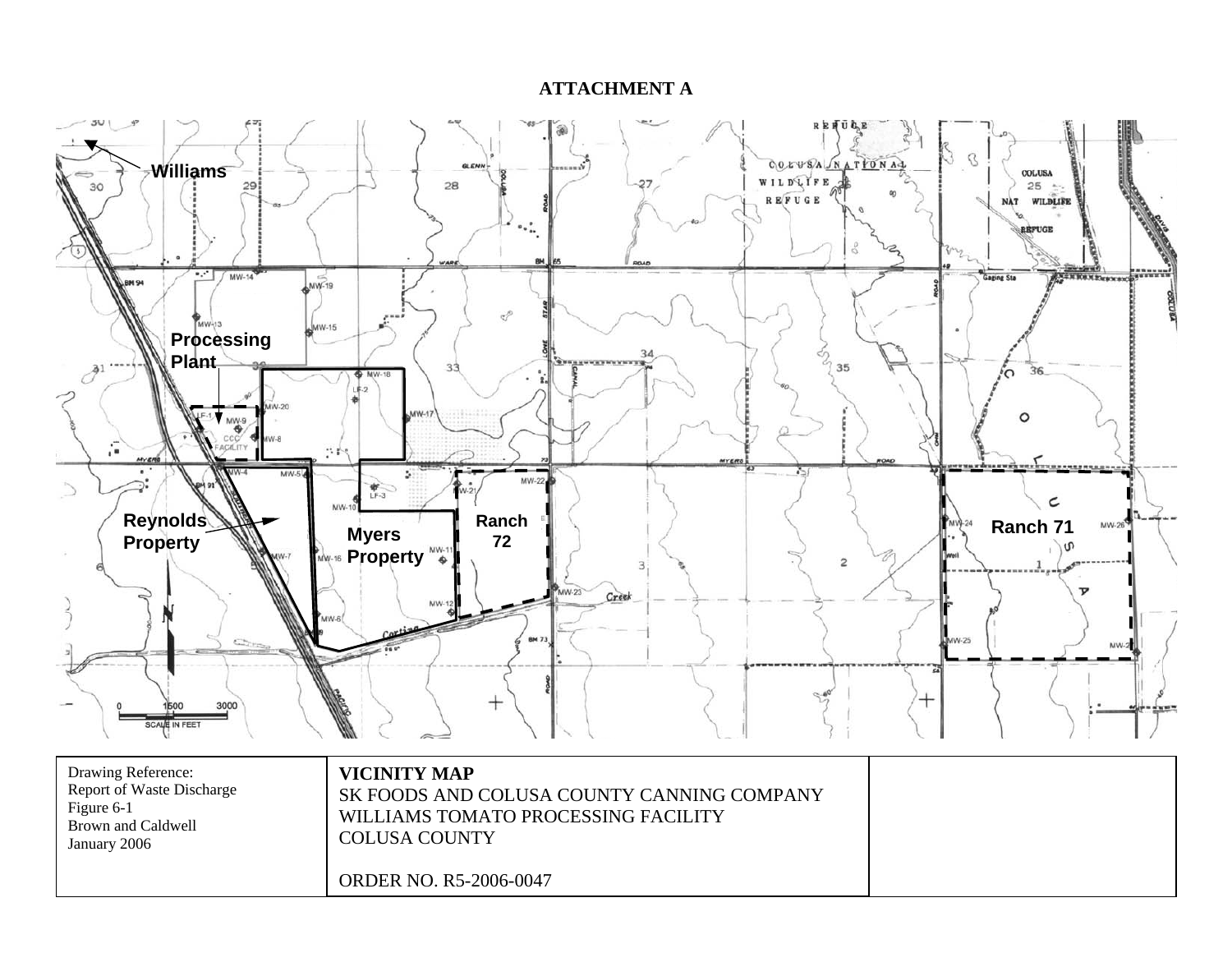#### **ATTACHMENT B**

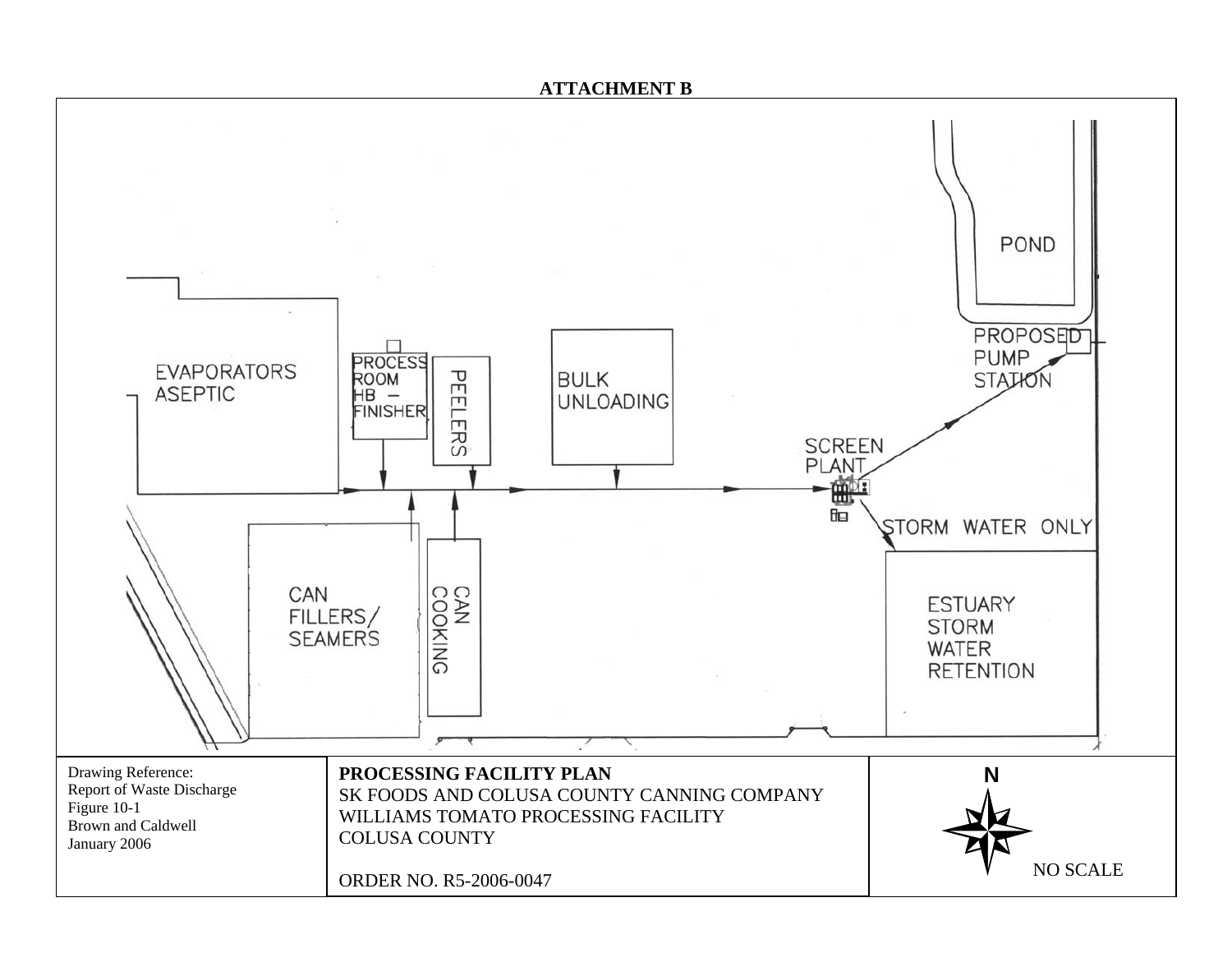#### **ATTACHMENT C**

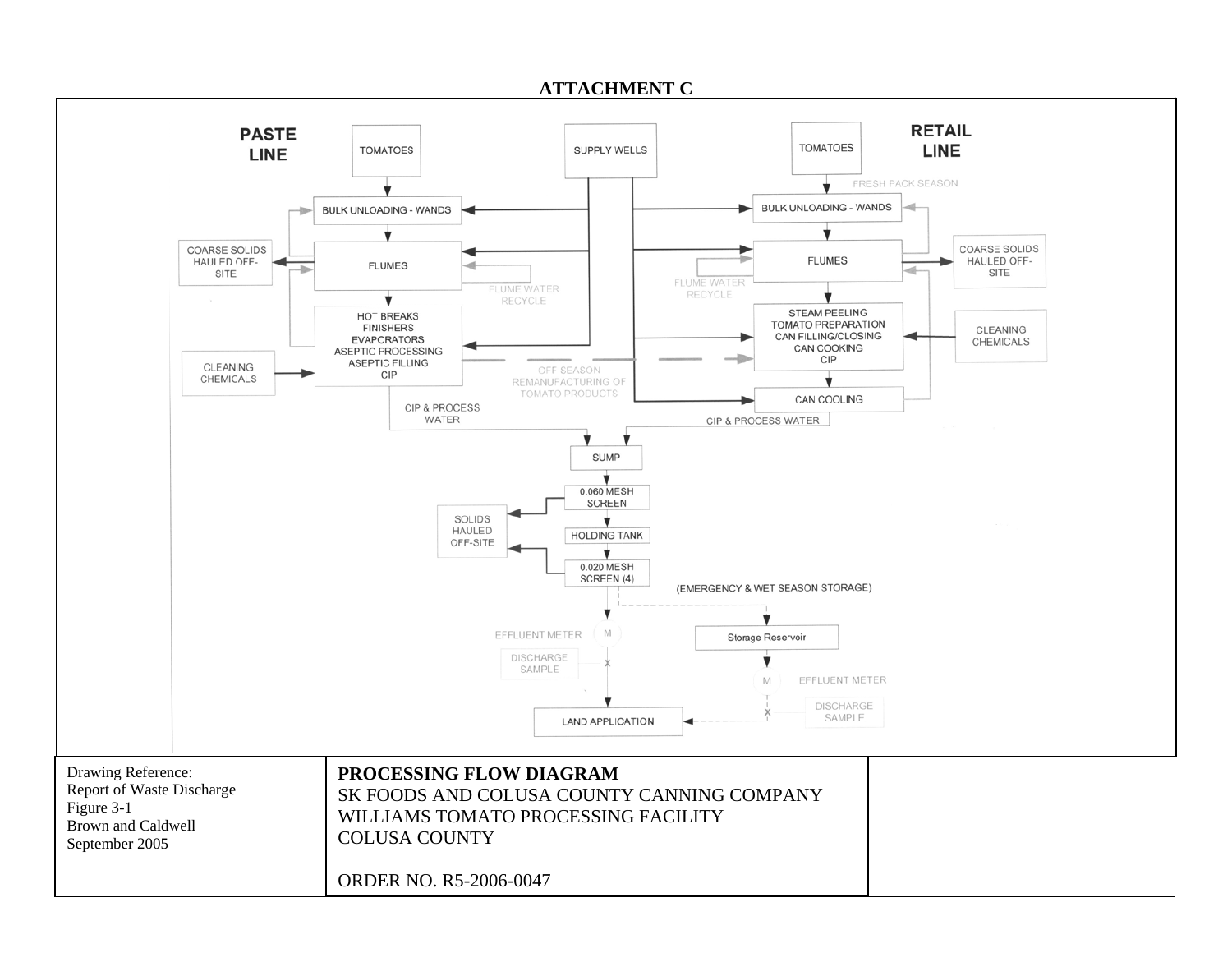### **ATTACHMENT D**

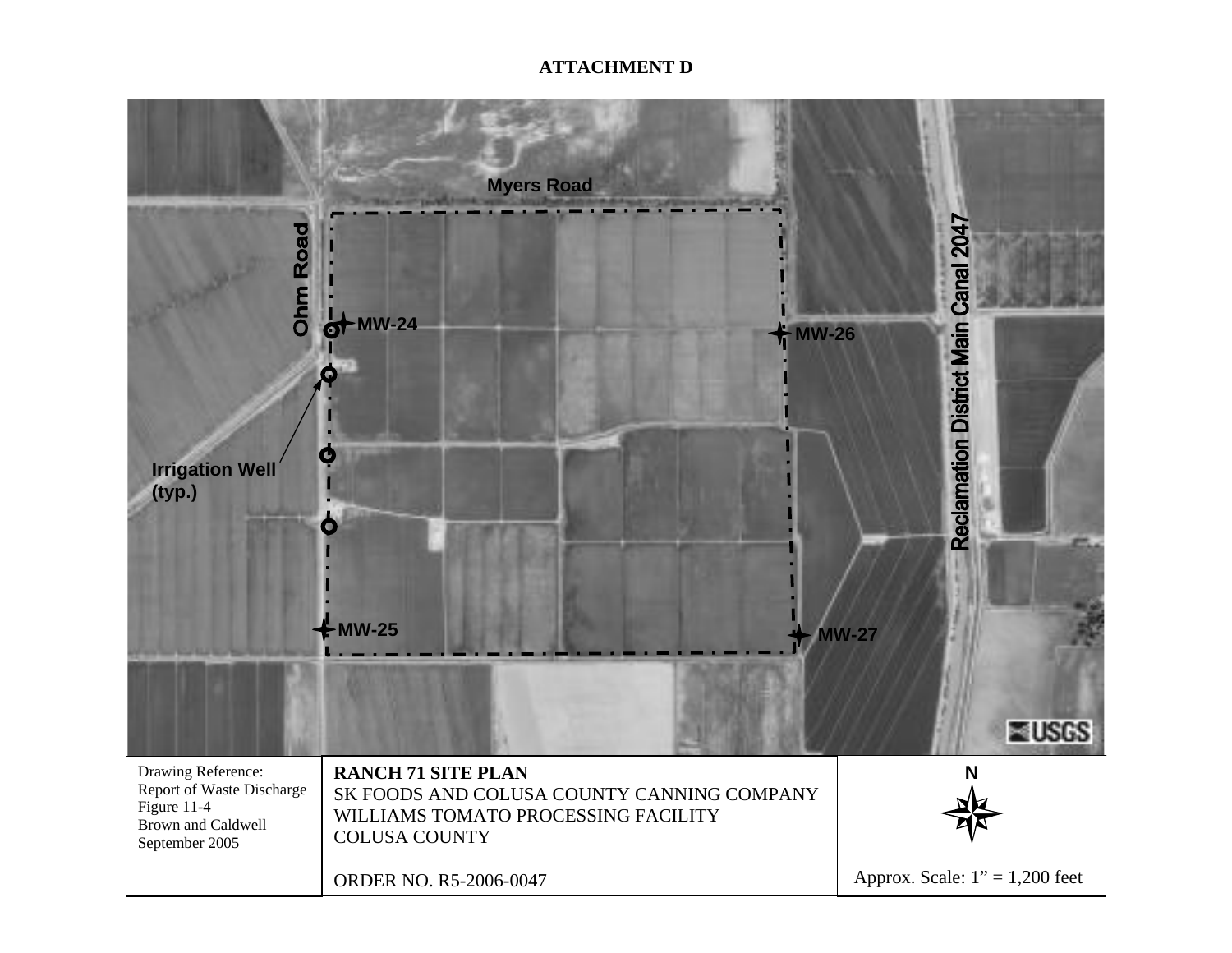## **ATTACHMENT E**

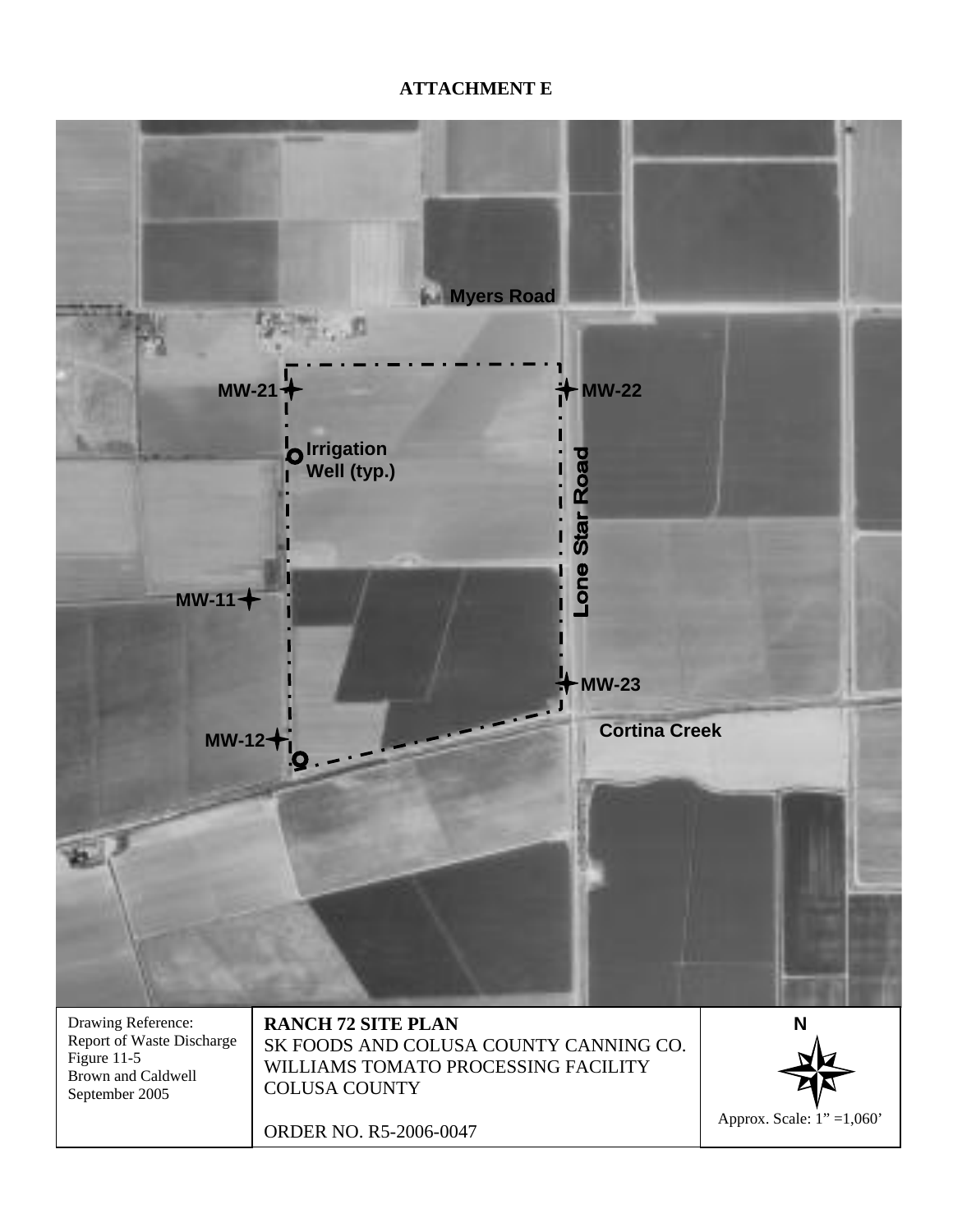## ATTACHMENT F

### ORDER NO. R5-2006-0047 MONITORING WELL WORKPLAN AND MONITORING WELL INSTALLATION REPORT REQUIREMENTS SK FOODS AND COLUSA COUNTY CANNING COMPANY WILLIAMS TOMATO PROCESSING FACILITY COLUSA COUNTY

Prior to installation of groundwater monitoring wells, the Discharger shall submit a workplan containing the minimum listed information. Wells may be installed after staff approves the workplan. Upon installation of the monitoring wells, the Discharger shall submit a report of results, as described below. All workplans and reports must be signed by a registered geologist, certified engineering geologist, or civil engineer registered or certified by the State of California.

### **SECTION 1 - Monitoring Well Installation Workplan**

A. General Information:

 Purpose of well installation project Copies of County Well Construction Permits (to be submitted after workplan review) Monitoring well locations and rationale Survey details Equipment decontamination procedures Health and safety plan Topographic map showing any existing wells, proposed wells, waste handling facilities, utilities, and other major physical and man-made features.

B. Drilling Details:

 Describe drilling technique Sampling intervals, and logging methods

C. Monitoring Well Design:

 Casing diameter and centralizer spacing (if needed) Borehole diameter Depth of surface seal Well construction materials Diagram of proposed well construction details Type of well cap, bottom cap either screw on or secured with stainless steel screws Size of perforations and rationale Grain size of sand pack and rationale Thickness and position of bentonite seal and sand pack Depth of well, length and position of perforated interval

D. Well Development:

 Method of development to be used Method of determining when development is complete Parameters to be monitored during development Method of development water storage and disposal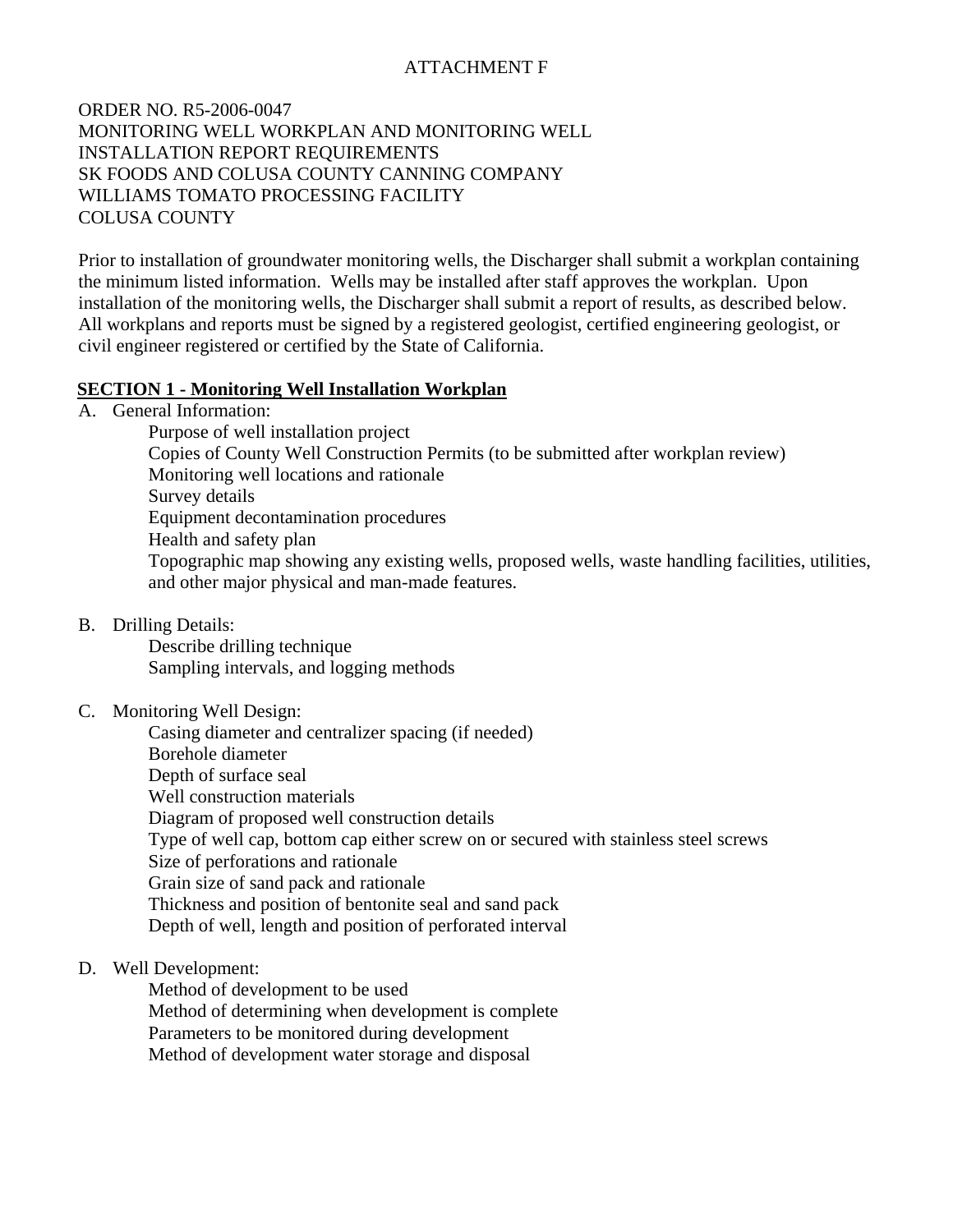E. Well Survey:

 Identify the Licensed Land Surveyor or Civil Engineer that will perform the survey Describe what well features will be surveyed (i.e. top of casing, horizontal and vertical coordinates, etc.) Vertical accuracy shall be to at least 0.01 foot

G. Well Sampling:

 Minimum time after development before sampling (48 hours) Well purging method and amount of purge water Sample containers, collection method, and preservation method Table describing sample volumes, sample containers, preservation agents, and hold times QA/QC procedures

H. Water Level Measurement:

 The elevation reference point at each monitoring well shall be within 0.01 foot. Ground surface elevation at each monitoring well shall be within 0.01 foot.

Method and time of water level measurement shall be specified.

I. Proposed time schedule for work.

## **SECTION 2 – Groundwater Sampling and Analysis Plan**

A. General Information: Site Location Monitoring well locations Monitoring well construction details including elevation, well depth, casing material and size, and screen interval Equipment decontamination procedures Health and safety plan Topographic map showing any existing wells, proposed wells, waste handling facilities, utilities, and other major physical and man-made features.

B. Water Level Measurement:

 Ground surface elevation at each monitoring well shall be within 0.01 foot. Method and time of water level measurement shall be specified Water level in well shall be allowed to equilibrate prior to measuring the depth to water

## C. Well Sampling:

 Well purging method and amount of purge water, purge water storage Sample containers, collection method, and preservation method Table describing sample volumes, sample containers, preservation agents, and hold times Identification of analytical laboratory Chain of custody procedures QA/QC procedures

D. Proposed time schedule for work.